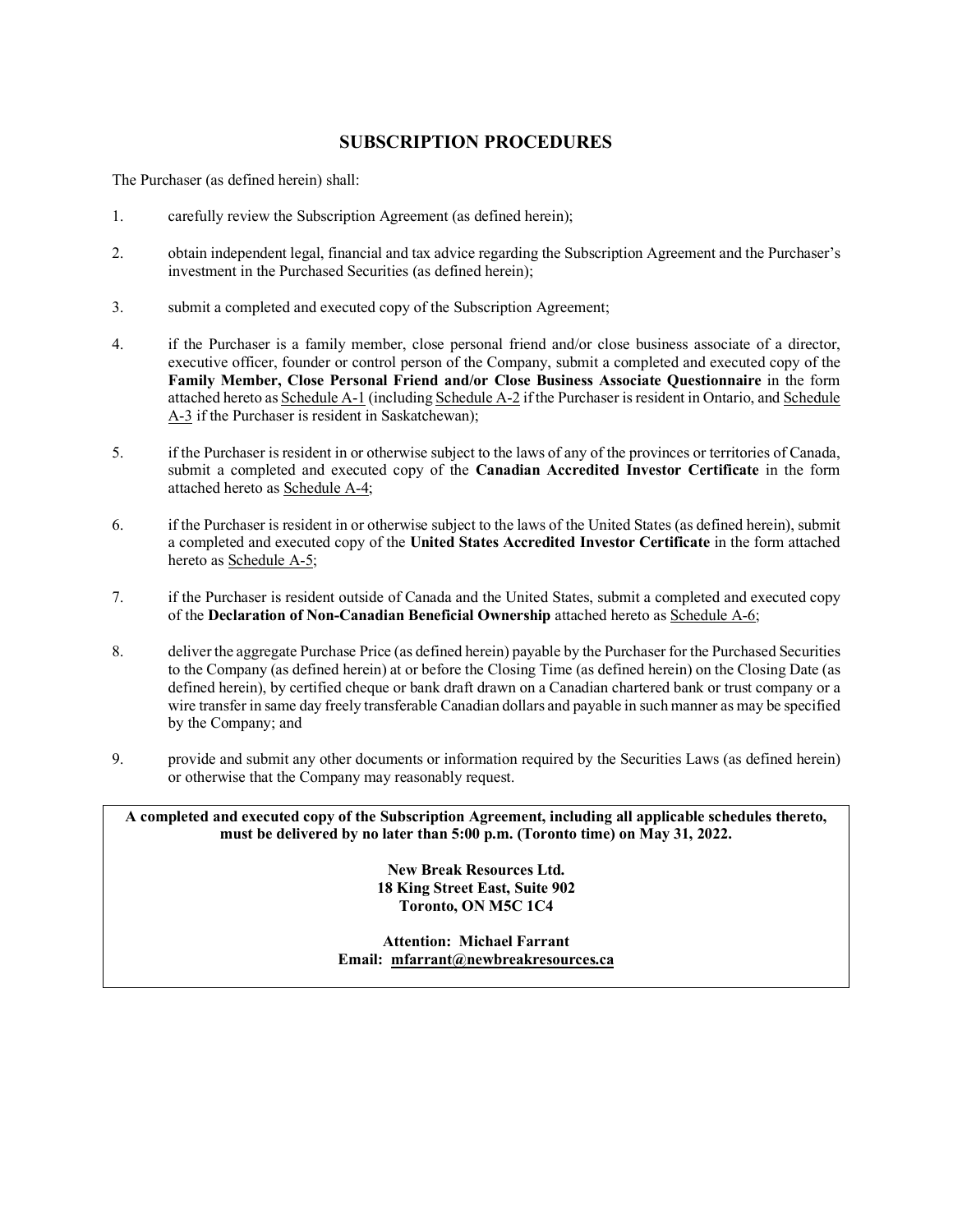# **SUBSCRIPTION AGREEMENT**

#### **TO: New Break Resources Ltd.** (the "**Company**")

The undersigned (the "**Purchaser**"), on its own behalf and, if applicable, on behalf of those for whom the Purchaser is contracting hereunder as trustee or agent (each, a "**Beneficial Purchaser**"), hereby irrevocably subscribes for and agrees to purchase that number of units of the Company (the "**Units**") set out below at a price of \$0.25 per Unit. Each Unit shall consist of one (1) common share in the capital of the Company (a "**Common Share**") and one Common Share purchase warrant (a "**Warrant**"). Each Warrant shall entitle the holder thereof to acquire one common share (a "**Warrant Share**") at a price of \$0.35 until 5:00 p.m. (Toronto time) on the date which is twenty-four (24) months following a Liquidity Event (as defined herein), whereupon the Warrants expire. The Company can elect to accelerate the expiry of the Warrants in the event that (i) the Common Shares become listed for trading on a stock exchange in Canada and/or the United States; and (ii) the volume-weighted average trading price of the Common Shares, on a stock exchange, equals or exceeds \$0.50 for 10 consecutive trading days, in which case the Warrants will expire 20 calendar days after the issuance of a news release by the Company announcing the reduced warrant term. This agreement, which for greater certainty includes and incorporates the attached schedules, as each may be amended, supplemented or restated, is referred to herein as the "**Subscription Agreement**". The Purchaser agrees to be bound by the terms and conditions set forth in the attached **Terms and Conditions of Subscription** including without limitation the representations, warranties and covenants set forth in the schedules attached thereto. The Purchaser further agrees, without limitation, that the Company may rely on the Purchaser's representations, warranties and covenants contained in such documents. A term sheet with respect to the Offering is attached hereto as Schedule A-7.

| <b>Issuer:</b>                            | New Break Resources Ltd.                                                                                                         | <b>Issue:</b> | Units                                        |
|-------------------------------------------|----------------------------------------------------------------------------------------------------------------------------------|---------------|----------------------------------------------|
| Price Per Unit: \$0.25                    |                                                                                                                                  |               |                                              |
| Number of Units Purchased: ______________ |                                                                                                                                  |               | <b>Total Subscription Price of Units: \$</b> |
|                                           |                                                                                                                                  |               |                                              |
|                                           | <b>Name and Address of Purchaser:</b>                                                                                            |               |                                              |
|                                           | (Name of Purchaser - please print clearly)                                                                                       |               | (Purchaser's Address – Line 1)               |
| By:                                       | Authorized Signature                                                                                                             |               | (Purchaser's Address – Line 2)               |
|                                           | (Official Capacity or Title - please print clearly)                                                                              |               | (Telephone Number)                           |
|                                           | (Please print name of individual whose signature<br>appears above if different than the name of the<br>Purchaser printed above.) |               | (E-Mail Address)                             |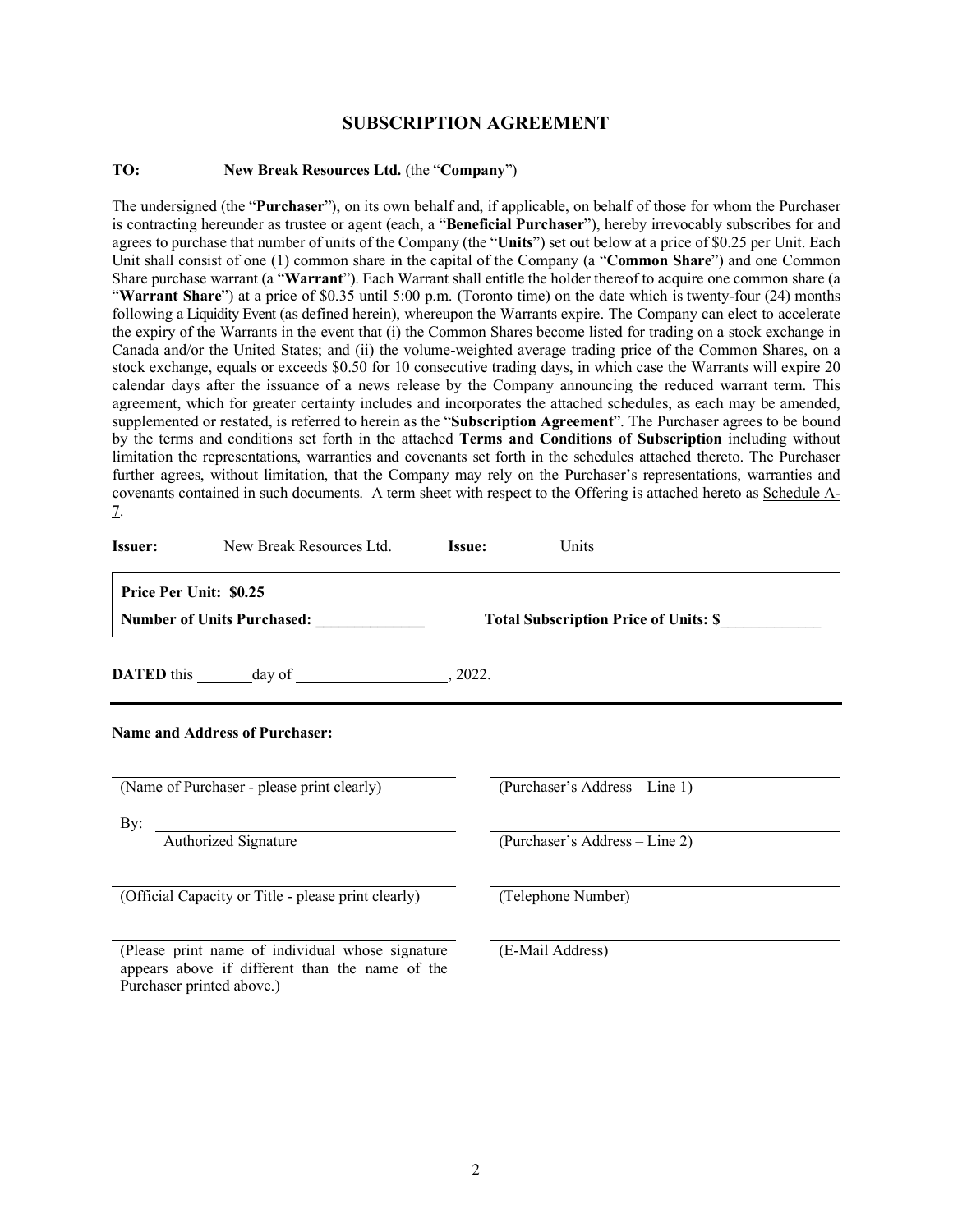# **Details of the Beneficial Purchaser (if applicable):**

(Name of Beneficial Purchaser - please print clearly) (Beneficial Purchaser's Address – Line 1)

(if space is inadequate please attach a schedule containing the necessary information)

(Beneficial Purchaser's Address – Line 2)

(Beneficial Purchaser's Address – Line 3)

**Registration Instructions: (registration of the certificates representing the Units should be made as follows)**

Name

Account reference, if applicable

Address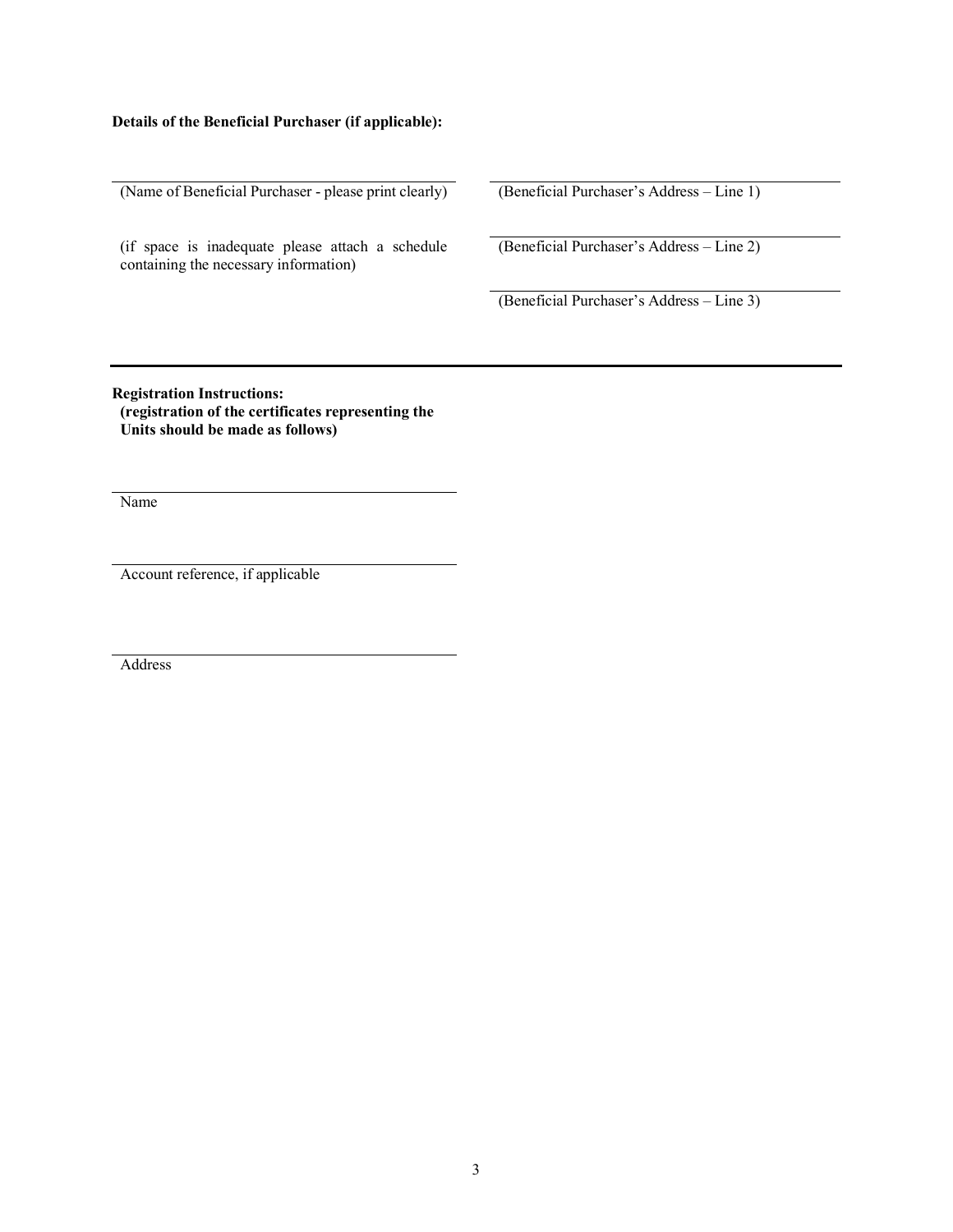# **ACCEPTANCE**

The Company hereby accepts the subscription for Units as set forth on the face page of this Subscription Agreement on the terms and conditions contained in this Subscription Agreement (including all applicable schedules) this \_\_\_\_ day of \_\_\_\_\_\_\_\_\_\_\_\_\_\_\_\_\_\_, 2022.

#### **NEW BREAK RESOURCES LTD.**

Per:

Authorized Signing Officer

Michael Farrant President, Chief Executive Officer and Director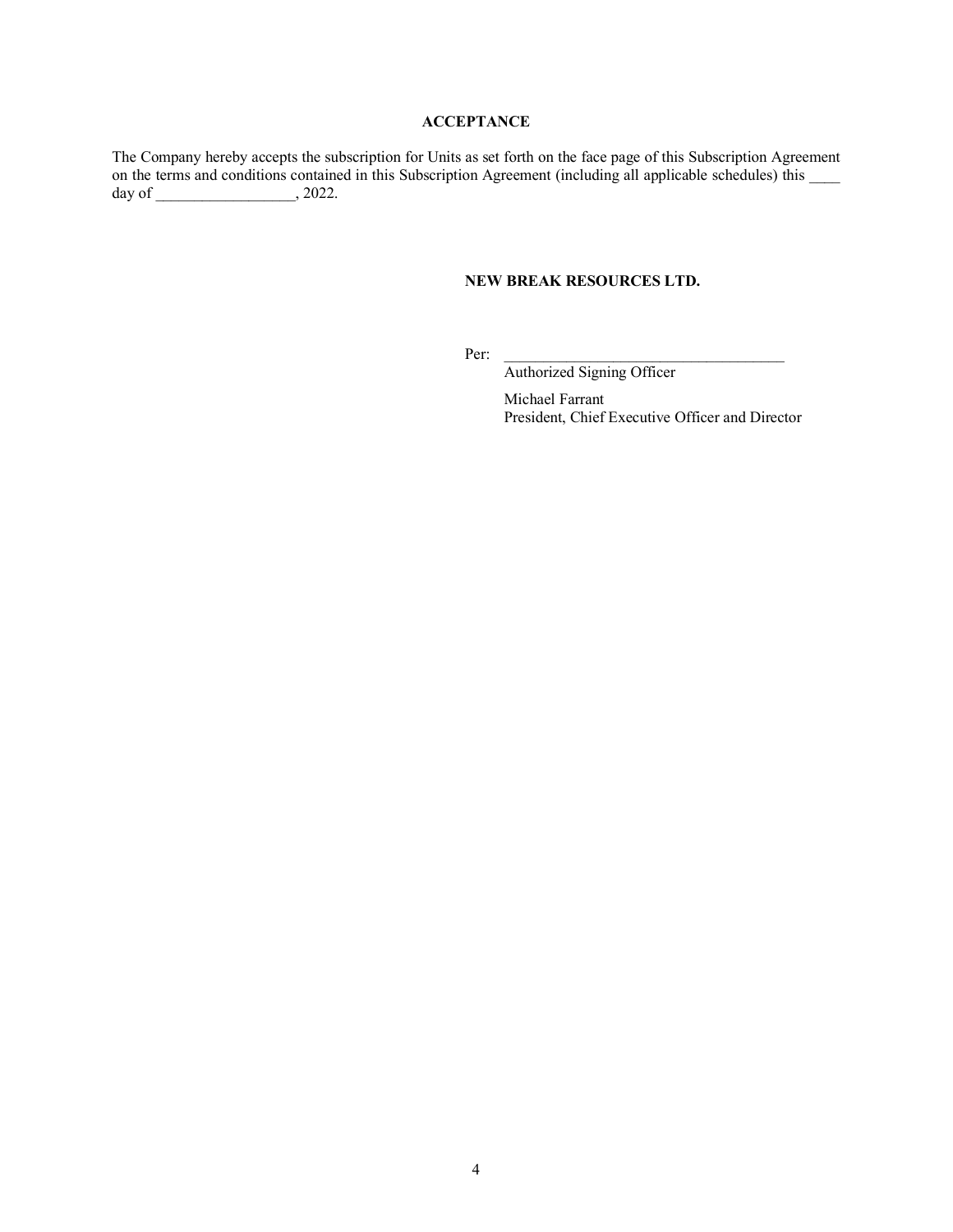#### **TERMS AND CONDITIONS OF SUBSCRIPTION**

- **1. Definitions**. In this Subscription Agreement, unless the context otherwise requires:
	- (a) "**affiliate**" has the meaning ascribed to it in the *Securities Act* (Ontario);
	- (b) "**Beneficial Purchaser**" has the meaning ascribed to it on page 2 hereof;
	- (c) "**Closing**" means the completion of the issue and sale by the Company and the purchase by the Purchasers of the Units pursuant to the Subscription Agreements;
	- (d) "**Closing Date**" means May 31, 2022 or such other date as the Company may agree;
	- (e) "**Closing Time**" means 10:00 a.m. (Toronto time) on the Closing Date or such other time as the Company may agree;
	- (f) "**Common Share**" has the meaning ascribed to it on page 2 hereof;
	- (g) "**Company**" has the meaning ascribed to it on page 2 hereof;
	- (h) "**distribution**" has the meaning ascribed to it in the *Securities Act* (Ontario);
	- (i) "**Liquidity Event**" means the closing of (i) a distribution to the public of Common Shares pursuant to a prospectus and the concurrent listing of such Common Shares for trading on a recognized public stock exchange; or (ii) another transaction the result of which is that all of the outstanding Common Shares of the Company or the securities of another issuer issued in exchange for such outstanding Common Shares, are listed for trading on a recognized public stock exchange and are freely tradable (subject to control block restrictions);
	- (j) "**NI 45-106**" means National Instrument 45-106 *Prospectus and Registration Exemptions* as such instrument is in effect upon Closing in the province or territory in which the Purchaser resides;
	- (k) "**Offering**" has the meaning ascribed to it in section [2;](#page-5-0)
	- (l) "**Offshore Jurisdiction**" has the meaning ascribed to it in subsection [8\(l\);](#page-12-0)
	- (m) "**OSC**" means the Ontario Securities Commission;
	- (n) "**PCMLTFA**" has the meaning ascribed to it in subsection [8\(i\);](#page-10-0)
	- (o) "**person**" is to be interpreted broadly and includes an individual, firm, corporation, syndicate, partnership, trust, association, unincorporated organization, joint venture, investment club, government or agency or political subdivision thereof, and every other form of legal or business entity of whatsoever nature or kind;
	- (p) "**Personal Information**" means any information about a person (whether an individual or otherwise) and includes information contained in this Subscription Agreement;
	- (q) "**Purchase Price**" has the meaning ascribed to it in section [2;](#page-5-0)
	- (r) "**Purchased Securities**" has the meaning ascribed to it in section [2;](#page-5-0)
	- (s) "**Purchaser**" has the meaning ascribed to it on page 2 hereof, and "**Purchasers**" means all purchasers of the Units, including the Purchaser;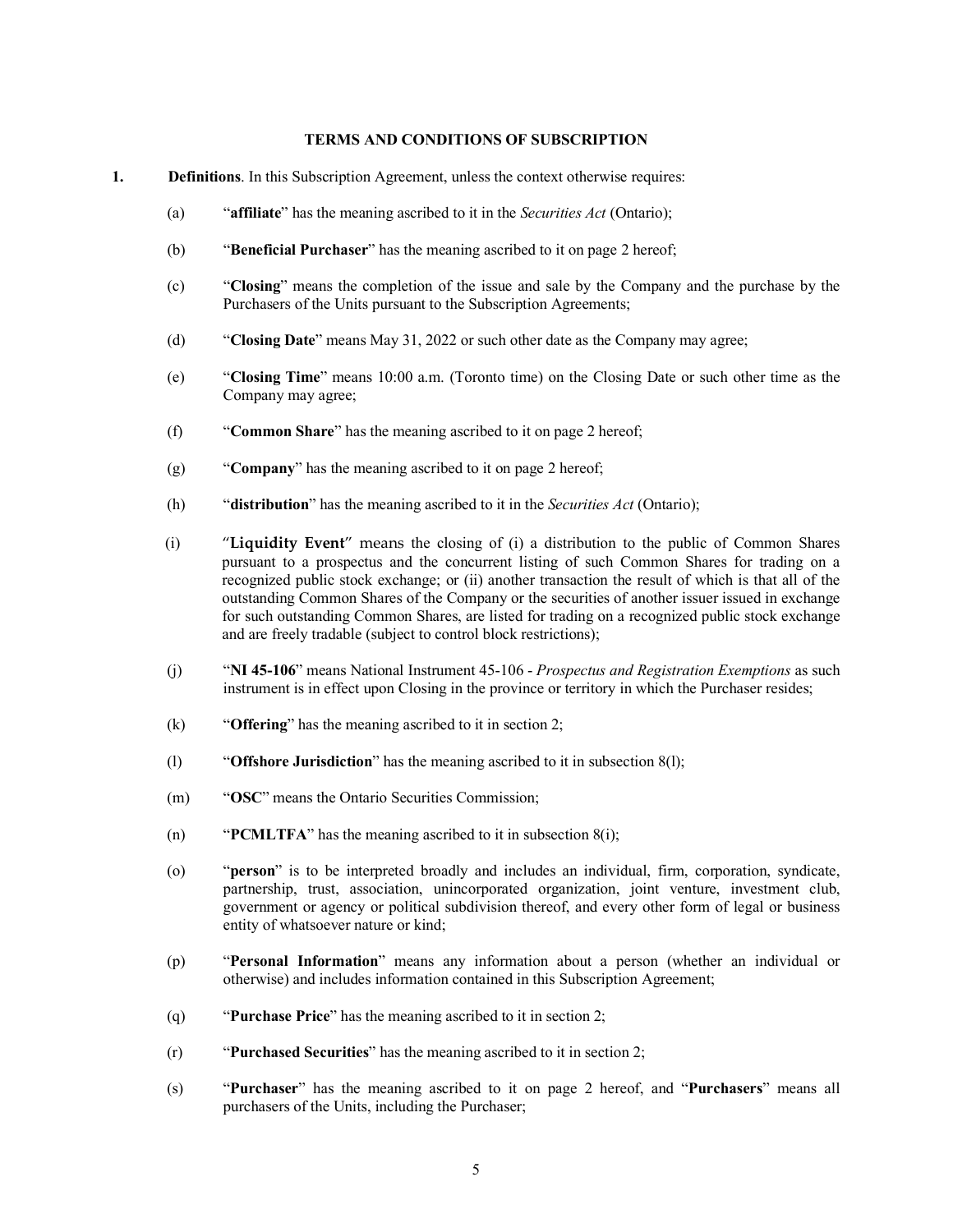- (t) "**Regulatory Authorities**" means, collectively, the applicable securities commission or regulatory authority in each of the provinces and territories of Canada;
- (u) "**Securities Laws**" means the applicable securities laws of each of the provinces and territories of Canada and the respective regulations and rules made and forms prescribed thereunder, together with all applicable and legally enforceable published policy statements, blanket orders, and rulings of the Regulatory Authorities, and all discretionary orders or rulings, if any, of the Regulatory Authorities made in connection with the transactions contemplated by this Subscription Agreement, together with applicable published policy statements of the Canadian Securities Administrators;
- (v) "**Subscription Agreement**" has the meaning ascribed to it on page 2 hereof, and "**Subscription Agreements**" means all subscription agreements received by the Company in connection with the Offering, including this Subscription Agreement;
- (w) "**Term Sheet**" means the term sheet delivered to potential Purchasers of Shares, a copy of which is attached hereto as Schedule A-7.
- (x) "**Transaction**" has the meaning ascribed to it in section 3;
- (y) "**Unit**" has the meaning ascribed to it on page 2 hereof;
- (z) "**United States**" means the United States of America, its territories and possessions, any state of the United States and the District of Columbia;
- (aa) "**U.S. Person**" means a U.S. person as defined in Rule 902(k) of Regulation S under the U.S. Securities Act;
- (bb) "**U.S. Securities Act**" means the United States *Securities Act of 1933*, as amended, and the regulations promulgated thereunder;
- (cc) "**Warrant**" has the meaning ascribed to it on page 2 hereof; and
- (dd) "**Warrant Share**" has the meaning ascribed to it on page 2 hereof.

<span id="page-5-0"></span>**2. Subscription**. The Purchaser hereby tenders to the Company this subscription which, upon acceptance by the Company, will constitute an irrevocable agreement of the Purchaser to purchase from the Company and of the Company to sell to the Purchaser the number of Units set out on page 2 hereof (the "**Purchased Securities**") at the price of \$0.25 per Unit (the "**Purchase Price**"), all on the terms and subject to the conditions set out in this Subscription Agreement.

**Description of Units**. Each Unit shall consist of one (1) Common Share and one Warrant. Each Warrant shall entitle the holder thereof to acquire one Warrant Share at a price of \$0.35 until 5:00 p.m. (Toronto time) on the date which is twenty-four (24) months following a Liquidity Event (as defined herein), whereupon the Warrants expire. The Company can elect to accelerate the expiry of the Warrants in the event that: (i) the Common Shares become listed for trading on a stock exchange in Canada and/or the United States; and (ii) the volume-weighted average trading price of the Common Shares, on a stock exchange, equals or exceeds \$0.50 for 10 consecutive trading days, in which case the Warrants will expire 20 days after the date that the Company provides written notice of acceleration.

**Offering**. The Purchaser acknowledges that this subscription forms part of a larger offering by the Company to offer for sale up to 4,000,000 Units at the Purchase Price for gross proceeds to the Company of \$1,000,000, subject to increase of an additional 4,000,000 Units, as described in Section 6 (the "**Offering**").

**3. Delivery and Payment**. The Purchaser agrees that the following shall be delivered to the Company at the address and by the date and time set out on the face page hereof, or such other time, date or place as the Company may advise: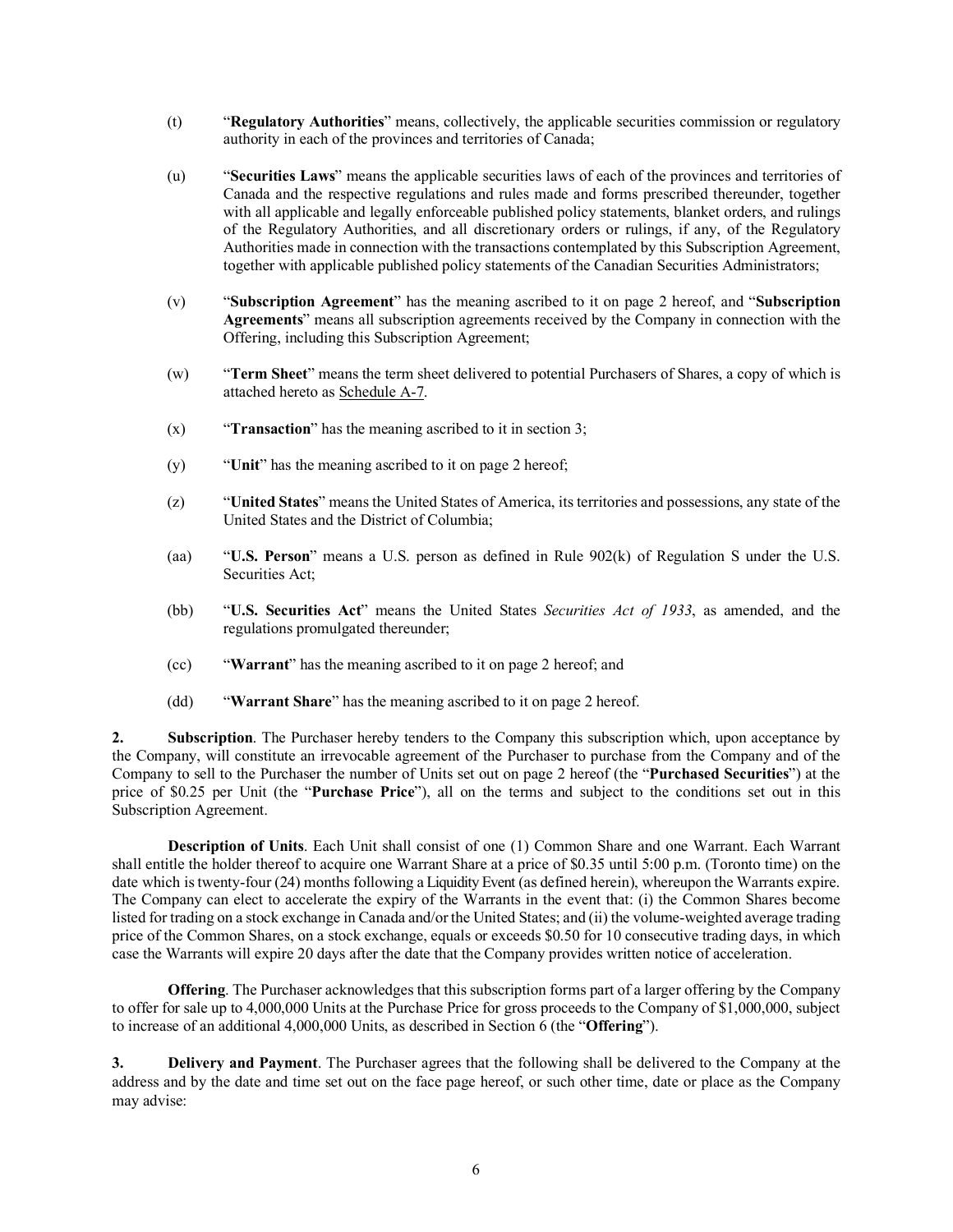- (a) a completed copy of this Subscription Agreement duly executed by the Purchaser;
- (b) if the Purchaser is a family member, close personal friend and/or close business associate questionnaire of a director, executive officer, founder or control person of the Company, submit a completed and executed copy of the **Family Member, Close Personal Friend and/or Close Business Associate Questionnaire** in the form attached hereto as Schedule A-1 (including Schedule A-2 if the Purchaser is resident in Ontario, and Schedule A-3 if the Purchaser is resident in Saskatchewan);
- (c) if the Purchaser (or any Beneficial Purchaser) is resident in or otherwise subject to the laws of any of the provinces or territories of Canada and is purchasing the Purchased Securities as an "accredited investor" as defined in NI 45-106, a duly completed and executed copy of the **Canadian Accredited Investor Certificate** in the form attached hereto as Schedule A-4;
- (d) if the Purchaser (or any Beneficial Purchaser) is resident in or otherwise subject to the laws of the United States or is a U.S. Person or was offered the Units in the United States, a duly completed and executed copy of the **United States Accredited Investor Certificate** in the form attached hereto as Schedule A-5;
- (e) if the Purchaser (or any Beneficial Purchaser) is resident outside of Canada and the United States, a duly completed and executed copy of the **Declaration of Non-Canadian Beneficial Ownership** attached hereto as Schedule A-6;
- (f) payment of the aggregate Purchase Price for the Purchased Securities by:
	- (i) a certified cheque or bank draft drawn on a Canadian chartered bank or trust company in same day freely transferable Canadian dollars, in an amount representing the aggregate Purchase Price for the Purchased Securities and made payable to New Break Resources Ltd. or in such other manner as may be directed by the Company;
	- (ii) a wire transfer of immediately available Canadian funds of the same amount delivered to New Break Resources Ltd., as follows;

Beneficiary: New Break Resources Ltd. 18 King Street East, Suite 902 Toronto, ON M5C 1C4 CANADA

Beneficiary's Bank: BANK OF NOVA SCOTIA (SCOTIABANK) 44 King Street West Toronto, ON M5H 1H1 CANADA Bank Number: 002 Transit Number: 80002 Account Number: 0447218 SWIFT CODE: NOSCCATT

- (iii) such other method of payment of the same amount against delivery of the Purchased Securities as the Company may accept; and
- (g) any other documents or information required by the Securities Laws that the Company may request.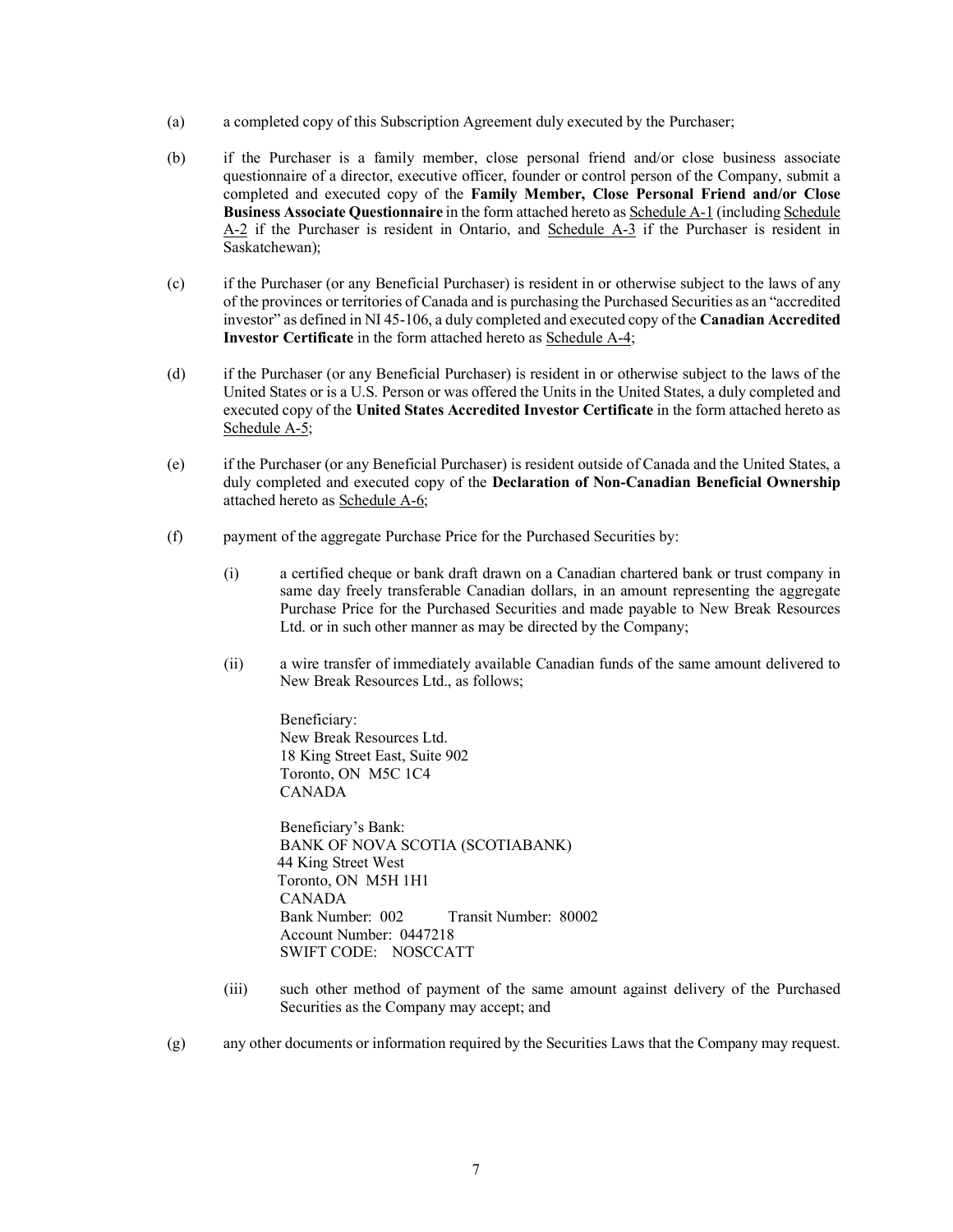The Purchaser, and each Beneficial Purchaser, if any, acknowledges and agrees that such documents, when executed and delivered by the Purchaser, will form part of and will be incorporated into this Subscription Agreement and each shall constitute a representation, warranty or covenant of the Purchaser hereunder in favour of the Company. The Purchaser and each such Beneficial Purchaser consents to the filing of such documents as may be required to be filed with the Regulatory Authorities in connection with the transactions contemplated hereby.

**4. Closing**. The transactions contemplated hereby will be completed at the Closing Time at the offices of Peterson McVicar LLP, Suite 902, 18 King Street East, Toronto, Ontario, M5C 1C4.

The Purchaser understands that Closing is not subject to a maximum or minimum total number of subscriptions.

If the Purchaser delivers the aggregate Purchase Price to the Company's legal counsel, Peterson McVicar LLP, in trust, the Purchaser hereby irrevocably directs Peterson McVicar LLP to pay the aggregate Purchase Price to the Company upon receipt of a completed and duly signed copy of this Subscription Agreement, and this shall be Peterson McVicar LLP's good and sufficient authority to do so.

<span id="page-7-0"></span>**5. Conditions of Closing**. The Purchaser acknowledges that the Company's obligation to sell Shares to the Purchaser is subject to, among other things, the following conditions:

- (a) the Purchaser or Beneficial Purchaser, if any, executing and returning to the Company as directed in Section 3 all documents required by Securities Laws for delivery on behalf of the Purchaser or Beneficial Purchaser, if any, including, without limitation, the documents specified in section 3, by no later than 5:00 p.m. (Toronto time) on May 31, 2022, or other date as the Company may decide;
- (b) the issue, sale and delivery of the Purchased Securities being exempt from the requirements to file a prospectus or deliver an offering memorandum (as defined in Securities Laws, including Ontario Securities Commission Rule 14-501 - *Definitions*) or any similar document under Securities Laws and other applicable securities laws relating to the issue, sale and delivery of the Purchased Securities, or that the Company has received such orders, consents or approvals as may be required to permit such issue, sale and delivery without the requirement to file a prospectus or deliver an offering memorandum or any similar document; and
- (c) the representations and warranties of the Purchaser made herein being true and correct as at the Closing Time.

#### **The Purchaser and each Beneficial Purchaser, if any, acknowledges and agrees that as the sale of the Purchased Securities will not be qualified by a prospectus, such sale is subject to the condition that the Purchaser (or, if applicable each Beneficial Purchaser) sign and return to the Company all relevant documentation required by Securities Laws.**

The Purchaser and each Beneficial Purchaser, if any, acknowledges and agrees that the Company will be required to provide to the Regulatory Authorities a list setting out the identities of any Beneficial Purchasers. Notwithstanding that the Purchaser may be purchasing Shares as an agent on behalf of an undisclosed principal (if permissible under Securities Laws and other applicable securities laws), the Purchaser agrees to provide, on request, particulars as to the identity of such undisclosed principal as may be required by the Company in order to comply with the foregoing and other Securities Laws.

**6. Acceptance or Rejection**. The Company will have the right to accept or reject this offer in whole or in part at any time prior to the Closing Time. The Purchaser and each Beneficial Purchaser, if any, acknowledges and agrees that the acceptance of this offer will be conditional upon the satisfaction of the conditions set forth in Section [6](#page-7-0) hereof. The Company will be deemed to have accepted this offer upon the Company's execution of the acceptance form on page 4 of this Subscription Agreement and the delivery to the Company at Closing of certificates representing the Purchased Securities in accordance with the provisions hereof.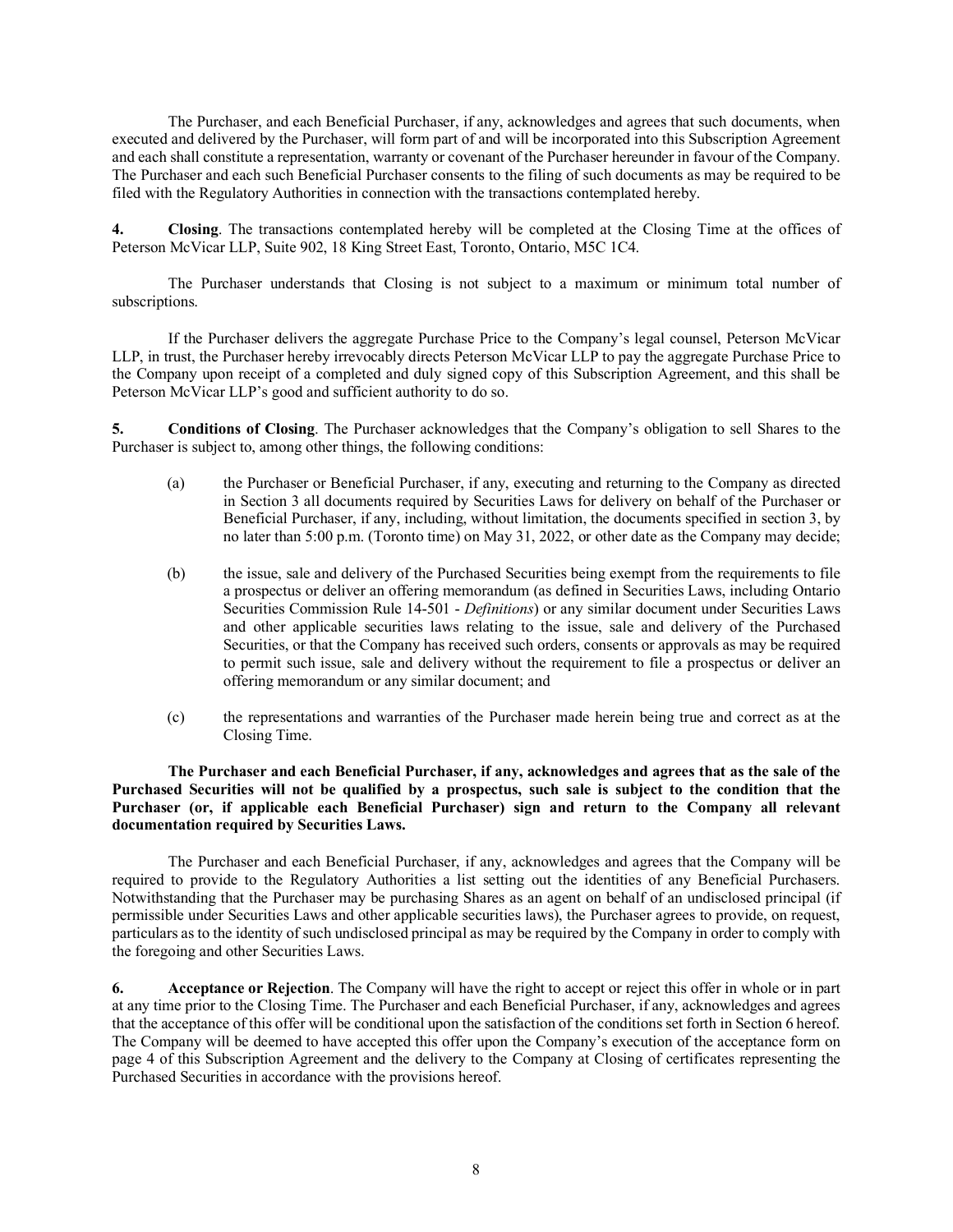If this Subscription Agreement is rejected in whole, the Purchaser and each Beneficial Purchaser, if any, understands that any funds, certified cheque or bank draft delivered by the Purchaser to the Company representing the aggregate Purchase Price for Purchased Securities will be promptly returned by the Company to the Purchaser without interest. If this Subscription Agreement is accepted only in part, the Purchaser and each Beneficial Purchaser, if any, understands that a cheque representing the portion of the aggregate Purchase Price for that portion of its subscription for Purchased Securities that is not accepted will be promptly delivered by the Company to the Purchaser without interest.

If the Company receives aggregate subscriptions for more than the 4,000,000 Units to be issued under the Offering, it intends to (i) increase the size of the Offering up to an additional 4,000,000 Units.

**7. Purchaser's Representations, Warranties and Covenants**. The Purchaser and each Beneficial Purchaser, if any, represents, warrants and covenants in favour of the Company as follows and acknowledges that the Company is relying on such representations, warranties and covenants in connection with the transactions contemplated in this Subscription Agreement:

(a) **Authorization and Effectiveness**. If the Purchaser (or the Beneficial Purchaser) is an individual, it is of the full age of majority and has all requisite legal capacity and competence to execute and deliver this Subscription Agreement and to observe and perform its covenants and obligations hereunder, or if the Purchaser (or the Beneficial Purchaser) is a corporation, the Purchaser (or the Beneficial Purchaser) is duly incorporated and is a valid and existing corporation, has the necessary corporate capacity and authority to execute and deliver this Subscription Agreement, to subscribe for the Purchased Securities and to observe and perform its covenants and obligations hereunder and has taken all necessary corporate action in respect thereof, or, if the Purchaser (or the Beneficial Purchaser) is a partnership, syndicate or other form of unincorporated organization, the Purchaser has the necessary legal capacity and authority to execute and deliver this Subscription Agreement, to subscribe for the Purchased Securities and to observe and perform its covenants and obligations hereunder and has obtained all necessary approvals in respect thereof, and, in any case, upon acceptance by the Company, this Subscription Agreement will constitute a legal, valid and binding agreement of the Purchaser (and any Beneficial Purchaser), enforceable against the Purchaser (and any Beneficial Purchaser) in accordance with its terms and will not result in a violation of or create a state of facts which, after notice, lapse of time or both, would constitute a default or breach of any of the Purchaser's (or the Beneficial Purchaser's) constating documents, by-laws or authorizing resolutions (if applicable), any agreement to which the Purchaser (or the Beneficial Purchaser) is a party or by which it is bound or any law or judgment applicable to the Purchaser (or the Beneficial Purchaser) or any decree, order, statute, rule or regulation applicable to the Purchaser (or the Beneficial Purchaser);

### (b) **Residence**.

- (i) The Purchaser and each Beneficial Purchaser, if any, was offered the Purchased Securities in, and is a resident of, the jurisdiction referred to under "Name and Address of Purchaser" and "Details of Beneficial Purchaser", respectively, set out on pages 2 and 3 hereof, and intends that the securities laws of that jurisdiction shall govern any transactions involving the securities subscribed for by the Purchaser (or the Beneficial Purchaser) hereunder and that such addresses were not created and are not used solely for the purpose of acquiring the Purchased Securities;
- (ii) if the Purchaser (or any Beneficial Purchaser) is resident in or otherwise subject to securities laws of a country other than Canada or the United States, it (or the Beneficial Purchaser) complies with the requirements of all applicable securities laws in the jurisdiction of its residence and will provide such evidence of compliance with all such matters as the Company or their respective counsel may request; and
- (iii) unless the representations and warranties contained in subsection [7\(k\)](#page-10-1) are made, the offer was not made to the Purchaser (or any Beneficial Purchaser) when the Purchaser (or the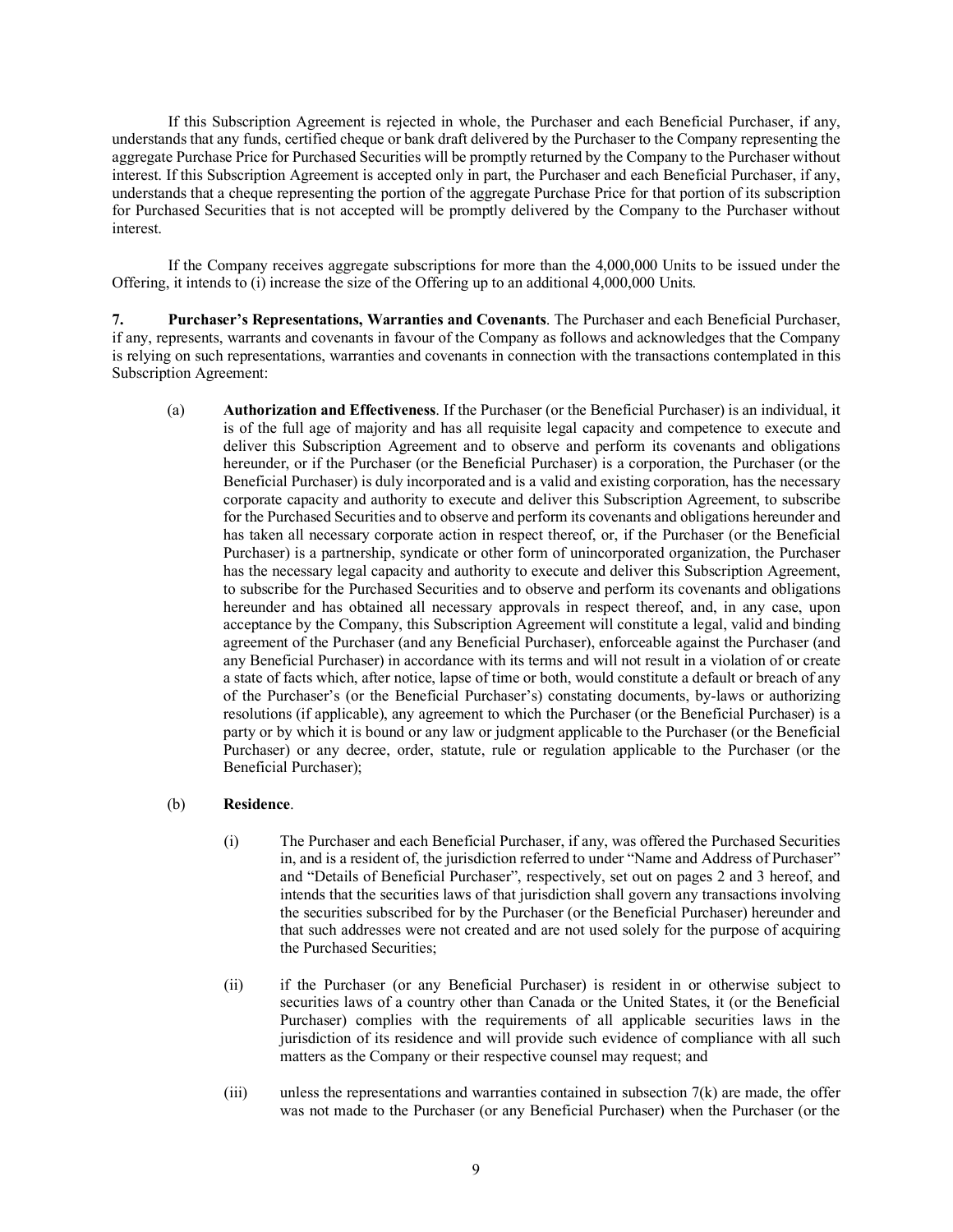Beneficial Purchaser) was in the United States, and at the time the Purchaser's buy order was made and this Subscription Agreement was executed and delivered, the Purchaser (and any Beneficial Purchaser) was outside the United States, and the Purchaser (and any Beneficial Purchaser) was not and is not a U.S. Person;

- (c) **Private Placement Exemptions**. The Purchaser has properly completed, executed and delivered to the Company the applicable certificate (dated as of the date hereof) set forth in the schedules attached hereto, and the information contained therein is true and correct and the representations, warranties and covenants contained in the applicable certificate will be true and correct both as of the date of execution of this Subscription Agreement and as at the Closing Time;
- (d) **Purchasing as Principal**. Unless subsection [7\(g\)](#page-9-0) below applies, the Purchaser is purchasing the Purchased Securities as principal (as defined in Securities Laws) for its own account, and not for the benefit of any other person;
- (e) **Purchasing for Investment Only**. Unless subsection [7\(g\)](#page-9-0) below applies, the Purchaser is purchasing the Purchased Securities for investment only and not with a view to resale or distribution;
- (f) **No Syndication**. Unless subsection [7\(g\)](#page-9-0) below applies, the Purchaser was not created solely to purchase or hold securities as an accredited investor as described in subsection (m) of the definition of "accredited investor" provided in Schedule A-4;

#### <span id="page-9-0"></span>(g) **Purchasing as Trustee or Agent**.

- (i) In the case of the purchase by the Purchaser of the Purchased Securities as trustee or agent for any principal whose identity is disclosed or identified, each Beneficial Purchaser:  $(1)$  is purchasing its Purchased Securities as principal (as defined in Securities Laws) for its own account and not for the benefit of any other person; (2) is purchasing its Purchased Securities for investment only and not with a view to resale or distribution; (3) was not created solely to purchase or hold securities as an accredited investor as described in subsection (m) of the definition of "accredited investor" provided in Schedule A-4; and (4) either (A) the Beneficial Purchaser is an "accredited investor" as defined in NI 45-106, or (B) the Beneficial Purchaser is a resident of an Offshore Jurisdiction;
- (ii) in the case of the purchase by the Purchaser of the Purchased Securities as trustee or agent for any principal whose identity is disclosed or identified, the Purchaser is the duly authorized trustee or agent of such Beneficial Purchaser with due and proper power and authority to execute and deliver, on behalf of each such Beneficial Purchaser, this Subscription Agreement and all other documentation in connection with the purchase of the Purchased Securities hereunder, to agree to the terms and conditions herein and therein set out and to make the representations, warranties, acknowledgements and covenants herein and therein contained, all as if each such Beneficial Purchaser were the Purchaser, and the Purchaser's actions as trustee or agent are in compliance with applicable law and the Purchaser and each Beneficial Purchaser acknowledges that the Company is required by law to disclose to certain Regulatory Authorities the identity of each Beneficial Purchaser for whom the Purchaser may be acting; and
- (iii) in the case of the purchase by the Purchaser of the Purchased Securities on behalf of an undisclosed Beneficial Purchaser, the Purchaser is deemed under Securities Laws to be purchasing as principal;
- (h) **Finder's Fee**. A finder's fee may be paid in connection with the transaction contemplated herein. There are no other arrangements or persons acting or purporting to act in connection with the transactions contemplated herein which creates any entitlement to any brokerage or finder's fee. If any person establishes a claim that any fee or other compensation is payable in connection with this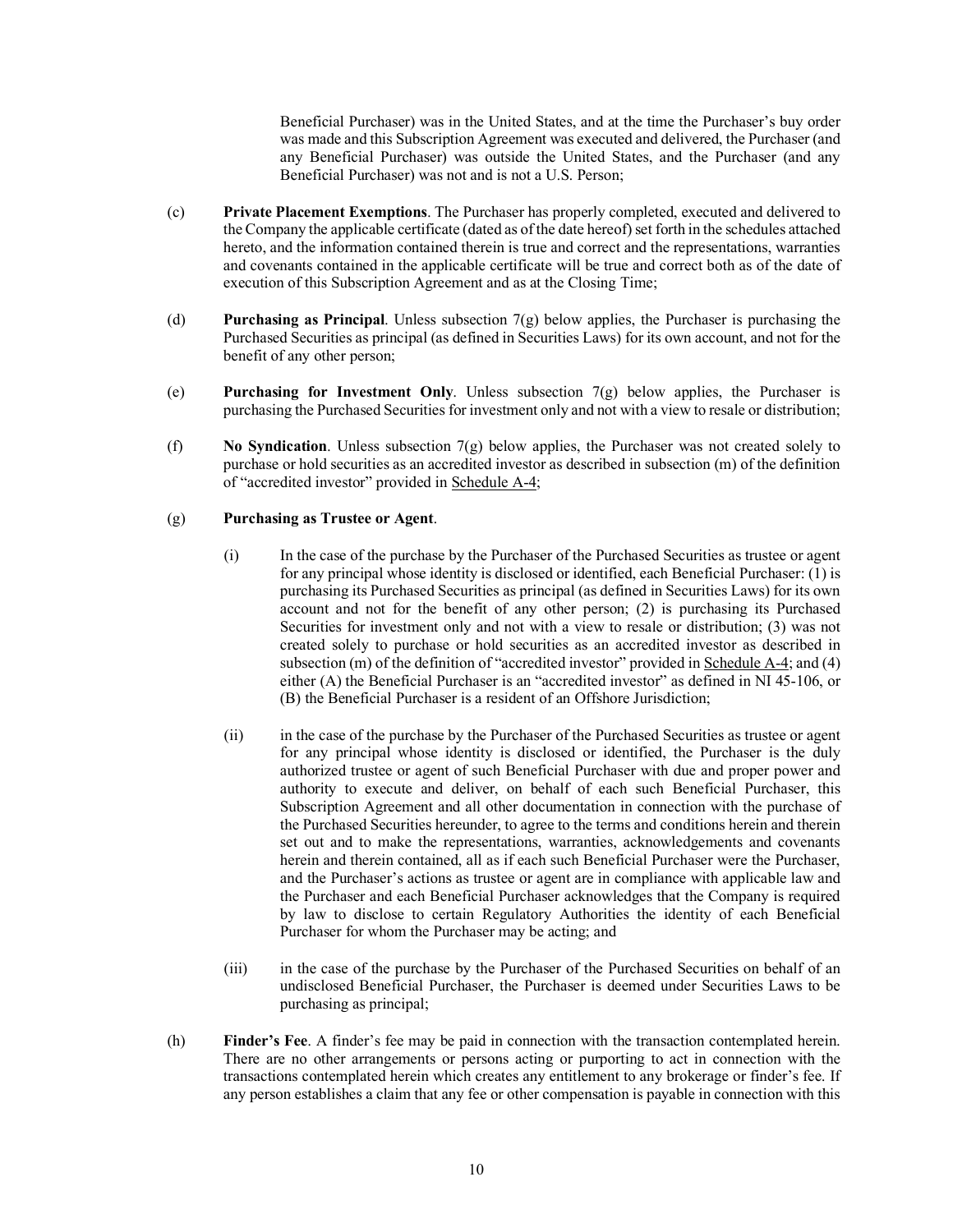subscription for Shares other than as provided for herein, the Purchaser covenants to indemnify and hold harmless the Company with respect thereto and with respect to all costs reasonably incurred in the defence thereof.

- <span id="page-10-0"></span>(i) **Illegal Use of Funds**. None of the funds being used to purchase the Purchased Securities are, to the Purchaser's (and any Beneficial Purchaser's) knowledge, proceeds obtained or derived directly or indirectly as a result of illegal activities. The funds being used to purchase the Purchased Securities which will be advanced by the Purchaser to the Company hereunder will not represent proceeds of crime for the purposes of the *Proceeds of Crime (Money Laundering) and Terrorist Financing Act* (Canada) (the "**PCMLTFA**"), and the Purchaser (and the Beneficial Purchaser) acknowledges that the Company may in the future be required by law to disclose the Purchaser's (and the Beneficial Purchaser's) name and other information relating to this Subscription Agreement and the subscription hereunder, on a confidential basis, pursuant to the PCMLTFA. To the best of the Purchaser's (and any Beneficial Purchaser's) knowledge, none of the funds to be provided by the Purchaser (or the Beneficial Purchaser) are being tendered on behalf of a person or entity who has not been identified to the Purchaser, and the Purchaser shall promptly notify the Company if the Purchaser (or the Beneficial Purchaser) discovers that any of such representations cease to be true, and shall promptly provide the Company with all necessary information in connection therewith;
- (j) **Resale Restrictions**. The Purchaser (and each Beneficial Purchaser) (i) has been advised to consult its own legal advisors with respect to trading in the Purchased Securities and with respect to the resale restrictions imposed by the securities laws of the jurisdiction in which the Purchaser (or the Beneficial Purchaser) resides and other applicable securities laws, (ii) acknowledges that the Purchaser (or the Beneficial Purchaser) is solely responsible for determining applicable resale restrictions, including applicable hold periods imposed by Securities Laws, and **because the Company is not a reporting issuer (or the equivalent thereof) in any jurisdiction, the statutory hold period may never expire**, (iii) is solely responsible (and the Company is not in any way responsible) for compliance with applicable resale restrictions, and (iv) is aware that the Purchaser (or any Beneficial Purchaser) may not be able to resell such securities except in accordance with limited exemptions under the Securities Laws and other applicable securities laws. In addition, the Purchaser agrees that the Purchased Securities (or securities received in substitution therefor) shall be subject to the same escrow obligations as those securities held by management of the Company upon listing of the common shares of the Company or its successor on a recognized stock exchange;
- <span id="page-10-1"></span>(k) **Residents of the United States**. If the Purchaser (or any Beneficial Purchaser) is resident in or otherwise located within the United States or is a U.S. Person or was offered the Units in the United States, the Purchaser (and the Beneficial Purchaser):
	- (i) understands that the Purchased Securities have not been and will not be registered under the U.S. Securities Act or any applicable state securities or "blue sky" laws, and that the offer and sale of such securities to it will be made in reliance upon an exemption from registration available to the Company for offers and sales to "accredited investors" that satisfy one of the criteria set forth in Rule 501(a) of Regulation D under the U.S. Securities Act and as set forth on Schedule A-5 hereto;
	- (ii) is an "accredited investor" as described in the immediately foregoing sub-paragraph and is acquiring the Units for investment purposes only and not with a view to any resale, distribution or other disposition of the Purchased Securities in violation of United States federal, state securities or "blue sky" laws;
	- (iii) shall complete and deliver to the Company the **United States Accredited Investor Certificate** attached hereto as Schedule A-5;
	- (iv) acknowledges that it has not purchased the Units as a result of any "general solicitation" or "general advertising" (as those terms are defined in Regulation D under the U.S. Securities Act), including, but not limited to, any advertisements, articles, notices or other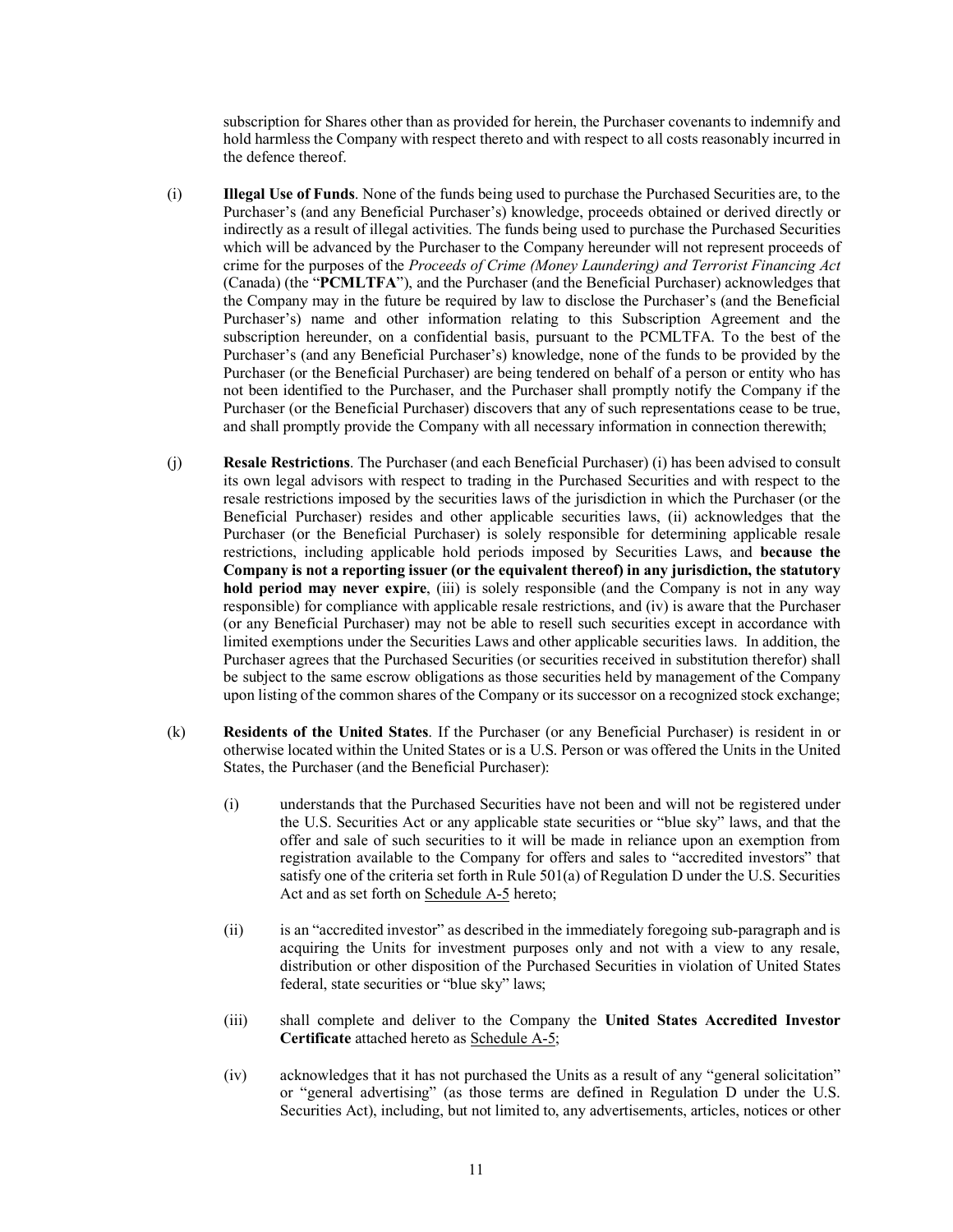communications published in any newspaper, magazine or similar media or on the internet, or broadcast over radio, television, or on the internet, or any seminar or meeting whose attendees have been invited by general solicitation or general advertising;

- (v) understands and acknowledges that the Purchased Securities are "restricted securities" within the meaning of Rule 144 under the U.S. Securities Act and that if it decides to offer, sell, pledge or otherwise transfer any of the Purchased Securities, such securities may be offered, sold, pledged or otherwise transferred only: (1) to the Company; (2) outside the United States in compliance with the requirements of Rule 904 of Regulation S under the U.S. Securities Act and in compliance with applicable local laws and regulations; (3) in compliance with Rule 144 or Rule 144A under the U.S. Securities Act, if available, and, in either case, in compliance with any applicable state securities or "blue sky" laws; or (4) in another transaction exempt from registration under the U.S. Securities Act or any applicable state securities or "blue sky" laws, and, in the case of a proposed transfer pursuant to the foregoing clause 1 or clause 2, it has furnished to the Company an opinion of counsel of recognized standing or other evidence of exemption in form and substance satisfactory to the Company;
- (vi) acknowledges that upon the original issuance of the Purchased Securities, and until such time as the same is no longer required under applicable requirements of the U.S. Securities Act or applicable state securities laws, certificates representing the Purchased Securities and all certificates issued in exchange therefor or in substitution thereof shall bear the following legends:

"THE SECURITIES REPRESENTED HEREBY HAVE NOT BEEN REGISTERED UNDER THE UNITED STATES SECURITIES ACT OF 1933, AS AMENDED (THE "U.S. SECURITIES ACT") OR APPLICABLE STATE SECURITIES LAWS. THESE SECURITIES MAY BE OFFERED, SOLD, PLEDGED OR OTHERWISE TRANSFERRED ONLY (A) TO NEW BREAK RESOURCES LTD. (THE "CORPORATION"), (B) OUTSIDE THE UNITED STATES IN COMPLIANCE WITH RULE 904 OF REGULATION S UNDER THE U.S. SECURITIES ACT, AND IN COMPLIANCE WITH APPLICABLE LOCAL LAWS AND REGULATIONS, (C) IN COMPLIANCE WITH RULE 144 OR RULE 144A UNDER THE U.S. SECURITIES ACT, IF AVAILABLE, AND IN ACCORDANCE WITH APPLICABLE STATE SECURITIES OR "BLUE SKY" LAWS, OR (D) IN ANOTHER TRANSACTION EXEMPT FROM REGISTRATION UNDER THE U.S. SECURITIES ACT OR ANY APPLICABLE STATE SECURITIES OR "BLUE SKY" LAWS, PROVIDED THAT, IN THE CASE OF TRANSFERS PURSUANT TO (C) OR (D) ABOVE, THE HOLDER HAS, PRIOR TO SUCH TRANSFER, FURNISHED TO THE CORPORATION AN OPINION OF COUNSEL OF RECOGNIZED STANDING OR OTHER EVIDENCE OF EXEMPTION, IN EITHER CASE SATISFACTORY TO THE CORPORATION.

DELIVERY OF THIS CERTIFICATE MAY NOT CONSTITUTE "GOOD DELIVERY" IN SETTLEMENT OF TRANSACTIONS ON STOCK EXCHANGES IN CANADA."

provided that, if the Purchased Securities are being sold at a time when the Company is a "foreign issuer" as defined in Rule 902 of Regulation S under the U.S. Securities Act, the legends set forth above may be removed by providing a declaration in the form of Appendix 1 to Schedule A-5 attached hereto (or such other form as the Company may prescribe from time to time) and other documentation that the Company or its transfer agent may prescribe, including, but not limited to, an opinion of counsel or other evidence of exemption, in either case satisfactory to the Company and its transfer agent, to the effect that the sale of the securities is being made in compliance with Rule 904 of Regulation S under the U.S. Securities Act; and provided further that, if any of the Purchased Securities are being sold pursuant to Rule 144 of the U.S. Securities Act, the legend may be removed by delivery to the Company or its transfer agent of an opinion of counsel of recognized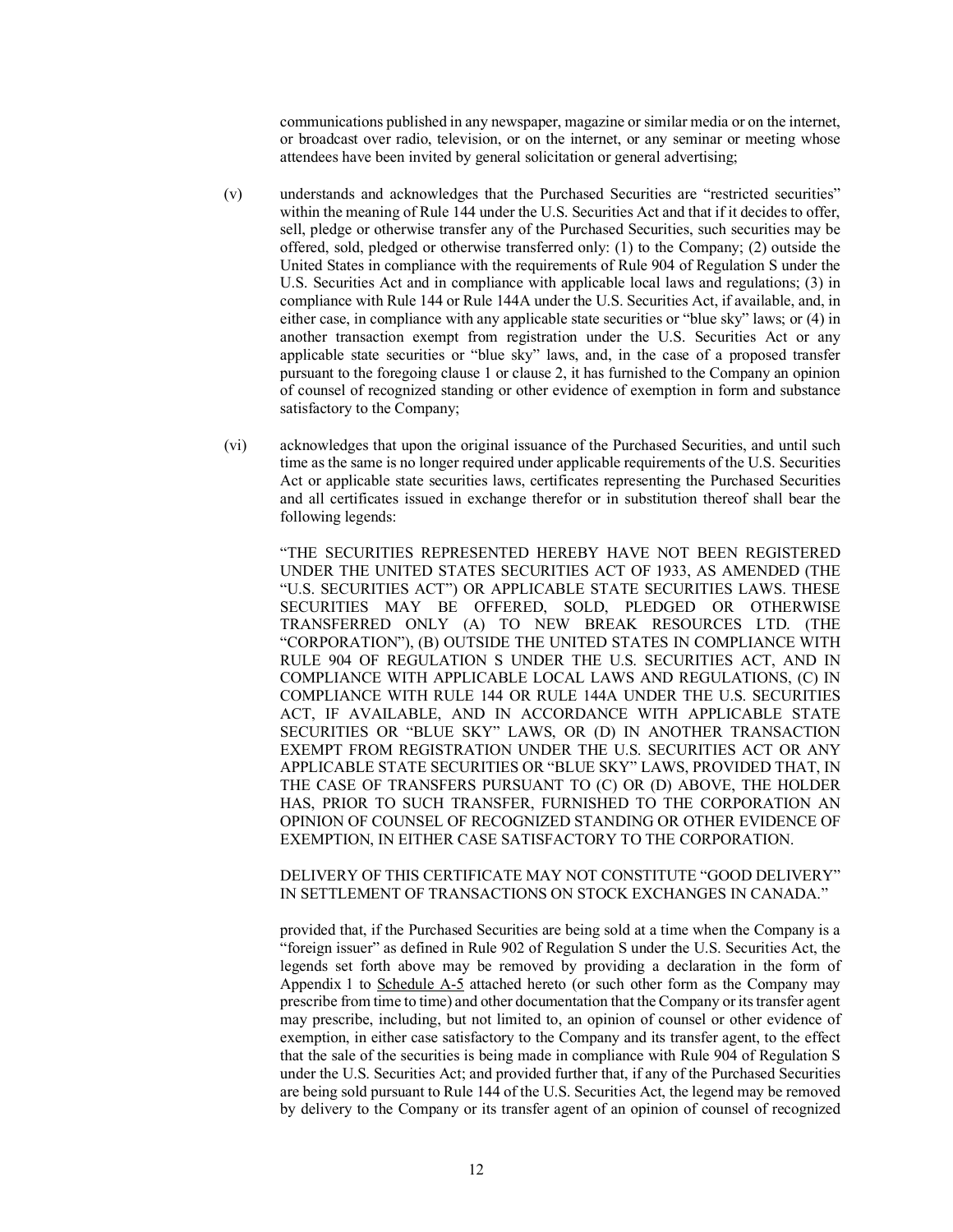standing in form and substance satisfactory to the Company, to the effect that the legends are no longer required under applicable requirements of the U.S. Securities Act or state securities laws;

- (vii) acknowledges that the Company is not obligated to file and has no present intention of filing with the United States Securities and Exchange Commission or with any state securities commission any registration statement in respect of resales of the Purchased Securities in the United States;
- (viii) acknowledges that the certificates representing the Purchased Securities will also bear a legend that such Common Shares cannot be traded through the facilities of stock exchanges in Canada since the certificate is not freely transferable and consequently is not "good delivery" in transactions on such stock exchanges, and acknowledges that such stock exchanges would deem the selling security holder to be responsible for any loss incurred on a sale made by such security holder of such securities; and
- (ix) acknowledges that the Company (1) is not obligated to remain a "foreign issuer" within the meaning of Regulation S under the U.S. Securities Act, (2) may not, at the time the Purchased Securities are resold by it or at any other time, be a foreign issuer, and (3) may engage in one or more transactions which could cause the Company not to be a foreign issuer;
- <span id="page-12-0"></span>(l) **Residents of Other Jurisdictions.** If the Purchaser (or any Beneficial Purchaser) is resident in a jurisdiction other than Canada or the United States (an "**Offshore Jurisdiction**"):
	- (i) the Purchaser (and any Beneficial Purchaser) is knowledgeable of, or has been independently advised as to, the securities laws of such Offshore Jurisdiction;
	- (ii) the subscription for the Purchased Securities by the Purchaser (or the Beneficial Purchaser) does not contravene any of the applicable securities laws in the Offshore Jurisdiction in which the Purchaser (or the Beneficial Purchaser) resides and does not give rise to any obligation on the part of the Company to prepare and file a prospectus or similar document or to register the Purchased Securities, or to be registered with or to file any report or notice with any governmental or regulatory authority;
	- (iii) the Purchaser (or the Beneficial Purchaser) is purchasing the Purchased Securities pursuant to exemptions from prospectus or registration requirements under applicable securities laws, or if such is not applicable, the Purchaser (or the Beneficial Purchaser) is permitted to purchase the Purchased Securities under the applicable securities laws of the Offshore Jurisdiction without the need to rely on any exemptions;
	- (iv) the applicable securities laws of the Offshore Jurisdiction do not require the Company to make any filings or seek approvals of any kind whatsoever from any securities regulator of any kind whatsoever in the Offshore Jurisdiction in connection with the issue and sale or resale of the Purchased Securities;
	- (v) the Purchaser (and any Beneficial Purchaser) acknowledges and agrees that the Purchased Securities will be subject to certain resale restrictions under Securities Laws and the Purchaser (and the Beneficial Purchaser) agrees to comply with such restrictions;
	- (vi) the Purchaser (or the Beneficial Purchaser) shall complete and deliver to the Company the **Declaration of Non-Canadian Beneficial Ownership** attached hereto as **Schedule A-6**;
	- (vii) the Purchaser will, if requested by the Company, deliver to the Company a certificate or opinion of local counsel from the Offshore Jurisdiction which will confirm the matters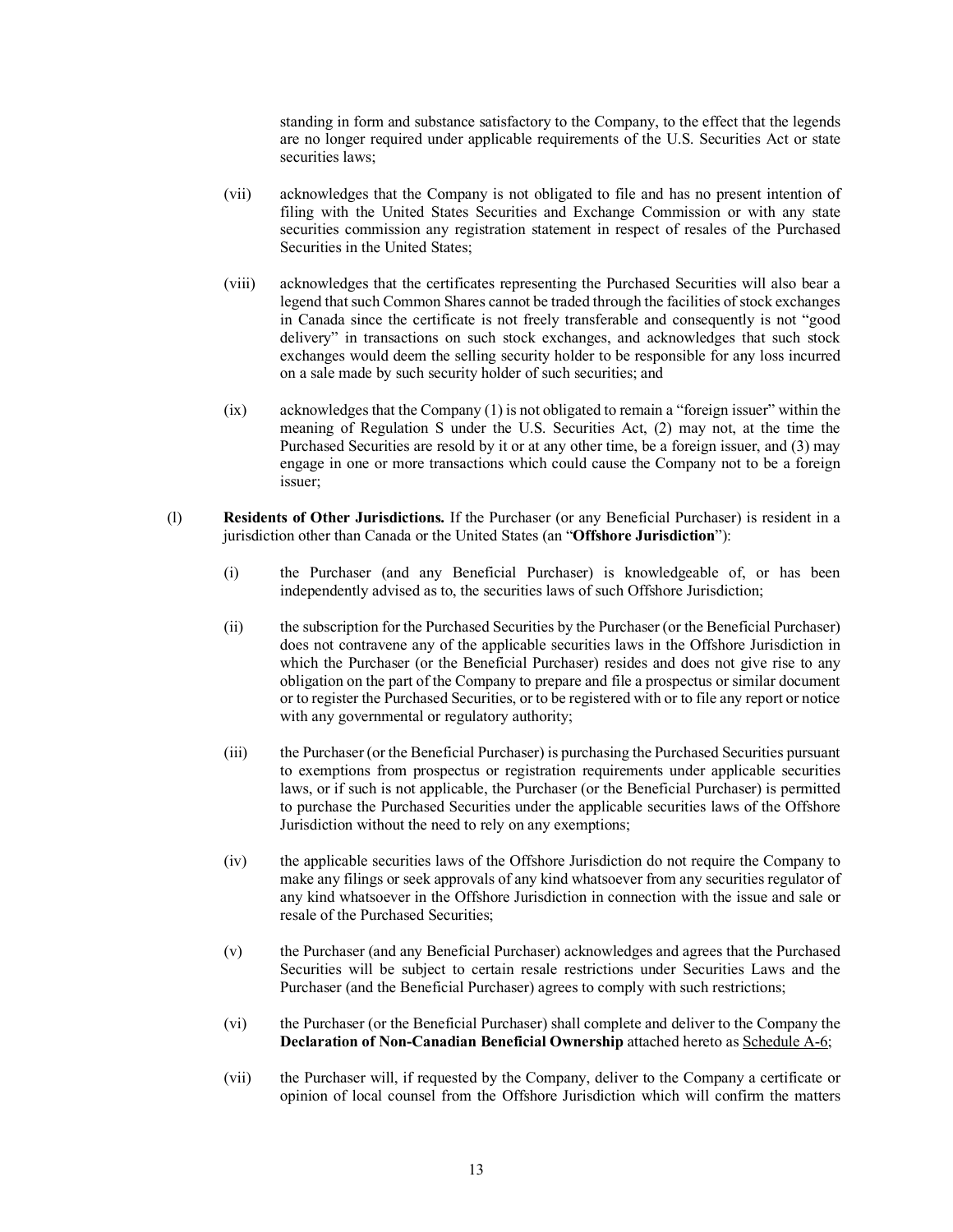referred to in the foregoing sub-paragraphs (ii), (iii), (iv) and (v) to the satisfaction of the Company; and

- (viii) the Purchaser (or the Beneficial Purchaser) shall not sell the Purchased Securities until all applicable hold periods have expired;
- (m) **Company or Unincorporated Organization**. If the Purchaser (or any Beneficial Purchaser) is a corporation or a partnership, syndicate, trust, association or any other form of unincorporated organization or organized group of persons, the Purchaser (or the Beneficial Purchaser) was not created and is not being used solely to permit purchases of or to hold securities without a prospectus in reliance on a prospectus exemption;
- (n) **Absence of Offering Memorandum or Similar Document**. The Purchaser (and any Beneficial Purchaser) has not received, nor has it requested, nor does it have any need to receive, any offering memorandum or any other document describing the business and affairs of the Company, nor has any document been prepared for delivery to, or review by, prospective purchasers in order to assist them in making an investment decision in respect of the Units. The Purchaser's decision to subscribe for the Units was based solely upon the Term Sheet attached hereto as Schedule A-7;
- (o) **Absence of Advertising**. The offering and sale of the Units to the Purchaser (and any Beneficial Purchaser) was not made or solicited through, and the Purchaser (and any Beneficial Purchaser) is not aware of, any general solicitation or general advertising with respect to the Offering, including advertisements, articles, notices or other communications published in any printed public media, radio, television or telecommunications, including electronic display (such as the internet), or any seminar or meeting whose attendees have been invited by general solicitation or general advertising;
- (p) **Investment Suitability**. The Purchaser (and any Beneficial Purchaser) has such knowledge of and experience in financial and business affairs so as to be capable of evaluating the merits and risks of the investment hereunder in the Units and is able to bear the economic risk of total loss of such investment;
- (q) **Other Documents**. The Purchaser (and any Beneficial Purchaser) will promptly execute and deliver any other documents required by the Company or under Securities Laws to permit the purchase of the Units on the terms herein set forth;
- (r) **Personal Information**. The Purchaser acknowledges that this Subscription Agreement requires the Purchaser to provide certain Personal Information to the Company. Such information is being collected and will be used by the Company for the purposes of completing the proposed Offering, which includes, without limitation, determining the Purchaser's eligibility to purchase the Purchased Securities under Securities Laws, preparing and registering the certificates representing the Purchased Securities, and completing filings required by the Regulatory Authorities. The Purchaser agrees that the Purchaser's Personal Information may be disclosed by the Company to: (a) stock exchanges and Regulatory Authorities; (b) the Company's registrar and transfer agent; and (c) any of the other parties involved in the proposed Offering and legal counsel for the Company, and may be included in record books in connection with the Offering. By executing this Subscription Agreement, the Purchaser consents to the foregoing collection, use and disclosure of the Purchaser's Personal Information, as well as the Personal Information of any Beneficial Purchaser (if applicable). The Purchaser also consents to the filing of copies or originals of any of the Purchaser's documents described in Section 3 as may be required to be filed with any stock exchange or Regulatory Authorities in connection with the transactions contemplated hereby;
- (s) **No Undisclosed Information**. In making its subscription hereunder, the Purchaser (and any Beneficial Purchaser) has relied solely upon this Subscription Agreement and not upon any verbal or other written representation as to fact or otherwise made by or on behalf of the Company or any employees, agents or affiliates thereof; and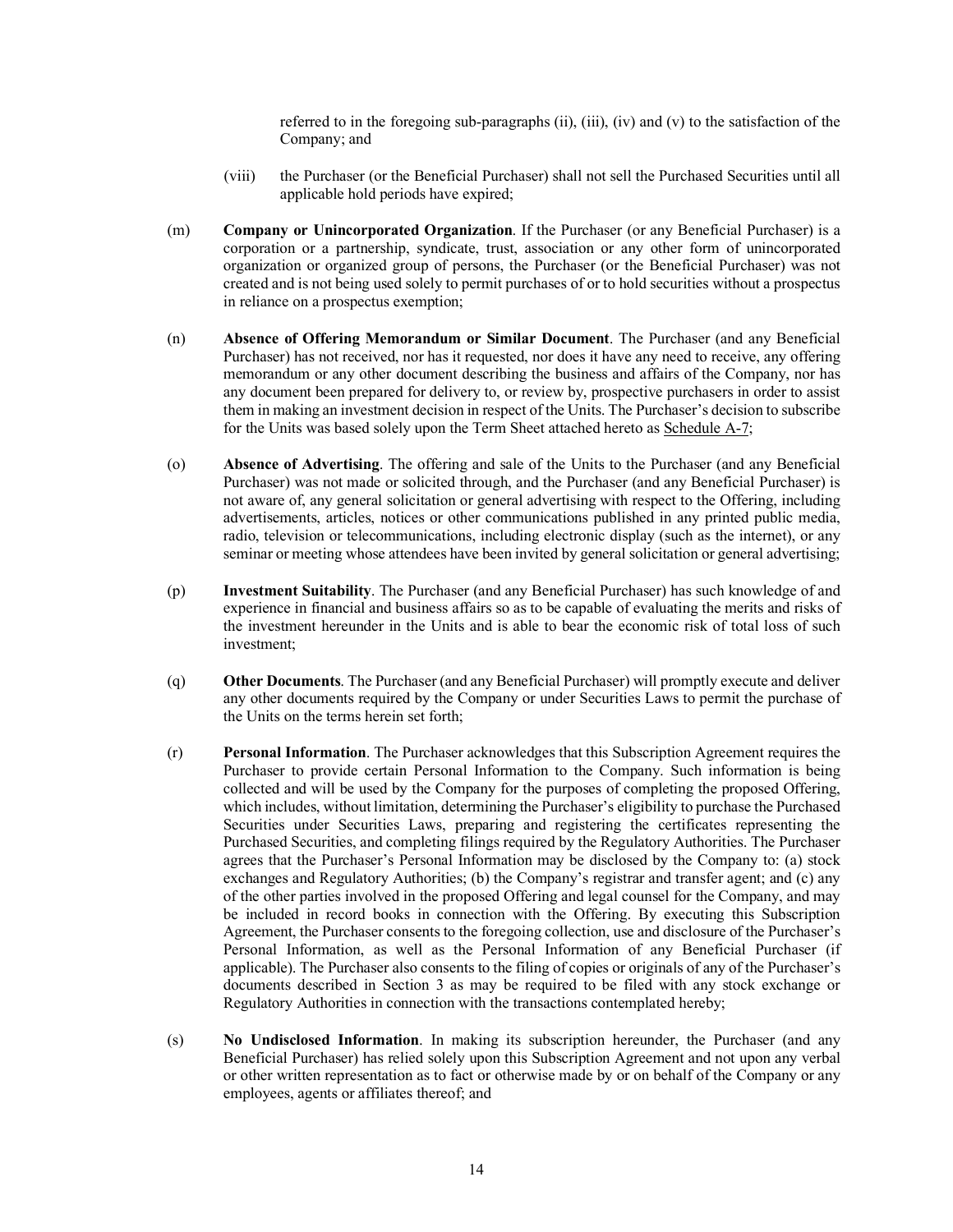(t) **Not a** "**Control Person**". The Purchaser (and any Beneficial Purchaser) is not a "control person" of the Company, as that term is defined in Securities Laws, and will not become a "control person" of the Company by virtue of the purchase of Purchased Securities under this Subscription Agreement, and does not act or intend to act in concert with any other person to form a control group in respect of the Company.

The Purchaser and each Beneficial Purchaser, if any, acknowledges and agrees that the foregoing representations, warranties and covenants are made by it with the intention that they may be relied upon by the Company in determining the Purchaser's eligibility or (if applicable) the eligibility of each Beneficial Purchaser to purchase the Purchased Securities under Securities Laws. The Purchaser and each Beneficial Purchaser, if any, further agrees that by accepting delivery of the Purchased Securities on the Closing Date, it shall be representing and warranting that the foregoing representations and warranties are true and correct as at the Closing Date with the same force and effect as if they had been made by the Purchaser and each Beneficial Purchaser at the Closing Time, and that they shall survive the purchase of the Purchased Securities hereunder and shall continue in full force and effect notwithstanding any subsequent disposition by the Purchaser or any Beneficial Purchaser of the Purchased Securities. The Purchaser and each Beneficial Purchaser, if any, undertakes to notify the Company immediately of any change in any representation, warranty or other information relating to the Purchaser or any Beneficial Purchaser set out in this Subscription Agreement which takes place prior to the Closing Time.

**8. Purchaser's Acknowledgements**. The Purchaser and each Beneficial Purchaser, if any, acknowledges and agrees that:

- (a) The Purchaser has received a copy of the Term Sheet setting out the principal terms of the Offering;
- (b) (i) no agency, Regulatory Authority, governmental authority, regulatory body, stock exchange or other entity has reviewed, passed on, made any finding or determination as to the merits of investment in, nor have any such bodies or entities made any recommendation or endorsement with respect to, the Purchased Securities or the Offering; (ii) there is no governmental or other form of insurance covering the Purchased Securities; and (iii) there are risks associated with the purchase of the Purchased Securities;
- (c) it is aware that the Purchased Securities are securities of a private company and are speculative investments which involve a substantial degree of risk of loss by the Purchaser (or the Beneficial Purchaser) of its entire investment, and understands and takes full cognizance of the risk factors related to the purchase of the Purchased Securities. The Purchaser (and any Beneficial Purchaser) is aware that the Company is newly formed and has been operating at a loss and may do so for the foreseeable future, and that any projections or predictions that may have been made available to investors are based on estimates, assumptions and forecasts which may prove to be incorrect, and no assurance is given that actual results will correspond with the results contemplated by any such projections;
- (d) the purchase of the Purchased Securities has not been or will not be (as applicable) made through, or as a result of, and the distribution of the Purchased Securities is not being accompanied by, a general solicitation or advertisement including articles, notices or other communications published in any newspaper, magazine or similar media or broadcast over radio, television or the internet, or any seminar or meeting whose attendees have been invited by general solicitation or general advertising;
- (e) no prospectus or other offering document has been filed by the Company with a Regulatory Authority or other securities regulatory authority in any jurisdiction in or outside of Canada in connection with the issuance of the Units, and such issuances are exempt from the prospectus requirements otherwise applicable under the provisions of Securities Laws and, as a result, in connection with its purchase of the Purchased Securities hereunder, as applicable: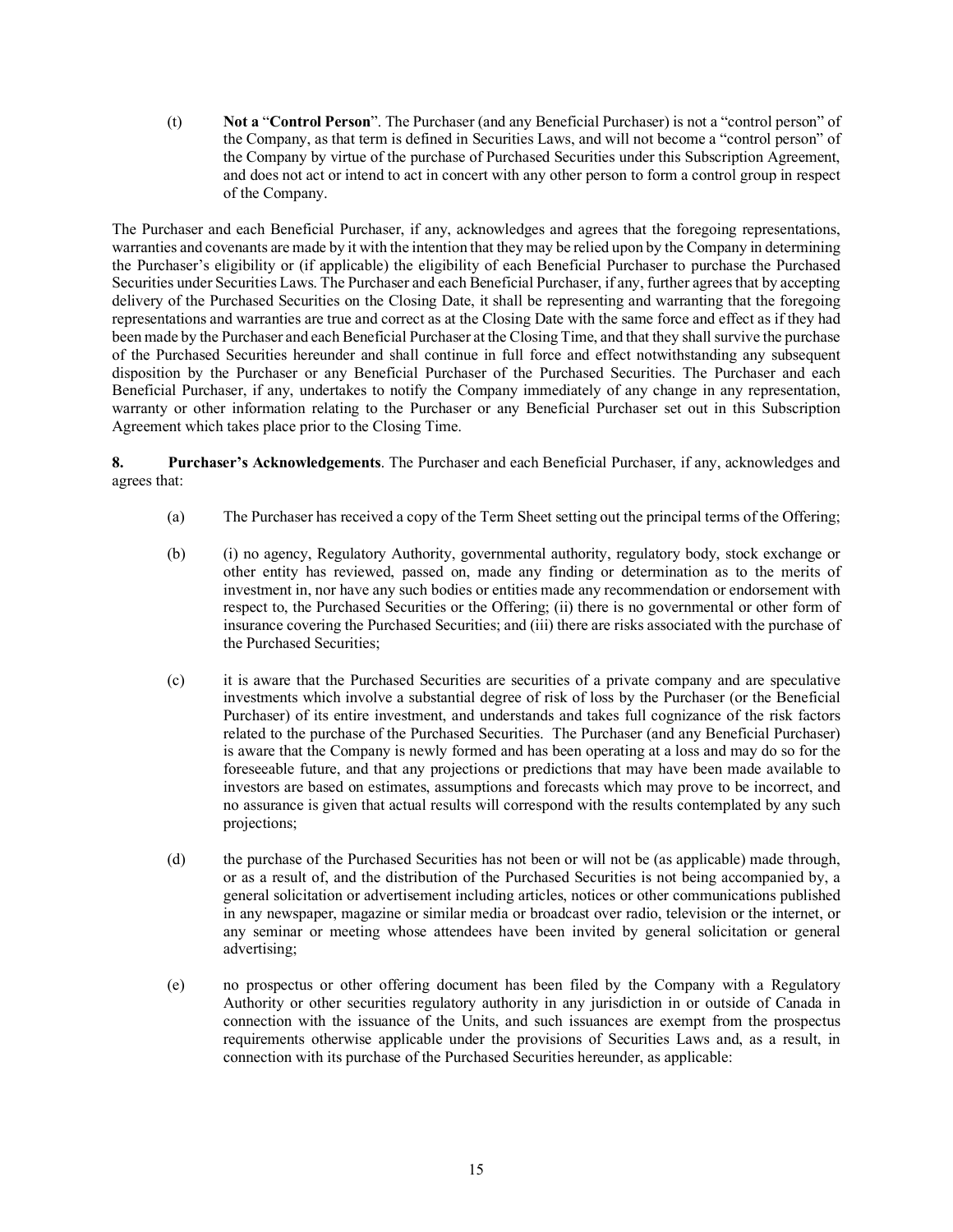- (i) the Purchaser (and any Beneficial Purchaser) is restricted from using most of the protections, rights and remedies available under Securities Laws including, without limitation, statutory rights of rescission or damages;
- (ii) the Purchaser (and any Beneficial Purchaser) will not receive information that may otherwise be required to be provided to the Purchaser under Securities Laws or contained in a prospectus prepared in accordance with Securities Laws;
- (iii) the Company is relieved from certain obligations that would otherwise apply under Securities Laws; and
- (iv) there are restrictions on the Purchaser's (or the Beneficial Purchaser's) ability to resell the Purchased Securities, and it is the responsibility of the Purchaser (or the Beneficial Purchaser) to determine these restrictions and to comply with them before selling any such securities;
- (f) all costs and expenses incurred by the Purchaser (and any Beneficial Purchaser), including any fees and disbursements of legal counsel retained by the Purchaser (or the Beneficial Purchaser), relating to the purchase of the Purchased Securities shall be borne by the Purchaser;
- (g) none of the Company, or any of its respective affiliates, related entities and associates, nor any persons acting on their behalf, including Peterson McVicar LLP, legal counsel to the Company only, will in any circumstances be liable to the Purchaser (or any Beneficial Purchaser) under, or in any manner in connection with, this Subscription Agreement for any indirect or consequential loss or damage whether arising in contract or tort (including for negligence or statutory duty), and Peterson McVicar LLP is not acting for the Purchaser (or any Beneficial Purchaser), and further that the Purchaser should obtain its own independent legal advice in connection with the transactions contemplated hereby;
- (h) the Purchased Securities will be subject to certain resale restrictions under Securities Laws, and the Purchaser (and any Beneficial Purchaser) agrees to comply with such restrictions. For purposes of complying with Securities Laws (including National Instrument 45-102 - *Resale of Securities*), the Purchaser (and the Beneficial Purchaser) understands and acknowledges that upon the issuance of the Purchased Securities, the certificates representing the Purchased Securities shall bear a legend substantially in the following form:

"UNLESS PERMITTED UNDER SECURITIES LEGISLATION, THE HOLDER OF THIS SECURITY MUST NOT TRADE THE SECURITY BEFORE THE DATE THAT IS 4 MONTHS AND A DAY AFTER THE LATER OF (I) [DISTRIBUTION DATE TO BE INSERTED], AND (II) THE DATE THE ISSUER BECAME A REPORTING ISSUER IN ANY PROVINCE OR TERRITORY.";

- (i) **the Company may never become a reporting issuer (or equivalent thereof) and, therefore, the hold period applicable to the Purchased Securities may never expire, and the Purchaser (and any Beneficial Purchaser) should consult legal counsel in its jurisdiction for full particulars of applicable resale restrictions;**
- (j) there is currently no market for the securities of the Company and none is expected to develop unless and until a Transaction is completed;
- (k) no person has made any written or oral representations or undertakings: (i) that any person will resell or repurchase the Purchased Securities; (ii) that any person will refund all or any of the Purchase Price; or (iii) as to the future price or value of the Purchased Securities;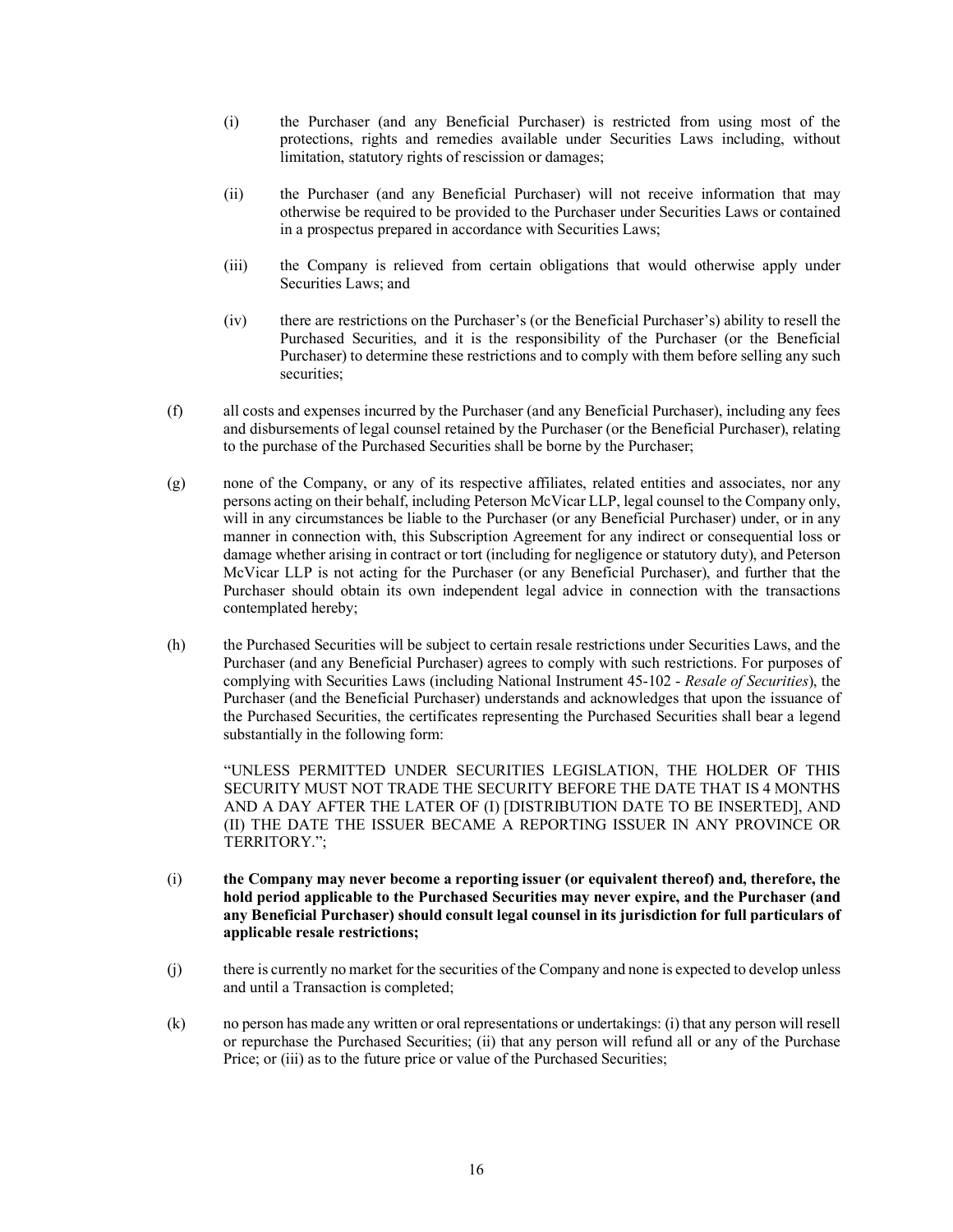- (l) the Company may complete additional financings in the future in order to develop its business and fund its ongoing development, and such future financings may have a dilutive effect on current securityholders of the Company, including the Purchaser (or the Beneficial Purchaser), but there is no assurance that such financing will be available, on reasonable terms or at all, and if not available, the Company may be unable to fund its ongoing development or continue; and
- (m) the Purchaser (and any Beneficial Purchaser) is solely responsible for obtaining such legal advice and tax advice as it considers appropriate in connection with the execution, delivery and performance by it of this Subscription Agreement and the completion of the transactions contemplated hereby.

**9. Further Acknowledgements of the Purchaser**. The Purchaser (and any Beneficial Purchaser) hereby acknowledges, agrees and consents to the disclosure of Personal Information to each of the Company and the Regulatory Authorities, for the purpose of compliance with all applicable laws, including Securities Laws, corporate finance and shareholder communications, or such other purposes as are necessary to the Company's business.

If the Purchaser (or the Beneficial Purchaser) is resident in or otherwise subject to the Securities Laws of the Province of Ontario, the Purchaser (and the Beneficial Purchaser) authorizes the indirect collection of Personal Information pertaining to the Purchaser (and the Beneficial Purchaser) by the OSC and acknowledges and agrees that the Purchaser (and the Beneficial Purchaser) has been notified by the Company: (i) of the delivery to the OSC of Personal Information pertaining to the Purchaser (or the Beneficial Purchaser), including, without limitation, its full name, residential address and telephone number, the number and type of securities purchased and the total Purchase Price paid in respect of the Purchased Securities; (ii) that this information is being collected indirectly by the OSC under the authority granted to it in the Securities Laws of the Province of Ontario; (iii) that this information is being collected for the purposes of the administration and enforcement of the Securities Laws of the Province of Ontario; and (iv) that the title, business address and business telephone number of the public official in the Province of Ontario who can answer questions about the OSC's indirect collection of the information is the OSC c/o Administrative Support Clerk, Suite 1903, Box 55, 20 Queen Street West, Toronto, Ontario, Canada, M5H 3S8, Telephone: +1 (416) 593-8314, Facsimile: +1 (416) 593-8122.

**10. No Revocation**. The Purchaser (and any Beneficial Purchaser) agrees that this offer is made for valuable consideration and may not be withdrawn, cancelled, terminated or revoked by the Purchaser without the consent of the Company. Further, the Purchaser (and any Beneficial Purchaser) expressly waives and releases the Company from all rights of withdrawal or rescission, if any, to which the Purchaser (or the Beneficial Purchaser) might otherwise be entitled pursuant to Securities Laws or otherwise at law.

<span id="page-16-0"></span>**11. Indemnity**. The Purchaser (and any Beneficial Purchaser) agrees to indemnify and hold harmless the Company and its respective directors, officers, employees, agents, advisers and shareholders from and against any and all loss, liability, claim, damage and expense whatsoever (including, but not limited to, any and all fees, costs and expenses whatsoever reasonably incurred in investigating, preparing or defending against any claim, lawsuit, administrative proceeding or investigation whether commenced or threatened) arising from or based on

- (a) any inaccuracy in any representation or warranty made by the Purchaser (or any Beneficial Purchaser) in this Subscription Agreement;
- (b) any document furnished by the Purchaser (or any Beneficial Purchaser) in connection with this Subscription Agreement being untrue in any material respect; or
- (c) the failure of the Purchaser (or any Beneficial Purchaser) to comply with any covenant or agreement made by it herein or in any document furnished to the Company by it in connection herewith.

To the extent that any person entitled to be indemnified hereunder is not a party to this Subscription Agreement, the Company shall obtain and hold the rights and benefits of this Subscription Agreement in trust for, and on behalf of, such person and such person shall be entitled to enforce the provisions of this Sectio[n 12](#page-16-0) notwithstanding that such person is not a party to this Subscription Agreement.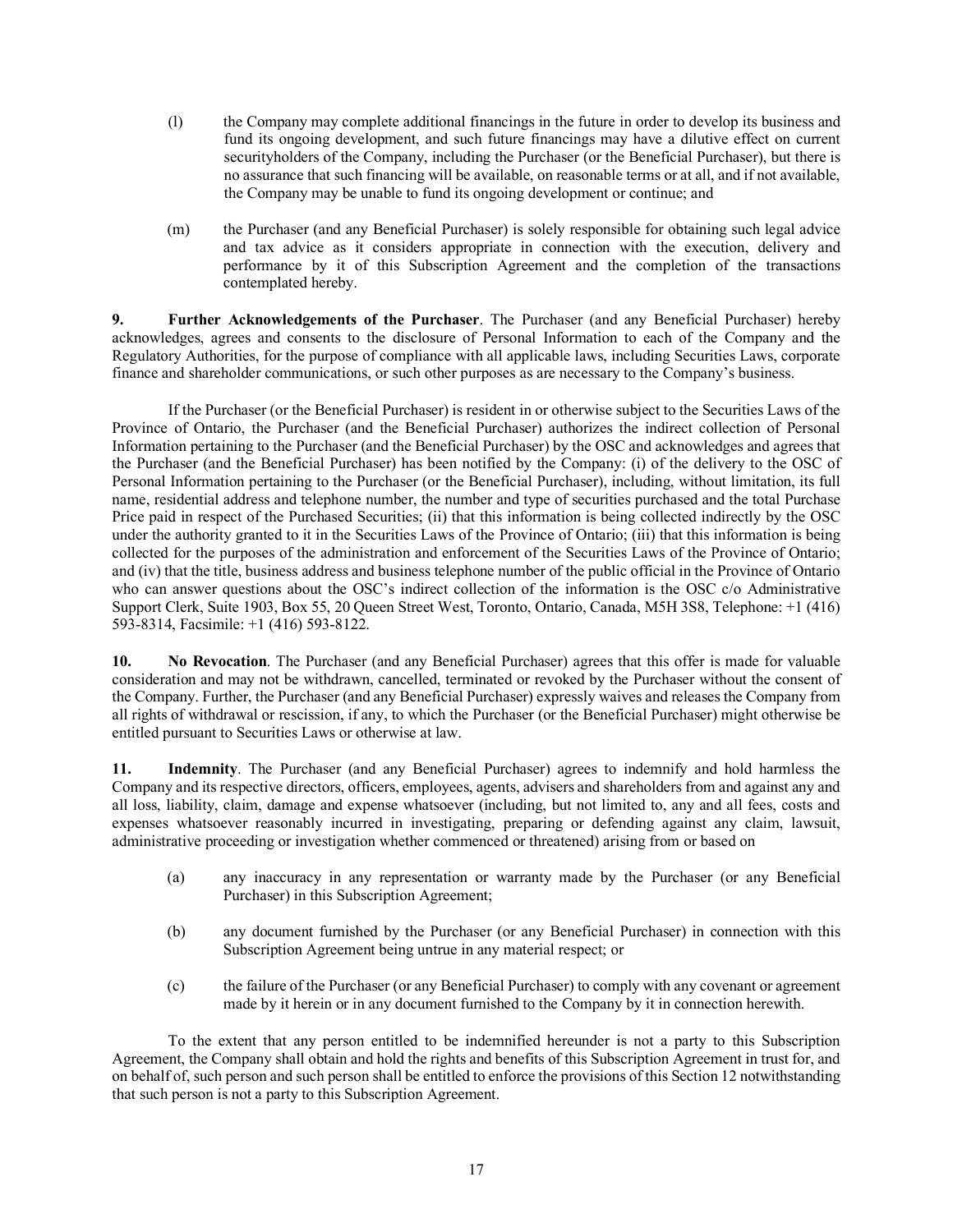**12. Assignment**. The terms and provisions of this Subscription Agreement shall be binding upon and enure to the benefit of (i) the Purchaser (and any Beneficial Purchaser) and its successors, assignees, heirs, executors, administrators and personal representatives, as applicable, and (ii) the Company and its successors and assigns; provided that this Subscription Agreement shall not be assignable by either party without the prior written consent of the other party. For greater certainty, this Subscription Agreement may only be transferred or assigned by the Purchaser subject to compliance with applicable laws (including, without limitation, Securities Laws) and with the express written consent of the Company.

**13. Survival and Counterparts**. All representations, warranties, agreements and covenants made or deemed to be made by the Purchaser (and the Beneficial Purchaser) herein will survive the execution and delivery of this Subscription Agreement and the Closing. This Subscription Agreement may be executed in any number of counterparts, each of which when delivered, either in original or facsimile form, shall be deemed to be an original and both of which together shall constitute one and the same document.

**14. Governing Law**. This Subscription Agreement shall be governed by and construed in accordance with the laws of the Province of Ontario and the federal laws of Canada applicable therein. The Purchaser (and any Beneficial Purchaser) hereby irrevocably attorns to the jurisdiction of the courts of the Province of Ontario with respect to any matters arising out of this Subscription Agreement.

**15. Facsimile/Portable Document Format Subscriptions**. The Company shall be entitled to rely on delivery by facsimile machine or portable document format ("**PDF**") of an executed copy of this Subscription Agreement, and acceptance by the Company of such facsimile or PDF copy shall be legally effective to create a valid and binding agreement between the Purchaser (and any Beneficial Purchaser) and the Company in accordance with the terms hereof.

**16. Entire Agreement**. This Subscription Agreement constitutes the entire agreement of the parties hereto relating to the subject matter hereof, and there are no representations, warranties, covenants or other agreements relating to the subject matter hereof except as expressly stated or referred to herein.

**17. Amendments and Waivers.** No amendment to this Subscription Agreement will be valid or binding unless set forth in writing and duly executed by both of the parties hereto. No waiver of any breach of any provision of this Subscription Agreement will be effective or binding unless made in writing and signed by the party purporting to give the same, and, unless otherwise provided, will be limited to the specific breach waived.

**18. Language**. The Purchaser (and any Beneficial Purchaser) acknowledges its consent and requests that all documents evidencing or relating in any way to its purchase of Shares be drawn up in the English language only. *Nous*  reconnaissons par les présentes avoir consenti et demandé que tous les documents faisant foi ou se rapportant de *quelque manière à l'achat des valeurs mobilières ci-dessus soient rédigés en anglais seulement*.

**19. Time of Essence**. Time shall be of the essence of this Subscription Agreement.

**20. Currency**. All references to monetary amounts or "\$" in this Subscription Agreement are to lawful money of Canada unless otherwise specified.

**21. Further Assurances**. Each of the parties hereto shall do or cause to be done all such acts and things and shall execute or cause to be executed all such documents, agreements and other instruments as may reasonably be necessary or desirable for the purpose of carrying out the provisions and intent of this Subscription Agreement.

**22. Singular and Plural, etc**. Where the context so requires, words importing the singular number include the plural and vice versa, and words importing gender shall include the masculine, feminine and neuter genders.

**23. Headings**. The headings contained herein are for convenience only and shall not affect the meaning or interpretation hereof.

*(remainder of page intentionally left blank)*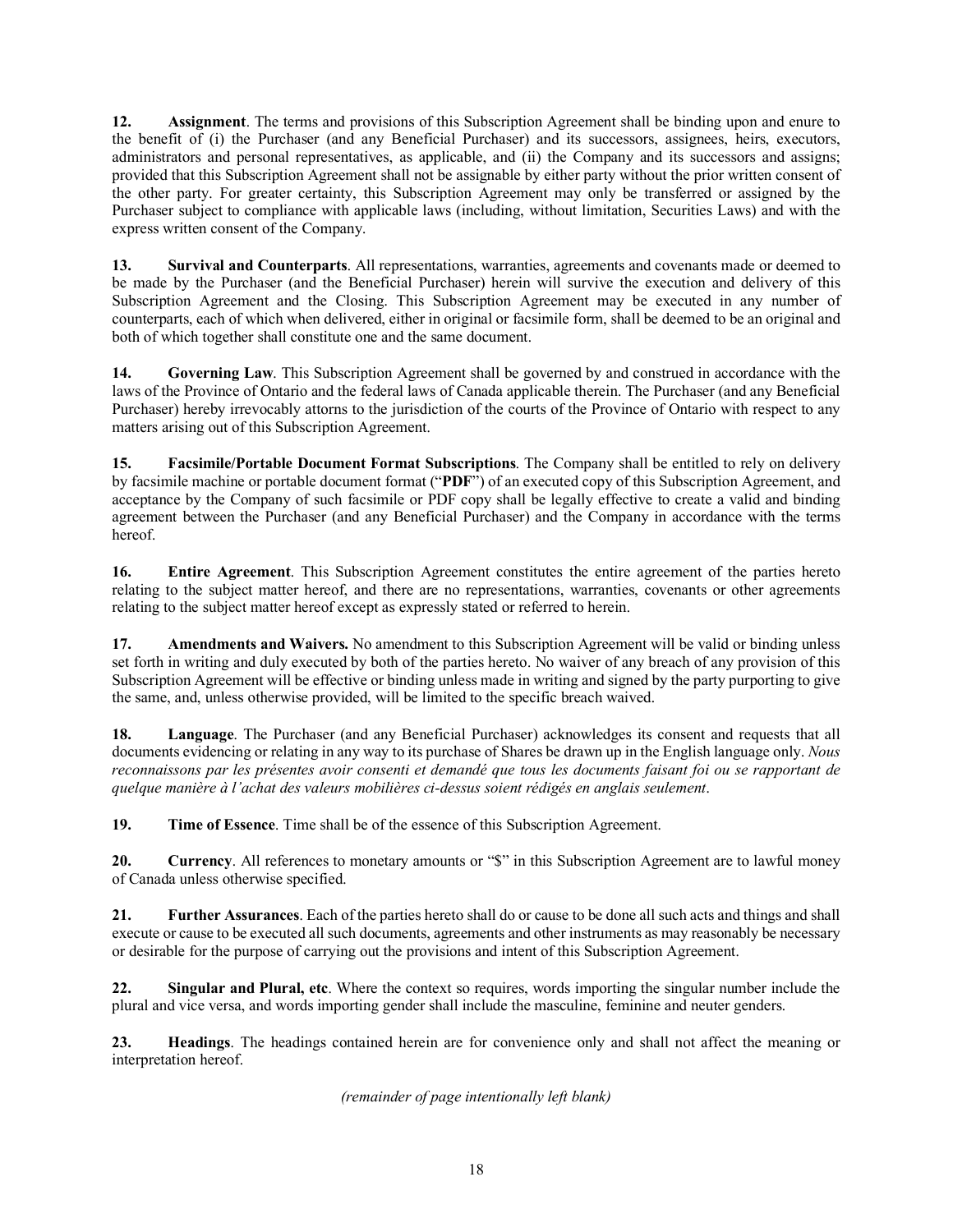#### **SCHEDULE A-1**

#### **FAMILY MEMBER, CLOSE PERSONAL FRIEND AND/OR CLOSE BUSINESS ASSOCIATE QUESTIONNAIRE**

#### **TO: New Break Resources Ltd. (**the "Issuer")

Name of director, executive officer, founder or control person of the Issuer or an affiliate of the Issuer with whom the Purchaser has a relationship:

Details of Relationship (*please see definitions below; attached Schedule if space is limited*):

Length of Relationship:

Details of Prior Business Dealings:

For the purposes hereof:

"Close personal friend" means an individual who knows the director, executive officer, founder or control person of the Issuer well enough and has known him or her directly for a sufficient period of time to be in a position to assess his or her capabilities and trustworthiness, and to obtain information from him or her with respect to the investment. An individual is not a "close personal friend" solely because the individual is a (i) relative, (ii) a member of the same club, organization, association or religious group, (iii) a co-worker, colleague or associate at the same workplace, (iv) a client, customer, former client or former customer, or  $(v)$  a mere acquaintance of a director, executive officer, founder or control person of the Issuer, or is connected through some form of social media, such as Facebook™, Twitter™ or LinkedIn<sup>TM</sup> with a director, executive officer, founder or control person of the Issuer.

"Family member" means (i) a spouse, parent, grandparent, brother, sister, child, or grandchild of a director, executive officer, founder or control person of the Issuer or of an affiliate of the Issuer; or (ii) a parent, grandparent, brother, sister, child, or grandchild of the spouse of a director, executive officer, founder or control person of the Issuer or of an affiliate of the Issuer.

"Close business associate" means an individual who has had sufficient prior direct business dealings with a director, executive officer, founder or control person of the Issuer to be in a position to assess his or her capabilities and trustworthiness, and to obtain information from him or her with respect to the investment. An individual is not a "close business associate" solely because the individual is (i) a member of the same club, organization, association or religious group, (ii) a co-worker, colleague or associate at the same workplace, (iii) a client, customer, former client or former customer, or (iv) a mere acquaintance of a director, executive officer, founder or control person of the Issuer, or is connected through some form of social media, such as Facebook<sup>TM</sup>, Twitter<sup>TM</sup> or LinkedIn<sup>TM</sup> with a director, executive officer, founder or control person of the Issuer.

The Purchaser understands that the Issuer and its counsel are relying on this information in determining to sell securities to the Purchaser in a manner exempt from the registration and prospectus requirements of applicable securities laws.

| The Purchaser has executed this Questionnaire as of the | day of | 2022. |
|---------------------------------------------------------|--------|-------|
|---------------------------------------------------------|--------|-------|

If a Corporation, Partnership or other Entity: If an Individual:

*Name of Entity Signature*

*Type of Entity Name of Individual*

*Signature of Person Signing*

*Title of Person Signing*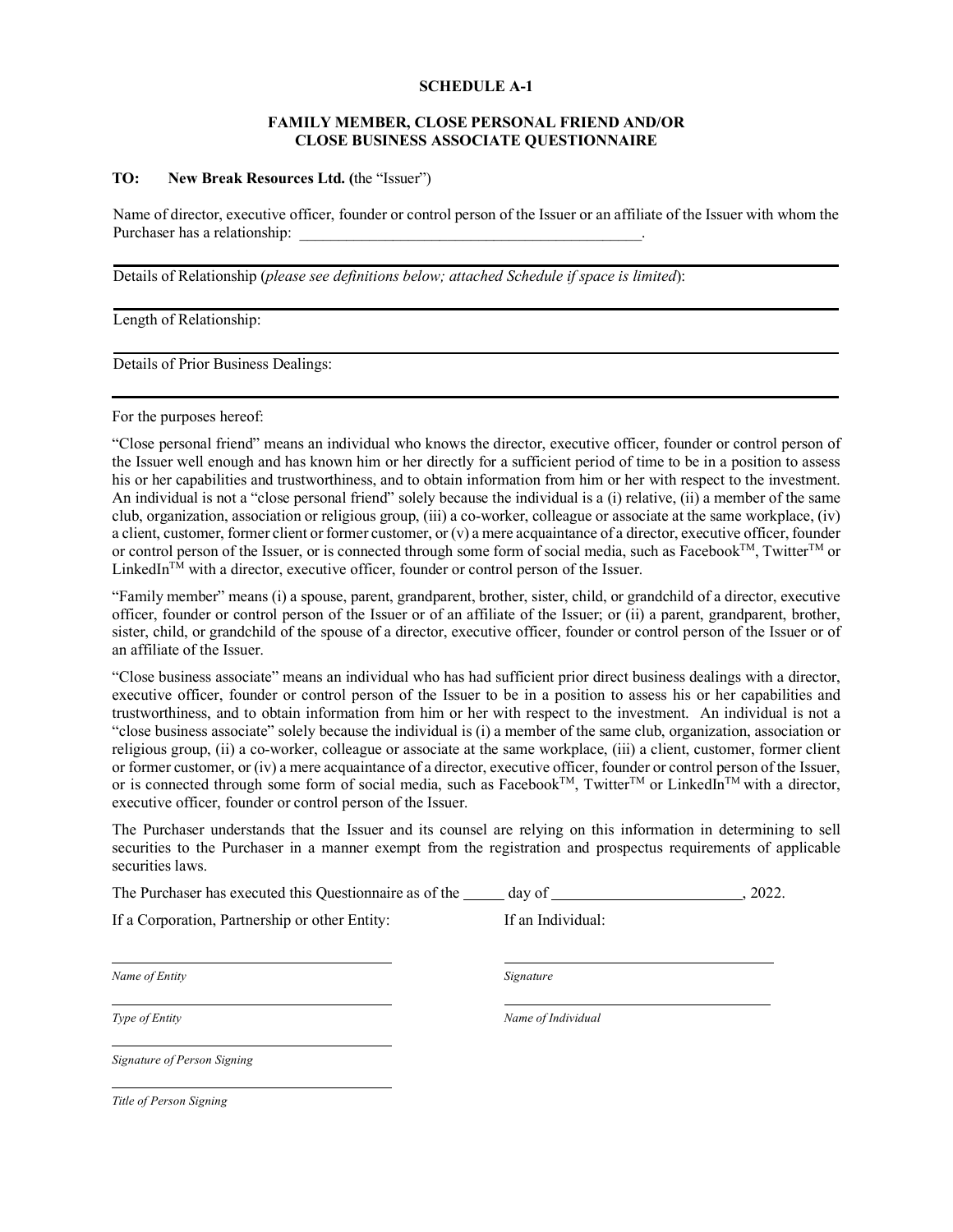# **SCHEDULE A-2**

#### **Form 45-106F12 Ontario Risk Acknowledgement Form for Family, Friend and Business Associate Investors**

# **WARNING!**

#### **This investment is risky. Don't invest unless you can afford to lose all the money you pay for this investment.**

| <b>SECTION 1 TO BE COMPLETED BY THE ISSUER</b>                                                                                                                                                                                                                                                                                                                                                                                                                                                                                                                                                      |                  |  |
|-----------------------------------------------------------------------------------------------------------------------------------------------------------------------------------------------------------------------------------------------------------------------------------------------------------------------------------------------------------------------------------------------------------------------------------------------------------------------------------------------------------------------------------------------------------------------------------------------------|------------------|--|
| 1. About your investment                                                                                                                                                                                                                                                                                                                                                                                                                                                                                                                                                                            |                  |  |
| Type of securities: Units (Common Shares and Warrants)<br><b>Issuer: New Break Resources Ltd.</b>                                                                                                                                                                                                                                                                                                                                                                                                                                                                                                   |                  |  |
| SECTIONS 2 TO 4 TO BE COMPLETED BY THE PURCHASER                                                                                                                                                                                                                                                                                                                                                                                                                                                                                                                                                    |                  |  |
| <b>Risk acknowledgement</b><br>2.                                                                                                                                                                                                                                                                                                                                                                                                                                                                                                                                                                   |                  |  |
| This investment is risky. Initial that you understand that:                                                                                                                                                                                                                                                                                                                                                                                                                                                                                                                                         |                  |  |
| dollar amount of the investment.]                                                                                                                                                                                                                                                                                                                                                                                                                                                                                                                                                                   |                  |  |
| Liquidity risk $-$ You may not be able to sell your investment quickly $-$ or at all.                                                                                                                                                                                                                                                                                                                                                                                                                                                                                                               |                  |  |
| Lack of information - You may receive little or no information about your investment. The information you<br>receive may be limited to the information provided to you by the family member, friend or close business<br>associate specified in section 3 of this form.                                                                                                                                                                                                                                                                                                                             |                  |  |
| Family, friend or business associate status<br>3.                                                                                                                                                                                                                                                                                                                                                                                                                                                                                                                                                   |                  |  |
| You must meet on of the following criteria to be able to make this investment. Initial the statement that applies<br>to you:                                                                                                                                                                                                                                                                                                                                                                                                                                                                        | Your<br>initials |  |
| You are:<br>A)<br>1) [check all applicable boxes]<br>$\Box$ a director of the issuer or an affiliate of the issuer<br>an executive officer of the issuer or an affiliate of the issuer<br>□<br>a control person of the issuer or an affiliate of the issuer<br>□<br>a founder of the issuer<br>□<br><b>OR</b>                                                                                                                                                                                                                                                                                       |                  |  |
| 2) [check all applicable boxes]<br>$\Box$ a person of which a majority of the voting securities are beneficially owned by, or a majority of<br>the directors are, (i) individuals listed in (1) above and/or (ii) family members, close personal<br>friends or close business associates of individuals listed in (1) above<br>a trust or estate of which all of the beneficiaries or a majority of the trustees or executors are (i)<br>0<br>individuals listed in (1) above and/or (ii) family members, close personal friends or close business<br>associates of individuals listed in (1) above |                  |  |
| B) You are a family member of<br>[Instruction: Insert the name of the person<br>who is your relative either directly or through his or her spouse], who holds the following position at the issuer<br>of that person or that person's spouse.<br>You are the<br>[Instruction: To qualify for this investment, you must be (a) the spouse of the person listed above or (b) the<br>parent, grandparent, brother, sister, child or grandchild of that person or that person's spouse.]                                                                                                                |                  |  |
| C) You are a close personal friend of<br><b>Instruction: Insert the name</b><br>of your close personal friend], who holds the following position at the issuer or an affiliate of the issuer:<br>You have known that person for<br>years.                                                                                                                                                                                                                                                                                                                                                           |                  |  |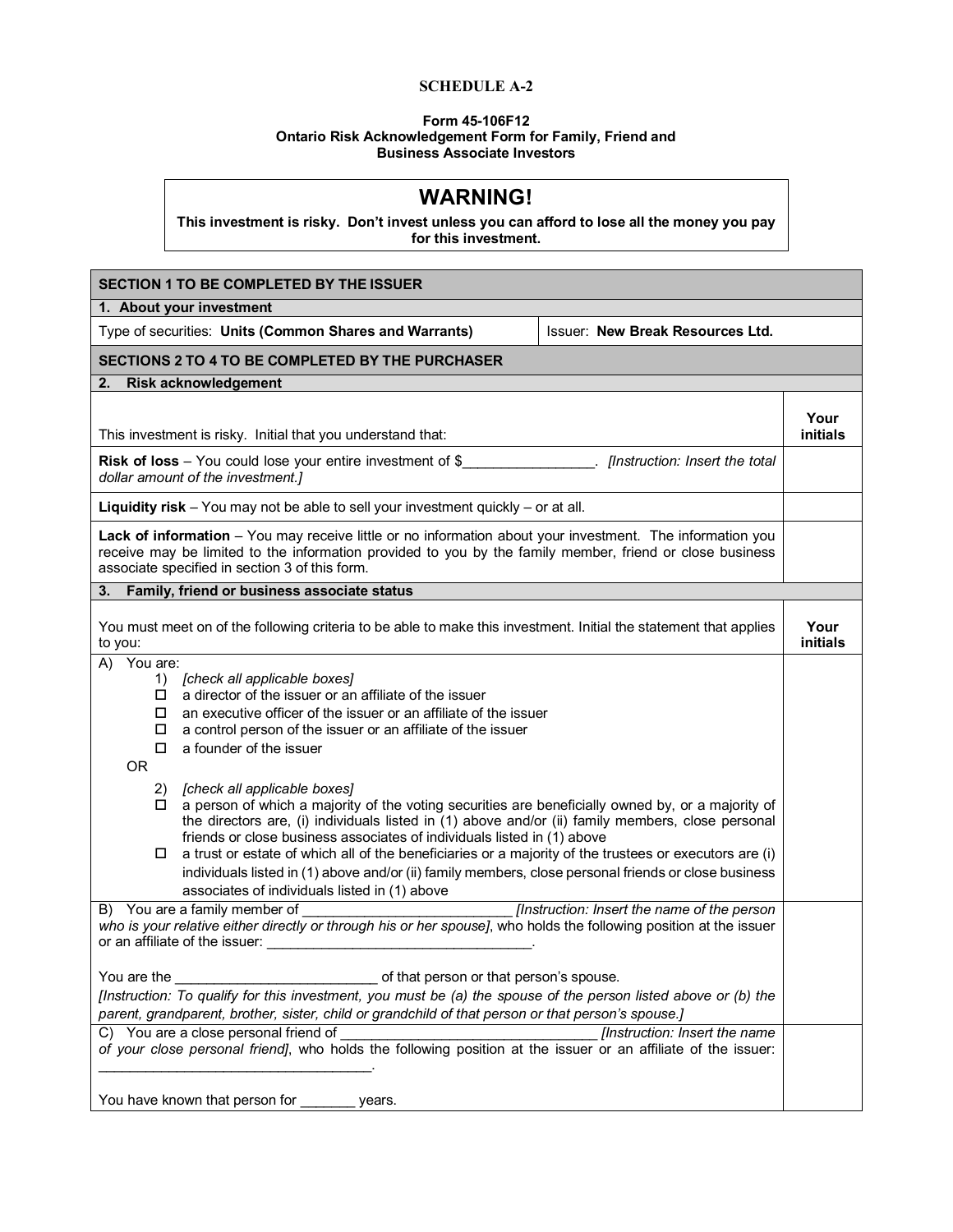| D) You are a close business associate of<br>of your close business associate], who holds the following position at the issuer or an affiliate of the issuer:                                                                                                                                                                                                  |        | finstruction: Insert the name |
|---------------------------------------------------------------------------------------------------------------------------------------------------------------------------------------------------------------------------------------------------------------------------------------------------------------------------------------------------------------|--------|-------------------------------|
|                                                                                                                                                                                                                                                                                                                                                               |        |                               |
| You have known that person for<br>years.                                                                                                                                                                                                                                                                                                                      |        |                               |
| Your name and signature<br>4.                                                                                                                                                                                                                                                                                                                                 |        |                               |
| By signing this form, you confirm that you have read this form and you understand the risks of making this investment as<br>identified in this form. You also confirm that you are eligible to make this investment because you are a family member,<br>close personal friend or close business associate of the person identified in section 5 of this form. |        |                               |
| First and last name (please print):                                                                                                                                                                                                                                                                                                                           |        |                               |
| Signature:                                                                                                                                                                                                                                                                                                                                                    |        | Date:                         |
| SECTION 5 TO BE COMPLETED BY THE PERSON WHO CLAIMS THE CLOSE PERSONAL RELATIONSHIP, IF                                                                                                                                                                                                                                                                        |        |                               |
| <b>APPLICABLE</b>                                                                                                                                                                                                                                                                                                                                             |        |                               |
| Contact person at the issuer or an affiliate of the issuer<br>5.                                                                                                                                                                                                                                                                                              |        |                               |
| [Instruction: To be completed by the director, executive officer, control person or founder with whom the purchaser has a<br>close personal relationship indicated under sections 3B, C or D of this form.]                                                                                                                                                   |        |                               |
| By signing this form, you confirm that you have, or your spouse has, the following relationship with the purchaser: [check<br>the box that applies]                                                                                                                                                                                                           |        |                               |
| family relationship as set out in section 3B of this form<br>⊔                                                                                                                                                                                                                                                                                                |        |                               |
| close personal friendship as set out in section 3C of this form<br>□                                                                                                                                                                                                                                                                                          |        |                               |
| close business associate relationship as set out in section 3D of this form<br>□                                                                                                                                                                                                                                                                              |        |                               |
| First and last name of contact person [please print]:                                                                                                                                                                                                                                                                                                         |        |                               |
| Position with the issuer or affiliate of the issuer (director, executive officer, control person or founder):                                                                                                                                                                                                                                                 |        |                               |
| Telephone:                                                                                                                                                                                                                                                                                                                                                    | Email: |                               |
| Signature                                                                                                                                                                                                                                                                                                                                                     |        | Date:                         |
| <b>SECTION 6 TO BE COMPLETED BY THE ISSUER</b>                                                                                                                                                                                                                                                                                                                |        |                               |
| For more information about this investment<br>6.                                                                                                                                                                                                                                                                                                              |        |                               |
| New Break Resources Ltd.<br>18 King Street East, Suite 902<br>Toronto, ON M5C 1C4                                                                                                                                                                                                                                                                             |        |                               |
| Attention: Michael Farrant, President and Chief Executive Officer<br>Email: mfarrant@newbreakresources.ca<br>Website: www.newbreakresources.ca                                                                                                                                                                                                                |        |                               |
| For more information about prospectus exemptions, contact your local securities regulator. You can find contact<br>information at www.securities-administrators.ca.                                                                                                                                                                                           |        |                               |
| Signature of executive officer of the issuer (other than the purchaser):                                                                                                                                                                                                                                                                                      |        | Date:                         |
|                                                                                                                                                                                                                                                                                                                                                               |        |                               |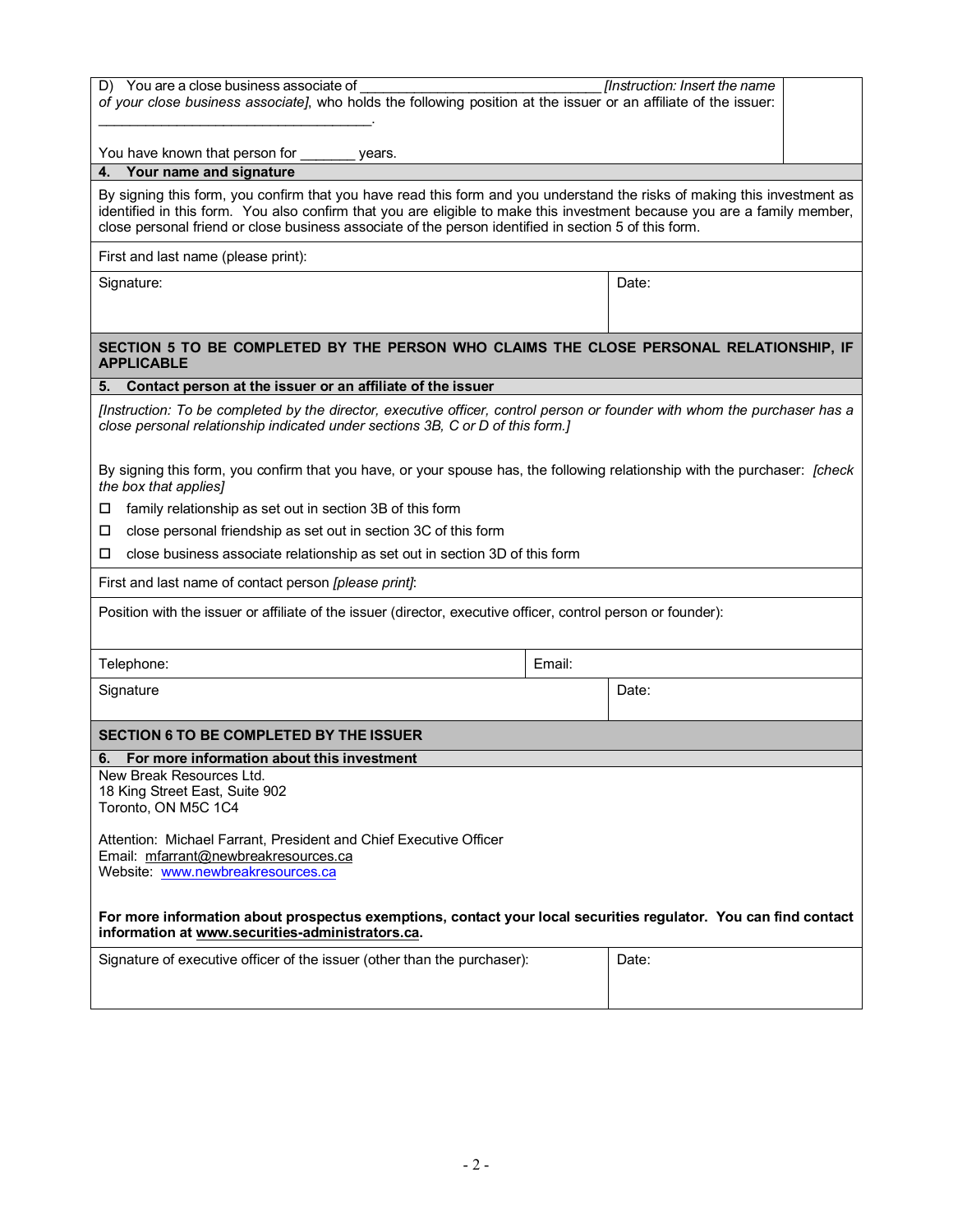### *Form instructions*:

- *1. This form does not mandate the use of a specific font size or style but the font must be legible.*
- *2. The information in sections 1, 5 and 6 must be completed before the purchaser completes and signs the form.*
- *3. The purchaser, an executive officer who is not the purchaser and, if applicable, the person who claims the close personal relationship to the purchaser must sign this form. Each of the purchaser, contact person at the issuer and the issuer must receive a copy of this form signed by the purchaser. The issuer is required to keep a copy of this form for 8 years after the distribution.*
- *4. The detailed relationship required to purchase securities under this exemption are set out in section 2.5 of National Instrument 45-106 Prospectus and Registration Exemptions. For guidance on the meaning of "close personal friend" and "close business associate", please refer to sections 2.7 and 2.8, respectively, of Companion Policy 45-106CP Prospectus and Registration Exemptions.*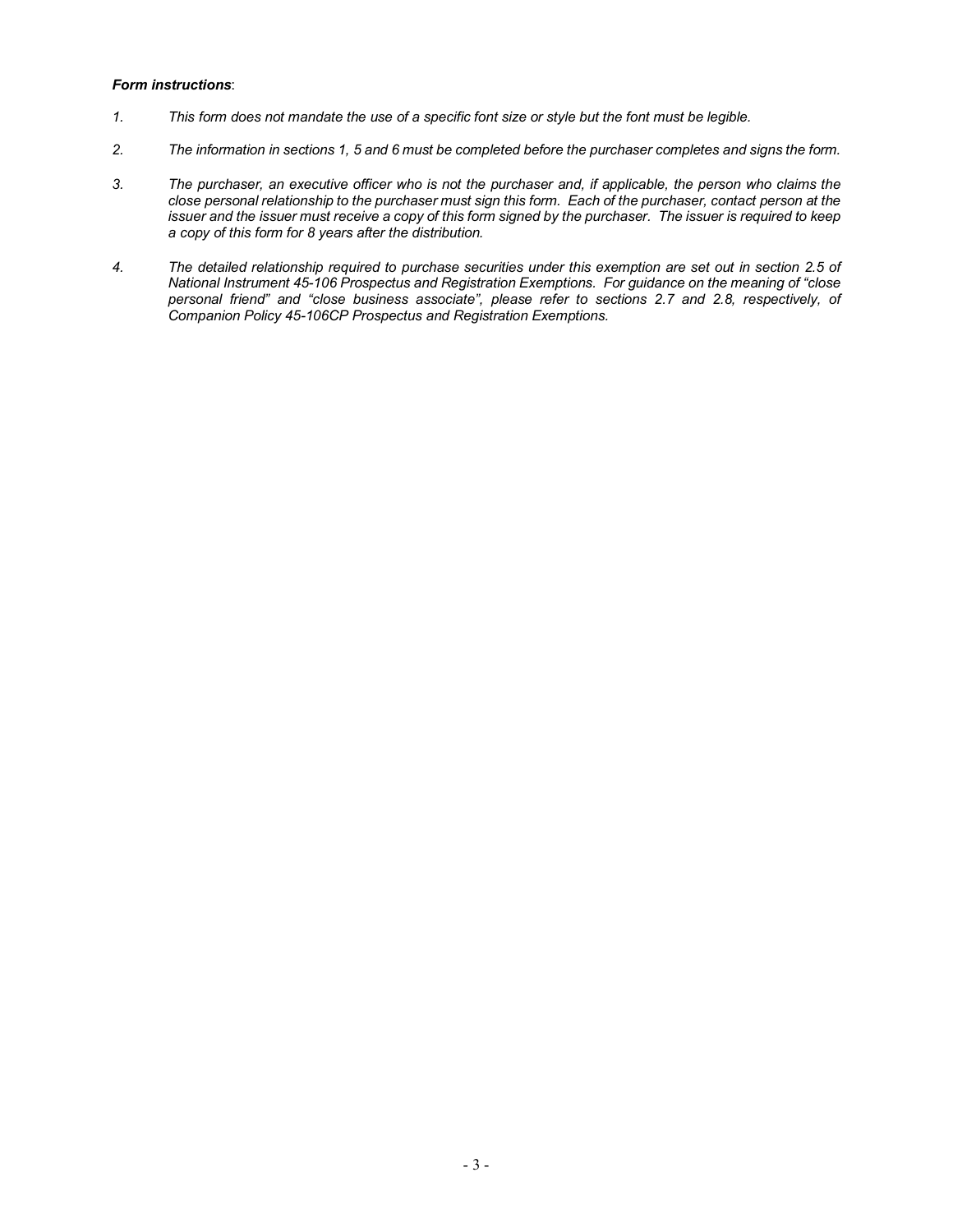# **SCHEDULE A-3**

# **Form 45-106F5**

# **Risk Acknowledgment**

# **Saskatchewan Close Personal Friends and Close Business Associates**

I acknowledge that this is a risky investment:

- I am investing entirely at my own risk.
- No securities regulatory authority or regulator has evaluated or endorsed the merits of these securities.
- The person selling me these securities is not registered with a securities regulatory authority or regulator and has no duty to tell me whether this investment is suitable for me.
- I will not be able to sell these securities except in very limited circumstances. I may never be able to sell these securities.
- I could lose all the money I invest.
- I do not have a 2-day right to cancel my purchase of these securities or the statutory rights of action for misrepresentation I would have if I were purchasing the securities under a prospectus. I do have a 2 day right to cancel my purchase of these securities if I receive an amended offering document.

I am investing \$ [total consideration] in total; this includes any amount I am obliged to pay in future.

I am a **close** personal friend or **close** business associate of \_\_\_\_\_\_\_\_\_\_\_\_\_\_\_\_\_\_\_\_\_ [state name], who is a [state title - founder, director, executive officer or control person] of New Break Resources Ltd.or an affiliate of New Break Resources Ltd.

I acknowledge that I am purchasing based on my close relationship with [state name of founder, director, executive officer or control person] whom I know well enough and for a sufficient period of time to be able to assess her/his capabilities and trustworthiness.

**I acknowledge that this is a risky investment and that I could lose all the money I invest.**

\_\_\_\_\_\_\_\_\_\_\_\_\_\_\_\_\_\_\_\_\_ \_\_\_\_\_\_\_\_\_\_\_\_\_\_\_\_\_\_\_\_\_\_\_\_\_\_\_\_\_ Date Signature of Purchaser

> $\mathcal{L}=\{1,2,3,4,5\}$ Print name of Purchaser

Sign 2 copies of this document. Keep one copy for your records.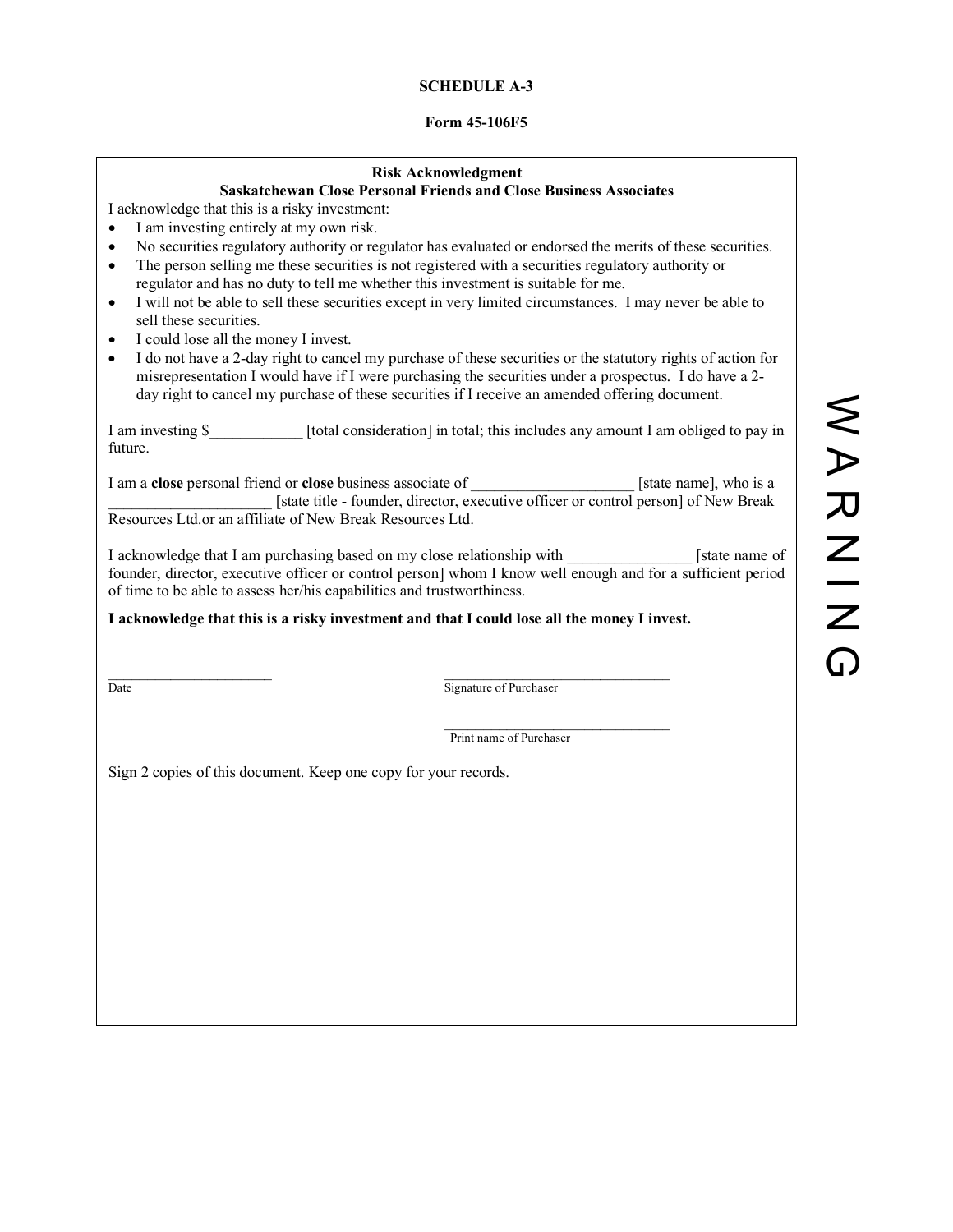### **You are buying** *Exempt Market Securities*

They are called *exempt market securities* because two parts of securities law do not apply to them. If an issuer wants to sell *exempt market securities* to you:

- the issuer does not have to give you a prospectus (a document that describes the investment in detail and gives you some legal protections), and
- the securities do not have to be sold by an investment dealer registered with a securities regulatory authority or regulator.

There are restrictions on your ability to resell e*xempt market securities. Exempt market securities* are more risky than other securities.

#### **You may not receive any written information about the issuer or its business.**

If you have any questions about the issuer or its business, ask for written clarification before you purchase the securities. You should consult your own professional advisers before investing in the securities.

### **You will not receive advice.**

Unless you consult your own professional advisers, you will not get professional advice about whether the investment is suitable for you.

#### **The issuer of your securities is a non-reporting issuer.**

A *non-reporting issuer* does not have to publish financial information or notify the public of changes in its business. You may not receive ongoing information about this issuer. You can only sell the securities of a non-reporting issuer in very limited circumstances. You may never be able to sell these securities.

### **The securities you are buying are not listed.**

The securities you are buying are not listed on any stock exchange, and they may never be listed. There may be no market for these securities. You may never be able to sell these securities.

For more information on the *exempt market*, refer to the Saskatchewan Financial Services Commission's website at http://www.sfsc.gov.sk.ca.

*[Instruction: The purchaser must sign 2 copies of this form. The purchaser and the issuer must each receive a signed copy.]*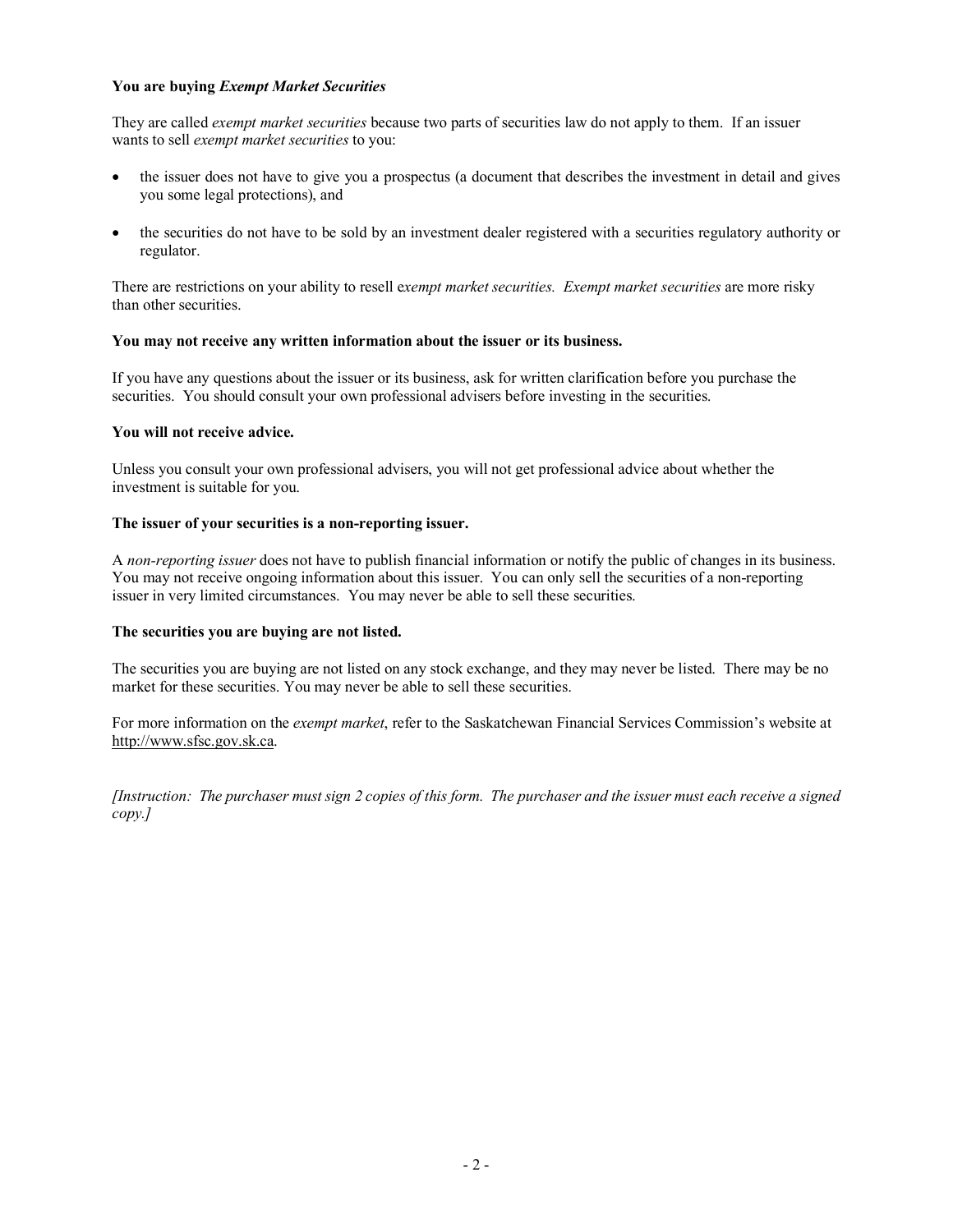### **SCHEDULE A-4**

#### **CANADIAN ACCREDITED INVESTOR CERTIFICATE**

#### *TO BE COMPLETED ONLY IF THE PURCHASER IS RESIDENT IN CANADA*

*The categories listed herein contain certain specifically defined terms. If you are unsure as to the meanings of those terms, or are unsure as to the applicability of any category below, please contact your investment advisor and/or legal advisor before completing this certificate.*

In connection with the purchase by the undersigned Purchaser of the Purchased Securities, the Purchaser, on its own behalf and on behalf of each Beneficial Purchaser, hereby represents, warrants, covenants and certifies to the Company (and acknowledges that the Company and its counsel are relying thereon) that:

- (a) the Purchaser, or each Beneficial Purchaser, is resident in or otherwise subject to the Securities Laws of one of the provinces of British Columbia, Alberta, Saskatchewan, Manitoba, Ontario, Quebec, Newfoundland and Labrador, Nova Scotia, New Brunswick or Prince Edward Island or one of the territories of Yukon, Northwest Territories or Nunavut;
- (b) the Purchaser, or each Beneficial Purchaser, is purchasing the Purchased Securities as principal (as defined in Securities Laws) for its own account and not for the benefit of any other person;
- (c) the Purchaser, or each Beneficial Purchaser, is an "accredited investor" within the meaning of NI 45-106 on the basis that it qualifies in the category of "accredited investor" reproduced below beside which the Purchaser has indicated that it so qualifies; and
- (d) upon execution of this Schedule  $A-4$  by the Purchaser, this Schedule  $A-4$  shall be incorporated into and form a part of the Subscription Agreement.

# **(PLEASE CHECK THE BOX OF THE APPLICABLE CATEGORY OF ACCREDITED INVESTOR)**

| (a.) | except in Ontario, a Canadian financial institution, or a Schedule III bank,                                                                                                                                                                                                  |
|------|-------------------------------------------------------------------------------------------------------------------------------------------------------------------------------------------------------------------------------------------------------------------------------|
|      | (a.1) in Ontario, a financial institution described in paragraph 1, 2 or 3 of subsection 73.1 (1)<br>of the Securities Act (Ontario),                                                                                                                                         |
| (b.) | except in Ontario, the Business Development Bank of Canada incorporated under the Business<br>Development Bank of Canada Act (Canada),                                                                                                                                        |
|      | (b.1) in Ontario, the Business Development Bank of Canada,                                                                                                                                                                                                                    |
| (c.) | except in Ontario, a subsidiary of any person referred to in paragraphs (a) or (b), if the person<br>owns all of the voting securities of the subsidiary, except the voting securities required by law<br>to be owned by directors of that subsidiary,                        |
|      | $(c.1)$ in Ontario, a subsidiary of any person or company referred to in clause (a.1) or (b.1), if<br>the person or company owns all of the voting securities of the subsidiary, except the<br>voting securities required by law to be owned by directors of that subsidiary, |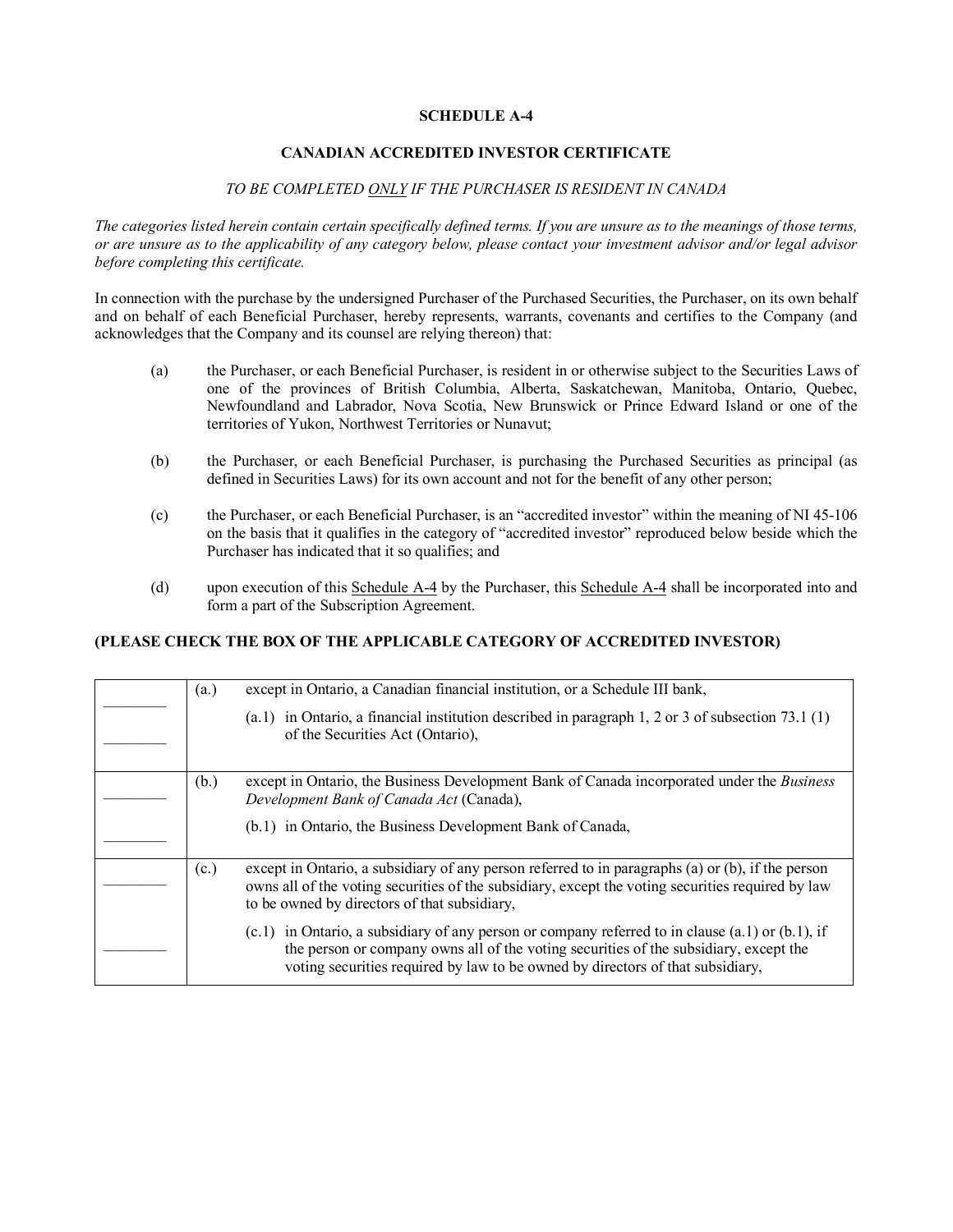| except in Ontario, a person registered under the securities legislation of a jurisdiction of Canada<br>(d.)<br>as an adviser or dealer,                                                                                                                                                                                                                                                                                                                                                               |
|-------------------------------------------------------------------------------------------------------------------------------------------------------------------------------------------------------------------------------------------------------------------------------------------------------------------------------------------------------------------------------------------------------------------------------------------------------------------------------------------------------|
| $(d.1)$ in Ontario, a person or company registered under the securities legislation of a province<br>or territory of Canada as an adviser or dealer, except as otherwise prescribed by the<br>regulations,                                                                                                                                                                                                                                                                                            |
| Jurisdiction(s) registered:<br><b>Categories of registration:</b>                                                                                                                                                                                                                                                                                                                                                                                                                                     |
| an individual registered under the securities legislation of a jurisdiction of Canada as a<br>(e.)<br>representative of a person referred to in paragraph (d),                                                                                                                                                                                                                                                                                                                                        |
| (e.1) an individual formerly registered under the securities legislation of a jurisdiction of<br>Canada, other than an individual formerly registered solely as a representative of a<br>limited market dealer under one or both of the Securities Act (Ontario) or the Securities<br>Act (Newfoundland and Labrador),                                                                                                                                                                                |
| Name of person with whom Subscriber is or was registered:                                                                                                                                                                                                                                                                                                                                                                                                                                             |
| Categories of registration:                                                                                                                                                                                                                                                                                                                                                                                                                                                                           |
| except in Ontario, the Government of Canada or a jurisdiction of Canada, or any Crown<br>(f.)<br>corporation, agency or wholly owned entity of the Government of Canada or a jurisdiction of<br>Canada,                                                                                                                                                                                                                                                                                               |
| (f.1) in Ontario, the Government of Canada, the government of a province or territory of<br>Canada, or any Crown corporation, agency or wholly owned entity of the Government of<br>Canada or of the government of a province or territory of Canada,                                                                                                                                                                                                                                                 |
| a municipality, public board or commission in Canada and a metropolitan community, school<br>(g.)<br>board, the Comité de gestion de la taxe scolaire de l'île de Montréal or an inter-municipal<br>management board in Québec,                                                                                                                                                                                                                                                                       |
| any national, federal, state, provincial, territorial or municipal government of or in any foreign<br>(h.)<br>jurisdiction, or any agency of that government,                                                                                                                                                                                                                                                                                                                                         |
| except in Ontario, a pension fund that is regulated by the Office of the Superintendent of<br>(i.)<br>Financial Institutions (Canada), a pension commission or similar regulatory authority of a<br>jurisdiction of Canada,                                                                                                                                                                                                                                                                           |
| (i.1) in Ontario, a pension fund that is regulated by either the Office of the Superintendent of<br>Financial Institutions (Canada) or a pension commission or similar regulatory authority<br>of a province or territory of Canada,                                                                                                                                                                                                                                                                  |
| Jurisdiction(s) registered:<br><b>Registration number(s):</b>                                                                                                                                                                                                                                                                                                                                                                                                                                         |
| (j.)<br>an individual who, either alone or with a spouse, beneficially owns financial assets having an<br>aggregate realizable value that before taxes, but net of any related liabilities, exceeds<br>\$1,000,000, [If this is your applicable category, you must also complete Form 45-106F9<br>attached as Appendix I to this Schedule A-4]                                                                                                                                                        |
| an individual who beneficially owns financial assets having an aggregate realizable<br>(i.1)<br>value that, before taxes but net of any related liabilities, exceeds \$5,000,000,                                                                                                                                                                                                                                                                                                                     |
| an individual whose net income before taxes exceeded \$200,000 in each of the 2 most recent<br>(k.)<br>calendar years or whose net income before taxes combined with that of a spouse exceeded<br>\$300,000 in each of the 2 most recent calendar years and who, in either case, reasonably<br>expects to exceed that net income level in the current calendar year, [If this is your applicable<br>category, you must also complete Form 45-106F9 attached as Appendix I to this Schedule<br>$A-4$ ] |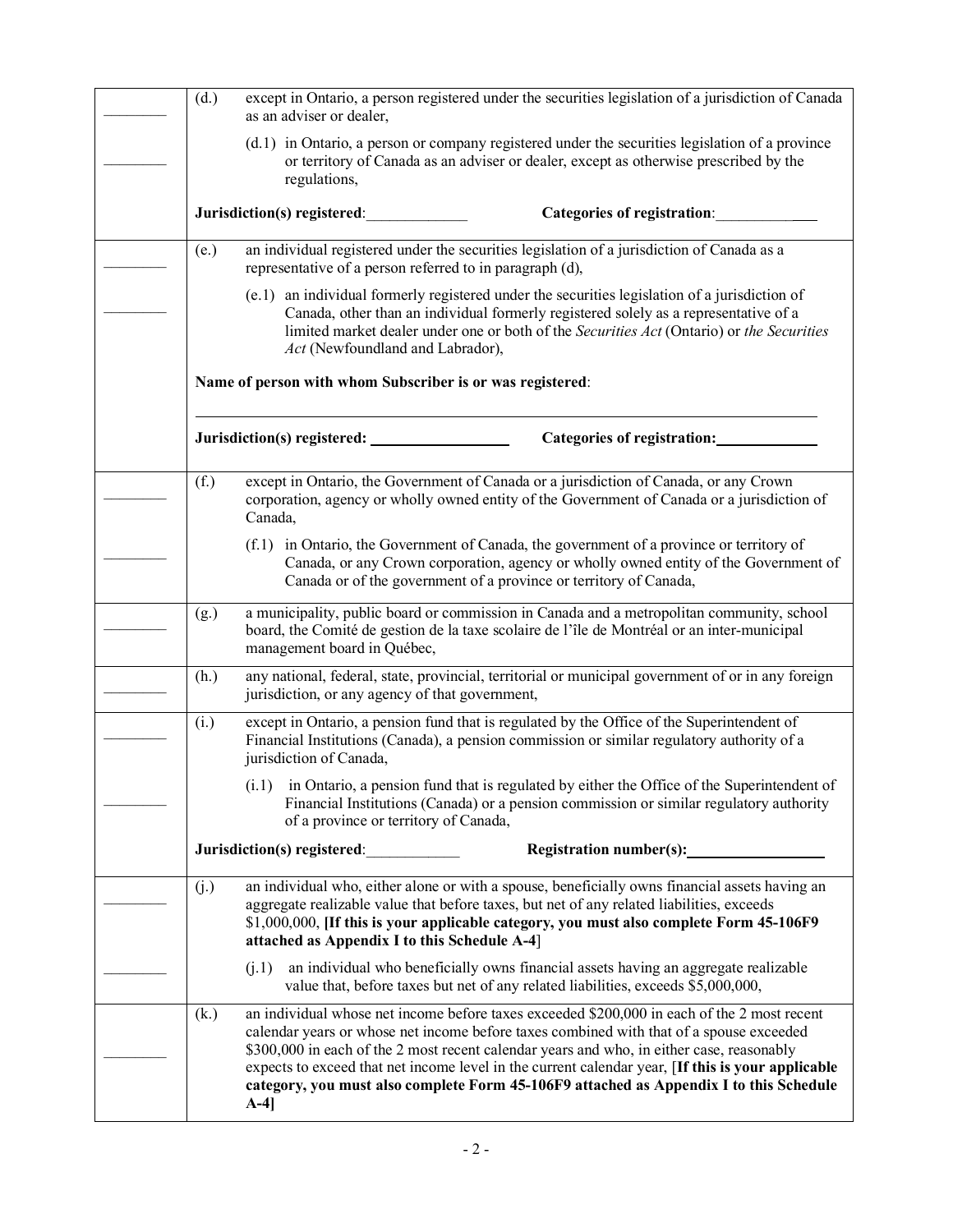| (1.) | an individual who, either alone or with a spouse, has net assets of at least \$5,000,000, [If this is<br>your applicable category, you must also complete Form 45-106F9 attached as Appendix I<br>to this Schedule A-4]                                                                                                                               |
|------|-------------------------------------------------------------------------------------------------------------------------------------------------------------------------------------------------------------------------------------------------------------------------------------------------------------------------------------------------------|
| (m.) | a person, other than an individual or investment fund, that has net assets of at least \$5,000,000<br>as shown on its most recently prepared financial statements,                                                                                                                                                                                    |
|      | Jurisdiction and date of formation:<br>Type of entity:                                                                                                                                                                                                                                                                                                |
| (n.) | an investment fund that distributes or has distributed its securities only to:                                                                                                                                                                                                                                                                        |
|      | (i)<br>a person that is or was an accredited investor at the time of the distribution,                                                                                                                                                                                                                                                                |
|      | a person that acquires or acquired securities in the circumstances referred to in sections<br>(ii)<br>2.10 [Minimum amount investment], or 2.19 [Additional investment in investment<br>funds], or                                                                                                                                                    |
|      | a person described in paragraph (i) or (ii) that acquires or acquired securities under<br>(iii)<br>section 2.18 [Investment fund reinvestment],                                                                                                                                                                                                       |
| (0.) | an investment fund that distributes or has distributed securities under a prospectus in a<br>jurisdiction of Canada for which the regulator or, in Québec, the securities regulatory authority,<br>has issued a receipt,                                                                                                                              |
| (p.) | a trust company or trust corporation registered or authorized to carry on business under the<br>Trust and Loan Companies Act (Canada) or under comparable legislation in a jurisdiction of<br>Canada or a foreign jurisdiction, acting on behalf of a fully managed account managed by the<br>trust company or trust corporation, as the case may be, |
|      | Jurisdiction(s) registered:<br><b>Registration number(s):</b>                                                                                                                                                                                                                                                                                         |
| (q.) | a person acting on behalf of a fully managed account managed by that person, if that person is<br>registered or authorized to carry on business as an adviser or the equivalent under the securities<br>legislation of a jurisdiction of Canada or a foreign jurisdiction,                                                                            |
|      | Jurisdiction(s) registered or authorized:                                                                                                                                                                                                                                                                                                             |
|      | Categories of registration:                                                                                                                                                                                                                                                                                                                           |
| (r.) | a registered charity under the Income Tax Act (Canada) that, in regard to the trade, has obtained<br>advice from an eligibility adviser or an adviser registered under the securities legislation of the<br>jurisdiction of the registered charity to give advice on the securities being traded,                                                     |
|      | Registration number(s) assigned to subscriber: _________________________________                                                                                                                                                                                                                                                                      |
|      | Name of eligibility advisor or registered advisor:                                                                                                                                                                                                                                                                                                    |
|      |                                                                                                                                                                                                                                                                                                                                                       |
|      | Categories of registration                                                                                                                                                                                                                                                                                                                            |
|      |                                                                                                                                                                                                                                                                                                                                                       |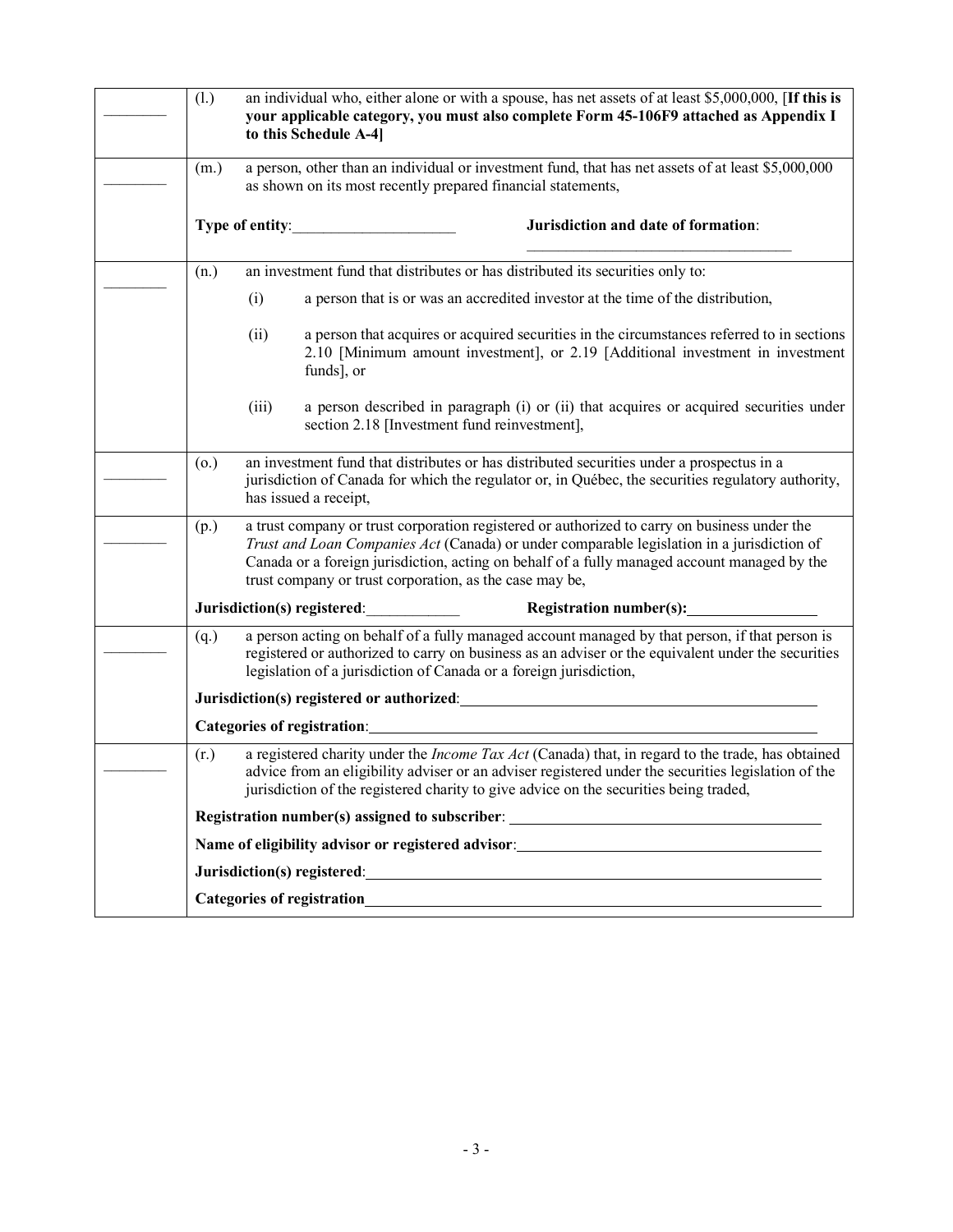| an entity organized in a foreign jurisdiction that is analogous to any of the entities referred to in<br>(s.)<br>paragraphs (a) to (d) paragraph (i) [and in Ontario, paragraphs (a.1) to (d.1) or paragraph (i.1)]<br>in form and function, |                                                                                                                                                                                                                                                                                                                                                                                                              |
|----------------------------------------------------------------------------------------------------------------------------------------------------------------------------------------------------------------------------------------------|--------------------------------------------------------------------------------------------------------------------------------------------------------------------------------------------------------------------------------------------------------------------------------------------------------------------------------------------------------------------------------------------------------------|
|                                                                                                                                                                                                                                              |                                                                                                                                                                                                                                                                                                                                                                                                              |
| (t.)<br>Certificate],                                                                                                                                                                                                                        | a person in respect of which all of the owners of interests, direct, indirect or beneficial, except<br>the voting securities required by law to be owned by directors, are persons that are accredited<br>investors [If this is your applicable category, each owner of interest must individually<br>complete and submit to the Corporation its own copy of this Accredited Investor                        |
|                                                                                                                                                                                                                                              |                                                                                                                                                                                                                                                                                                                                                                                                              |
|                                                                                                                                                                                                                                              |                                                                                                                                                                                                                                                                                                                                                                                                              |
|                                                                                                                                                                                                                                              | Categories of accredited investor: Note that the set of the set of the set of the set of the set of the set of the set of the set of the set of the set of the set of the set of the set of the set of the set of the set of t                                                                                                                                                                               |
| (u.)<br>exempt from registration as an adviser,                                                                                                                                                                                              | an investment fund that is advised by a person registered as an adviser or a person that is                                                                                                                                                                                                                                                                                                                  |
| Name of advisor:                                                                                                                                                                                                                             | Jurisdiction(s) registered:                                                                                                                                                                                                                                                                                                                                                                                  |
| Categories of registration:                                                                                                                                                                                                                  |                                                                                                                                                                                                                                                                                                                                                                                                              |
| (v.)<br>Ontario and Québec, the regulator as an accredited investor,                                                                                                                                                                         | a person that is recognized or designated by the securities regulatory authority or, except in                                                                                                                                                                                                                                                                                                               |
|                                                                                                                                                                                                                                              |                                                                                                                                                                                                                                                                                                                                                                                                              |
| an accredited investor,                                                                                                                                                                                                                      | $(v.1)$ in Ontario, a person or company that is recognized or designated by the Commission as                                                                                                                                                                                                                                                                                                                |
|                                                                                                                                                                                                                                              |                                                                                                                                                                                                                                                                                                                                                                                                              |
| (w.)<br>investor's spouse or of that accredited investor's former spouse.                                                                                                                                                                    | a trust established by an accredited investor for the benefit of the accredited investor's family<br>members of which a majority of the trustees are accredited investors and all of the beneficiaries<br>are the accredited investor's spouse, a former spouse of the accredited investor or a parent,<br>grandparent, brother, sister, child or grandchild of that accredited investor, of that accredited |
| Name(s) of settlor:                                                                                                                                                                                                                          |                                                                                                                                                                                                                                                                                                                                                                                                              |
|                                                                                                                                                                                                                                              |                                                                                                                                                                                                                                                                                                                                                                                                              |
|                                                                                                                                                                                                                                              | Categories of accredited investor: Note that the set of the set of the set of the set of the set of the set of the set of the set of the set of the set of the set of the set of the set of the set of the set of the set of t                                                                                                                                                                               |

The foregoing representations contained in this certificate are true and accurate as of the date of this certificate and will be true and accurate as of the Closing Time. If any such representations shall not be true and accurate prior to the Closing Time, the Purchaser shall give immediate written notice of such fact to the Company prior to the Closing Time.

If a Corporation, Partnership or Other Entity:

If an Individual:

*Name of Entity*

*Signature*

*Type of Entity*

*Name of Individual*

*Signature of Person Signing*

*Title of Person Signing*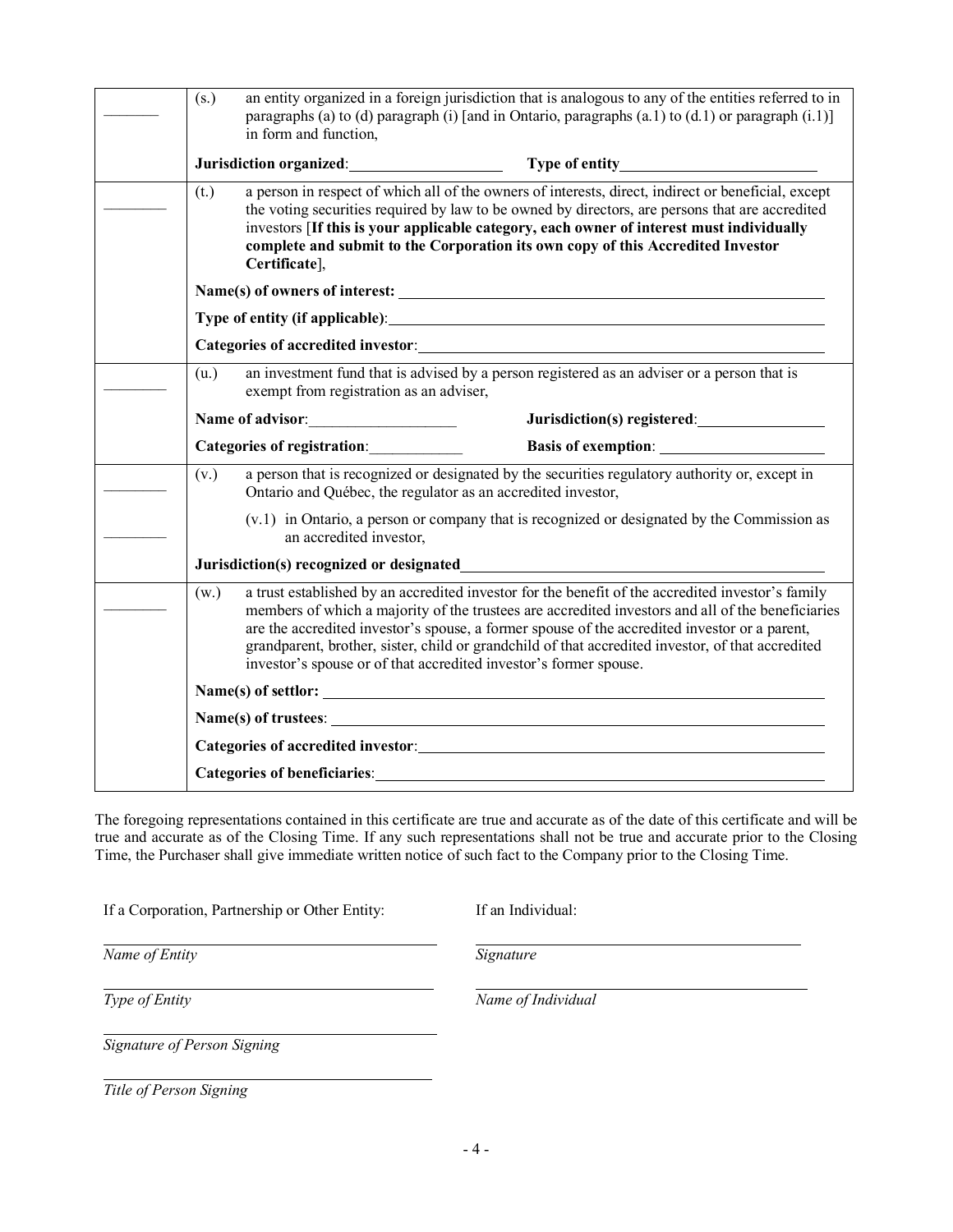# **Definitions**

For the purposes of the categories of accredited investor described in (a) through (v) above, the following definitions are included for convenience:

- (a) "**Canadian financial institution**" means (i) an association governed by the *Cooperative Credit Associations Act* (Canada) or a central cooperative credit society for which an order has been made under section 473(1) of that act, or (ii) a bank, loan corporation, trust company, trust corporation, insurance company, treasury branch, credit union, caisse populaire, financial services cooperative, or league that, in each case, is authorized by an enactment of Canada or a jurisdiction of Canada to carry on business in Canada or a jurisdiction of Canada;
- (b) "**control person**" has the same meaning as in Securities Laws except in Manitoba, Newfoundland and Labrador, Northwest Territories, Nova Scotia, Nunavut, Ontario, Quebec, Prince Edward Island and Québec where "control person" means any person or company that holds or is one of a combination of persons or companies that holds (i) a sufficient number of any of the securities of an issuer so as to affect materially the control of the issuer, or (ii) more than 20% of the outstanding voting securities of an issuer except where there is evidence showing that the holding of those securities does not affect materially the control of the issuer;
- (c) "**entity**" means a company, syndicate, partnership, trust or unincorporated organization;
- (d) "**financial assets**" means cash, securities, or a contract of insurance, a deposit or an evidence of a deposit that is not a security for the purposes of Securities Laws;
- (e) "**founder**" means, in respect of an issuer, a person who, (i) acting alone, in conjunction, or in concert with one or more persons, directly or indirectly, takes the initiative in founding, organizing or substantially reorganizing the business of the issuer, and (ii) at the time of the trade is actively involved in the business of the issuer;
- (f) "**fully managed account**" means an account of a client for which a person makes the investment decisions if that person has full discretion to trade in securities for the account without requiring the client's express consent to a transaction;
- (g) "**investment fund**" means a mutual fund or a non-redeemable investment fund, and, for greater certainty in British Columbia, includes an employee venture capital corporation that does not have a restricted constitution and is registered under Part 2 of the *Employee Investment Act* (British Columbia) and whose business objective is making multiple investments, and a venture capital corporation registered under Part 1 of the *Small Business Venture Capital Act* (British Columbia), whose business objective is making multiple investments;
- (h) "**person**" includes (i) an individual, (ii) a corporation, (iii) a partnership, trust, fund, and an association, syndicate, organization or other organized group of persons, whether incorporated or not, and (iv) an individual or other person in that person's capacity as a trustee, executor, administrator or personal or other legal representative;
- (i) "**related liabilities**" means, liabilities incurred or assumed for the purpose of financing the acquisition or ownership of financial assets or liabilities that are secured by financial assets;
- (j) "**Schedule III bank**" means an authorized foreign bank named in Schedule III of the *Bank Act* (Canada);
- (k) "**spouse**" means an individual who (i) is married to another individual and is not living separate and apart within the meaning of the *Divorce Act* (Canada) from the other individual, (ii) is living with another individual in a marriage-like relationship, including a marriage-like relationship between individuals of the same gender, or (iii) in Alberta, is an individual referred to in paragraph (i) or (ii), or is an adult interdependent partner within the meaning of the *Adult Interdependent Relationships Act* (Alberta); and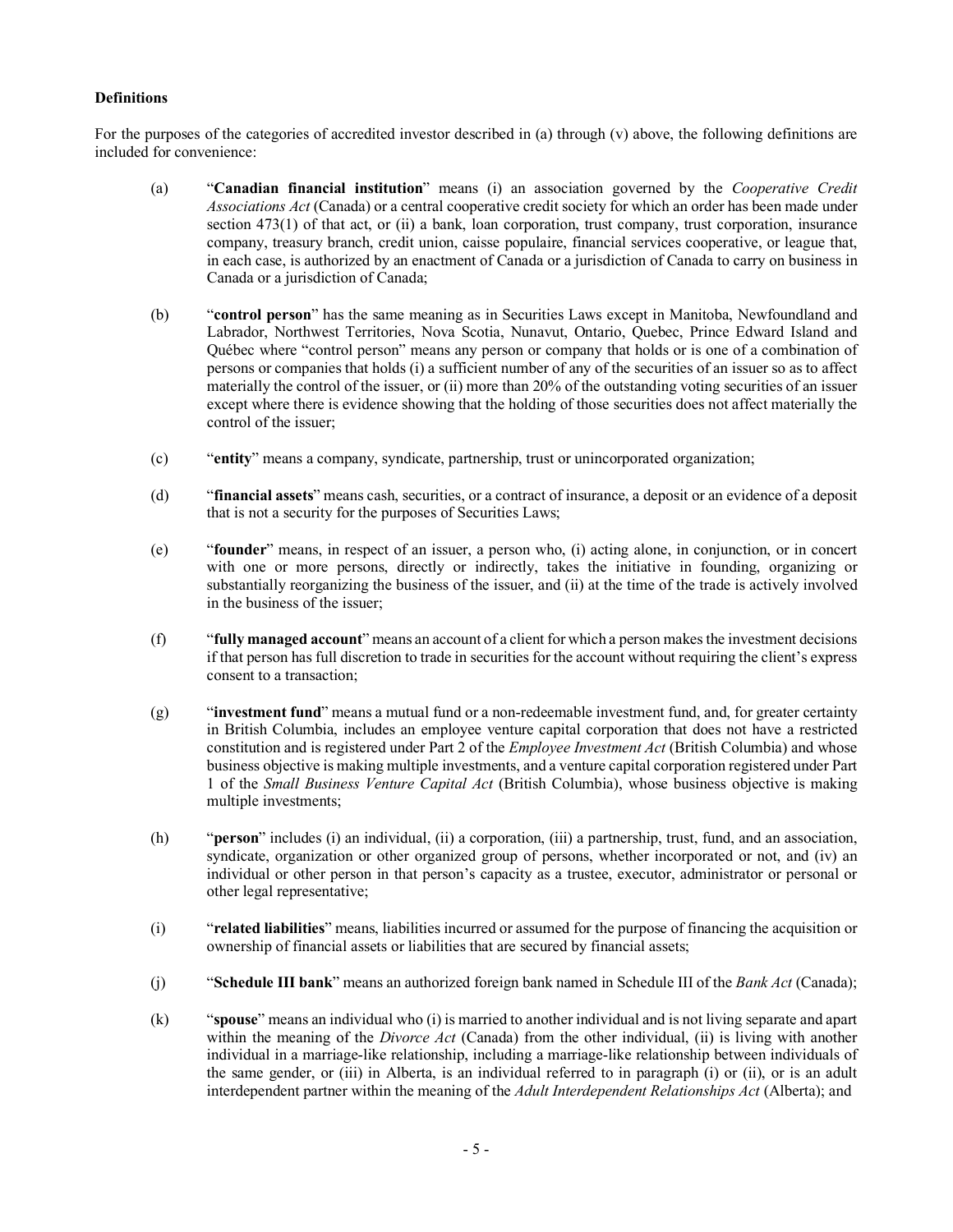(l) "**subsidiary**" means an issuer that is controlled directly or indirectly by another issuer and includes a subsidiary of that subsidiary.

In NI 45-106, a person is considered to be an affiliate of another person if one is a subsidiary of the other, or if each of them is controlled by the same person.

In NI 45-106, a person (first person) is considered to control another person (second person) if (a) the first person, directly or indirectly, beneficially owns or exercises control or direction over securities of the second person carrying votes which, if exercised, would entitle the first person to elect a majority of the directors of the second person, unless that first person holds the voting securities only to secure an obligation, (b) the second person is a partnership, other than a limited partnership, and the first person holds more than 50% of the interests of the partnership, or (c) the second person is a limited partnership and the general partner of the limited partnership is the first person.

In NI 45-106, a trust company or trust corporation described in paragraph (p) above of the definition of "accredited investor" (other than a trust company or trust corporation registered under the laws of Prince Edward Island that is not registered or authorized under the *Trust and Loan Companies Act* (Canada) or under comparable legislation in another jurisdiction of Canada) is deemed to be purchasing as principal.

In NI 45-106, a person described in paragraph (q) above of the definition of "accredited investor" is deemed to be purchasing as principal.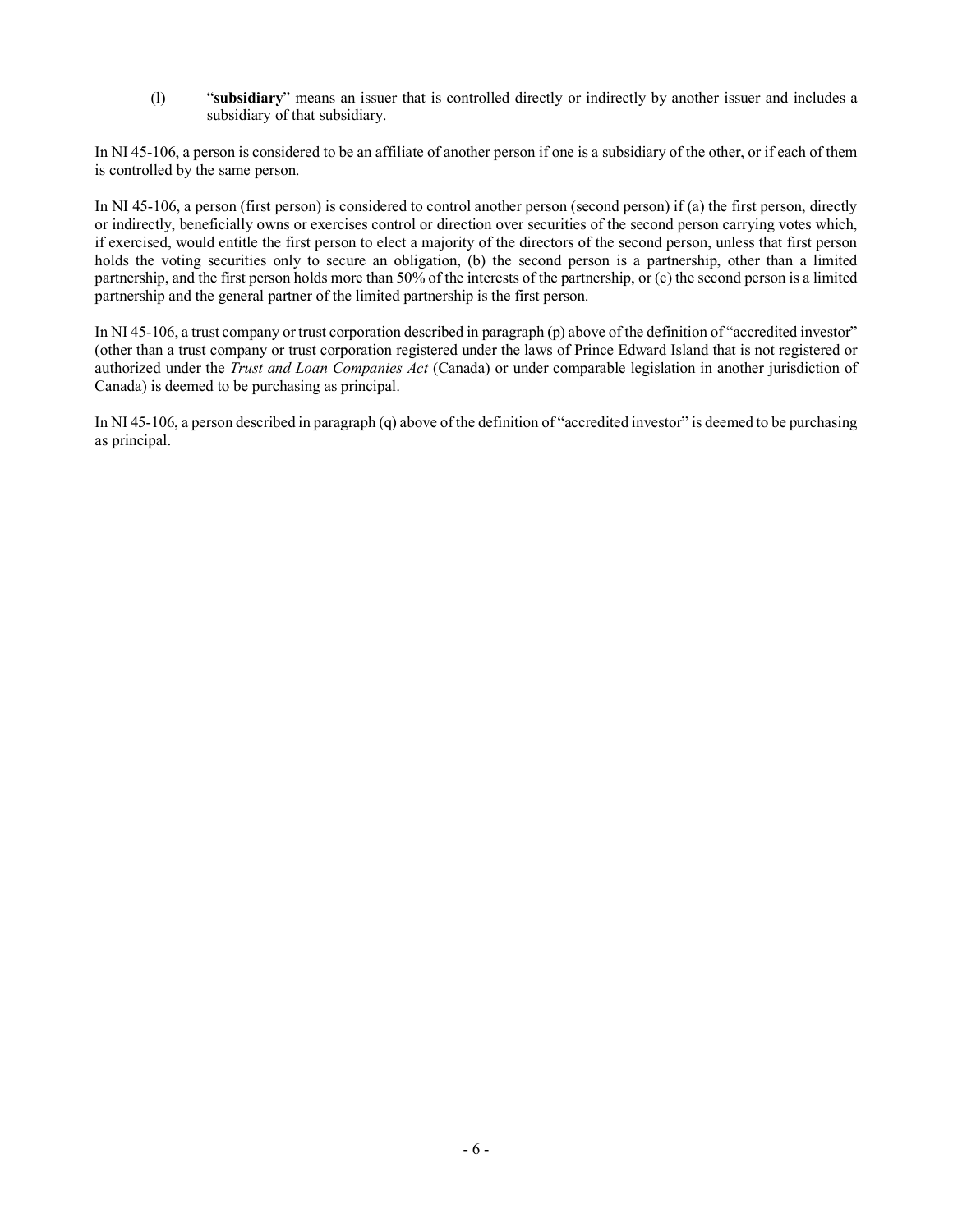# **Appendix I to Schedule A-4 to the Subscription Agreement of New Break Resources Ltd.**

# **FORM 45-106F9 - FORM FOR INDIVIDUAL ACCREDITED INVESTORS**

# **WARNING!**

**This investment is risky. Don't invest unless you can afford to lose all the money you pay for this investment.**

| 1.<br>About your investment                                                                                                                                                                                                                                                                                                                                                                                                                       |                      |  |  |
|---------------------------------------------------------------------------------------------------------------------------------------------------------------------------------------------------------------------------------------------------------------------------------------------------------------------------------------------------------------------------------------------------------------------------------------------------|----------------------|--|--|
| Type of securities: Units (Common Shares and Warrants)<br><b>Issuer: New Break Resources Ltd.</b>                                                                                                                                                                                                                                                                                                                                                 |                      |  |  |
| <b>SECTIONS 2 TO 4 TO BE COMPLETED BY THE SUBSCRIBER</b>                                                                                                                                                                                                                                                                                                                                                                                          |                      |  |  |
| 2.<br><b>Risk acknowledgement</b>                                                                                                                                                                                                                                                                                                                                                                                                                 |                      |  |  |
| This investment is risky. Initial that you understand that:                                                                                                                                                                                                                                                                                                                                                                                       | <b>Your Initials</b> |  |  |
| <b>Risk of loss</b> – You could lose your entire investment of $\$                                                                                                                                                                                                                                                                                                                                                                                |                      |  |  |
| <b>Liquidity risk</b> – You may not be able to sell your investment quickly – or at all.                                                                                                                                                                                                                                                                                                                                                          |                      |  |  |
| Lack of information - You may receive little or no information about your investment.                                                                                                                                                                                                                                                                                                                                                             |                      |  |  |
| Lack of advice – You may not receive advice from the salesperson about whether this investment<br>is suitable for you unless the salesperson is registered. The salesperson is the person who meets<br>with, or provides information to, you about making this investment. To check whether the<br>salesperson is registered, go to www.aretheyregistered.ca.                                                                                     |                      |  |  |
| 3.<br><b>Accredited Investor Status</b>                                                                                                                                                                                                                                                                                                                                                                                                           |                      |  |  |
| You must meet at least one of the following criteria to be able to make this investment.<br>Initial the statement that applies to you. (You may initial more than one statement.) The<br>person identified in section 6 is responsible for ensuring that you meet the definition of<br>accredited investor. That person, or the salesperson identified in section 5, can help you if<br>you have questions about whether you meet these criteria. | <b>Your Initials</b> |  |  |
| Your net income before taxes was more than \$200,000 in each for the 2 most recent<br>$\bullet$<br>calendar years, and you expect it to be more than \$200,000 in the current calendar<br>year. (You can find your net income before taxes on your personal income tax<br>return.)                                                                                                                                                                |                      |  |  |
| Your net income before taxes combined with your spouse's was more than<br>\$300,000 in each of the 2 most recent calendar years, and you expect your<br>combined net income before taxes to be more than \$300,000 in the current calendar<br>year.                                                                                                                                                                                               |                      |  |  |
| Either alone or with your spouse, you own more than \$1 million in cash and<br>securities, after subtracting any debt related to the case and securities.                                                                                                                                                                                                                                                                                         |                      |  |  |
| Either alone or with your spouse, you may have net assets worth more than \$5<br>million. (Your net assets are your total assets (including real estate) minus your<br>total debt.)                                                                                                                                                                                                                                                               |                      |  |  |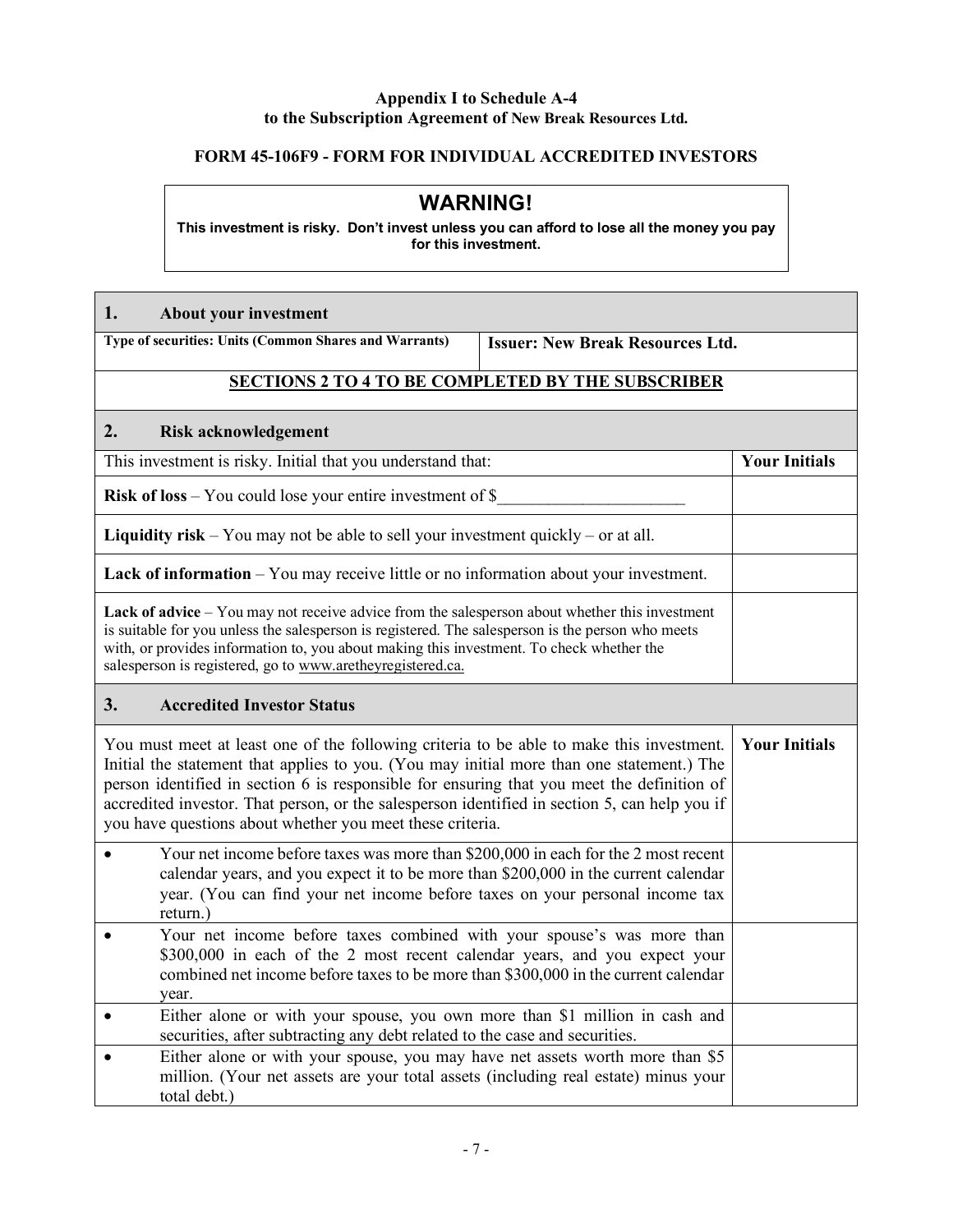| $\overline{4}$ .<br>Your name and signature                                                                                                                                                                                                                                                                  |        |  |
|--------------------------------------------------------------------------------------------------------------------------------------------------------------------------------------------------------------------------------------------------------------------------------------------------------------|--------|--|
| By signing this form, you confirm that you have read this form and you understand the risks of making this investment<br>as identified in this form.                                                                                                                                                         |        |  |
| First and last name (please print):                                                                                                                                                                                                                                                                          |        |  |
| Signature:                                                                                                                                                                                                                                                                                                   | Date:  |  |
| <b>SECTION 5 TO BE COMPLETED BY SALESPERSON</b>                                                                                                                                                                                                                                                              |        |  |
| 5.<br><b>Salesperson information</b>                                                                                                                                                                                                                                                                         |        |  |
| [Instruction: The salesperson is the person who meets with, or provides information to, the purchaser with respect to<br>making this investment. That could include a representative of the issuer or selling security holder, a registrant or a<br>person who is exempt from the registration requirement.] |        |  |
| First and last name of salesperson (please print):                                                                                                                                                                                                                                                           |        |  |
| Telephone:                                                                                                                                                                                                                                                                                                   | Email: |  |
| Name of firm (if registered):                                                                                                                                                                                                                                                                                |        |  |
| 6.<br>For more information about this investment, please contact:                                                                                                                                                                                                                                            |        |  |
| New Break Resources Ltd.<br>18 King Street East, Suite 902<br>Toronto, ON M5C 1C4                                                                                                                                                                                                                            |        |  |
| Attention: Michael Farrant, President and Chief Executive Officer<br>Email: mfarrant@newbreakresources.ca<br>Website: www.newbreakresources.ca                                                                                                                                                               |        |  |
| For more information about prospectus exemptions, contact your local securities regulator. You can<br>find contact information at www.securities-administrators.ca                                                                                                                                           |        |  |

<u> 1980 - Johann Stoff, deutscher Stoff, der Stoff, der Stoff, der Stoff, der Stoff, der Stoff, der Stoff, der S</u>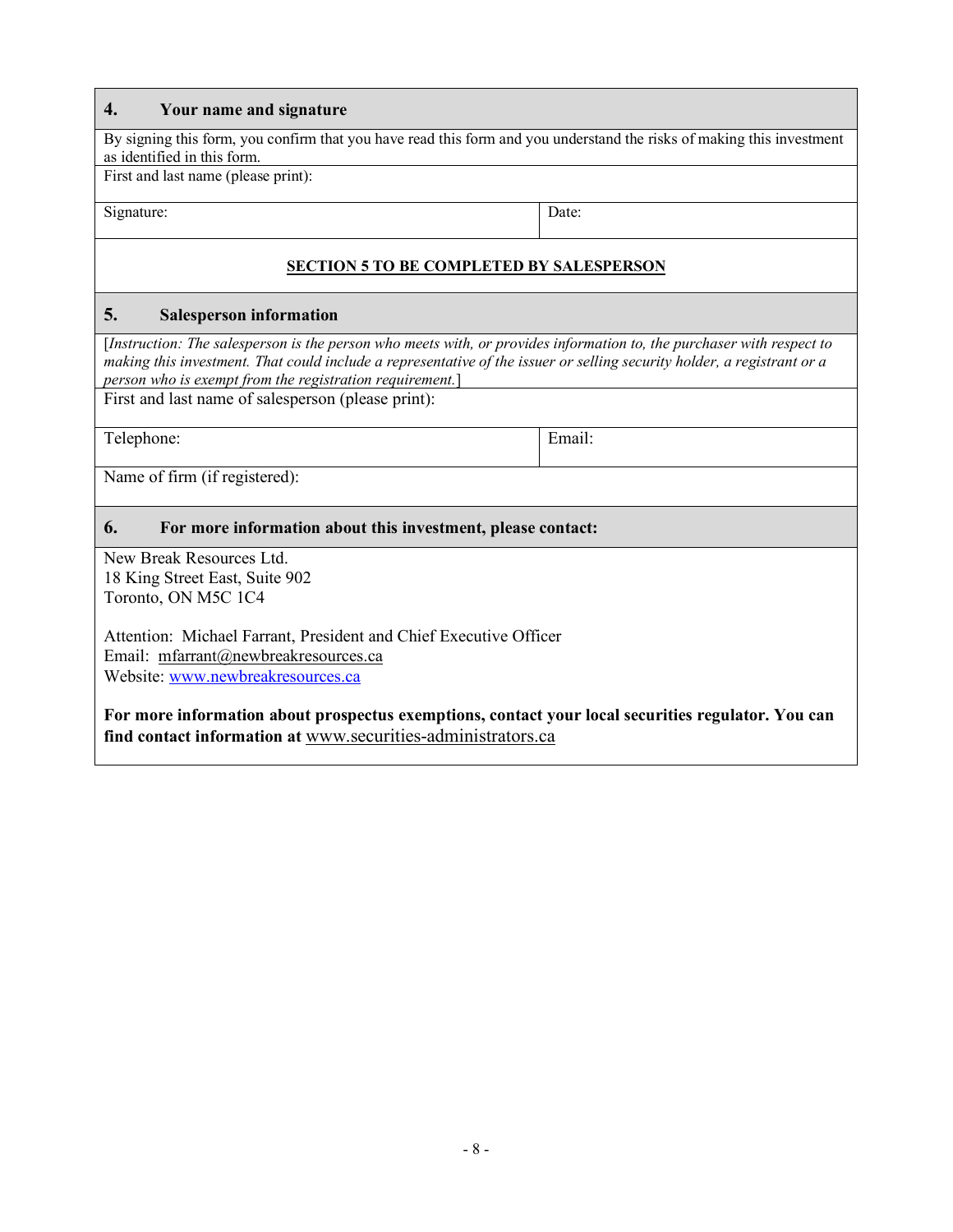#### **SCHEDULE A-5**

#### **U.S. ACCREDITED INVESTOR QUESTIONNAIRE**

The undersigned Purchaser understands and agrees that the Purchased Securities of New Break Resources Ltd. (the "Issuer") have not been and will not be registered under the United States *Securities Act of 1933*, as amended (the "1933 Act"), or applicable state securities laws, and the Purchased Securities are being offered and sold by the Issuer to the Purchaser in reliance upon Rule 506 of Regulation D under the 1933 Act.

The undersigned represents, warrants and covenants (which representations, warranties and covenants shall survive the Closing) to the Issuer (and acknowledges that the Issuer is relying thereon) that:

- (a) it has such knowledge and experience in financial and business matters as to be capable of evaluating the merits, and risks of the investment and it is able to bear the economic risk of loss of the investment;
- (b) it is purchasing the Purchased Securities for its own account or for the account of one or more persons for investment purposes only and not with a view to resale or distribution and, in particular, it has no intention to distribute either directly or indirectly any of the Purchased Securities in the United States; provided, however, that the Purchaser may sell or otherwise dispose of any of the Purchased Securities pursuant to registration thereof pursuant to the 1933 Act and any applicable state securities laws or under an exemption from such registration requirements;
- (c) it, and if applicable, each person for whose account it is purchasing the Purchased Securitiessatisfies one or more of the categories of "accredited investor" indicated below (**the Purchaser must initial the appropriate line(s)**):

| Category 1. | A bank, as defined in Section $3(a)(2)$ of the 1933 Act, whether acting in<br>its individual or fiduciary capacity;                                                                                                                             |
|-------------|-------------------------------------------------------------------------------------------------------------------------------------------------------------------------------------------------------------------------------------------------|
| Category 2. | A savings and loan association or other institution as defined in Section<br>$3(a)(5)(A)$ of the 1933 Act, whether acting in its individual or fiduciary<br>capacity;                                                                           |
| Category 3. | A broker or dealer registered pursuant to Section 15 of the United States<br>Securities Exchange Act of 1934;                                                                                                                                   |
| Category 4. | An insurance company as defined in Section $2(13)$ of the 1933 Act;                                                                                                                                                                             |
| Category 5. | An investment company registered under the United States Investment<br>Company Act of 1940;                                                                                                                                                     |
| Category 6. | A business development company as defined in Section $2(a)(48)$ of the<br>United States Investment Company Act of 1940;                                                                                                                         |
| Category 7. | A small business investment company licensed by the U.S. Small<br>Business Administration under Section 301 (c) or (d) of the United States<br>Small Business Investment Act of 1958;                                                           |
| Category 8. | A plan established and maintained by a state, its political subdivisions or<br>any agency or instrumentality of a state or its political subdivisions, for<br>the benefit of its employees, with total assets in excess of U.S.<br>\$5,000,000; |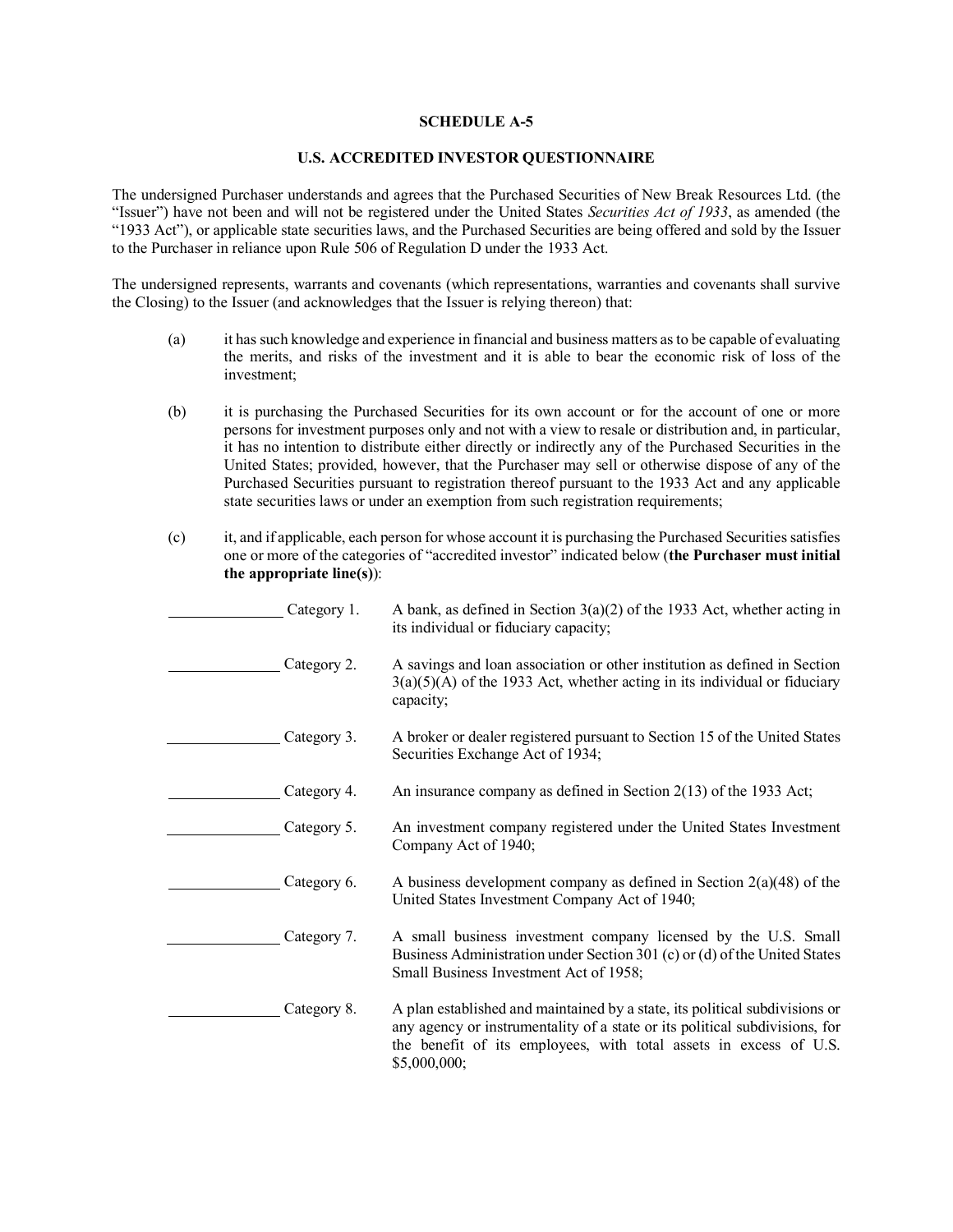|     |      | Category 9.                    | An employee benefit plan within the meaning of the United States<br>Employee Retirement Income Security Act of 1974 in which the<br>investment decision is made by a plan fiduciary, as defined in Section<br>3(21) of such Act, which is either a bank, savings and loan association,<br>insurance company or registered investment adviser, or an employee<br>benefit plan with total assets in excess of U.S. \$5,000,000 or, if a self-<br>directed plan, with investment decisions made solely by persons who are<br>accredited investors; |
|-----|------|--------------------------------|-------------------------------------------------------------------------------------------------------------------------------------------------------------------------------------------------------------------------------------------------------------------------------------------------------------------------------------------------------------------------------------------------------------------------------------------------------------------------------------------------------------------------------------------------|
|     |      | Category 10.                   | A private business development company as defined in Section<br>$202(a)(22)$ of the United States Investment Advisers Act of 1940;                                                                                                                                                                                                                                                                                                                                                                                                              |
|     |      | Category 11.                   | An organization described in Section $501(c)(3)$ of the United States<br>Internal Revenue Code, a corporation, a Massachusetts or similar<br>business trust, or a partnership, not formed for the specific purpose of<br>acquiring the securities offered, with total assets in excess of U.S.<br>\$5,000,000;                                                                                                                                                                                                                                  |
|     |      | Category 12.                   | Any director or executive officer of the Issuer;                                                                                                                                                                                                                                                                                                                                                                                                                                                                                                |
|     |      | Category 13.                   | A natural person whose individual net worth, or joint net worth with that<br>person's spouse, at the date hereof exceeds U.S.\$1,000,000;                                                                                                                                                                                                                                                                                                                                                                                                       |
|     |      | Category 14.                   | A natural person who had an individual income in excess of<br>U.S.\$200,000 in each of the two most recent years or joint income with<br>that person's spouse in excess of U.S.\$300,000 in each of those years<br>and has a reasonable expectation of reaching the same income level in<br>the current year;                                                                                                                                                                                                                                   |
|     |      | Category 15.                   | A trust, with total assets in excess of U.S.\$5,000,000, not formed for the<br>specific purpose of acquiring the securities offered, whose purchase is<br>directed by a sophisticated person as described in Rule $506(b)(2)(ii)$<br>under the 1933 Act; or                                                                                                                                                                                                                                                                                     |
|     |      | Category 16.                   | Any entity in which all of the equity owners meet the requirements of at<br>least one of the above categories;                                                                                                                                                                                                                                                                                                                                                                                                                                  |
| (d) |      |                                | it has not purchased the Purchased Securities as a result of any form of general solicitation or general<br>advertising, including advertisements, articles, notices or other communications published in any<br>newspaper, magazine or similar media or broadcast over radio, or television, or any seminar or<br>meeting whose attendees have been invited by general solicitation or general advertising;                                                                                                                                    |
| (e) |      |                                | it understands that if it decides to offer, sell or otherwise transfer the Purchased Securities, it will<br>not offer, sell or otherwise transfer any of such Purchased Securities directly or indirectly, unless:                                                                                                                                                                                                                                                                                                                              |
|     | (i)  | the transfer is to the Issuer; |                                                                                                                                                                                                                                                                                                                                                                                                                                                                                                                                                 |
|     | (ii) |                                | the transfer is made outside the United States in a transaction meeting the requirements of<br>Rule 904 under the 1933 Act and in compliance with applicable local laws and regulations;                                                                                                                                                                                                                                                                                                                                                        |

(iii) the transfer is made in compliance with the exemption from the registration requirements under the 1933 Act provided by Rule 144 thereunder, if available, and in accordance with applicable state securities laws; or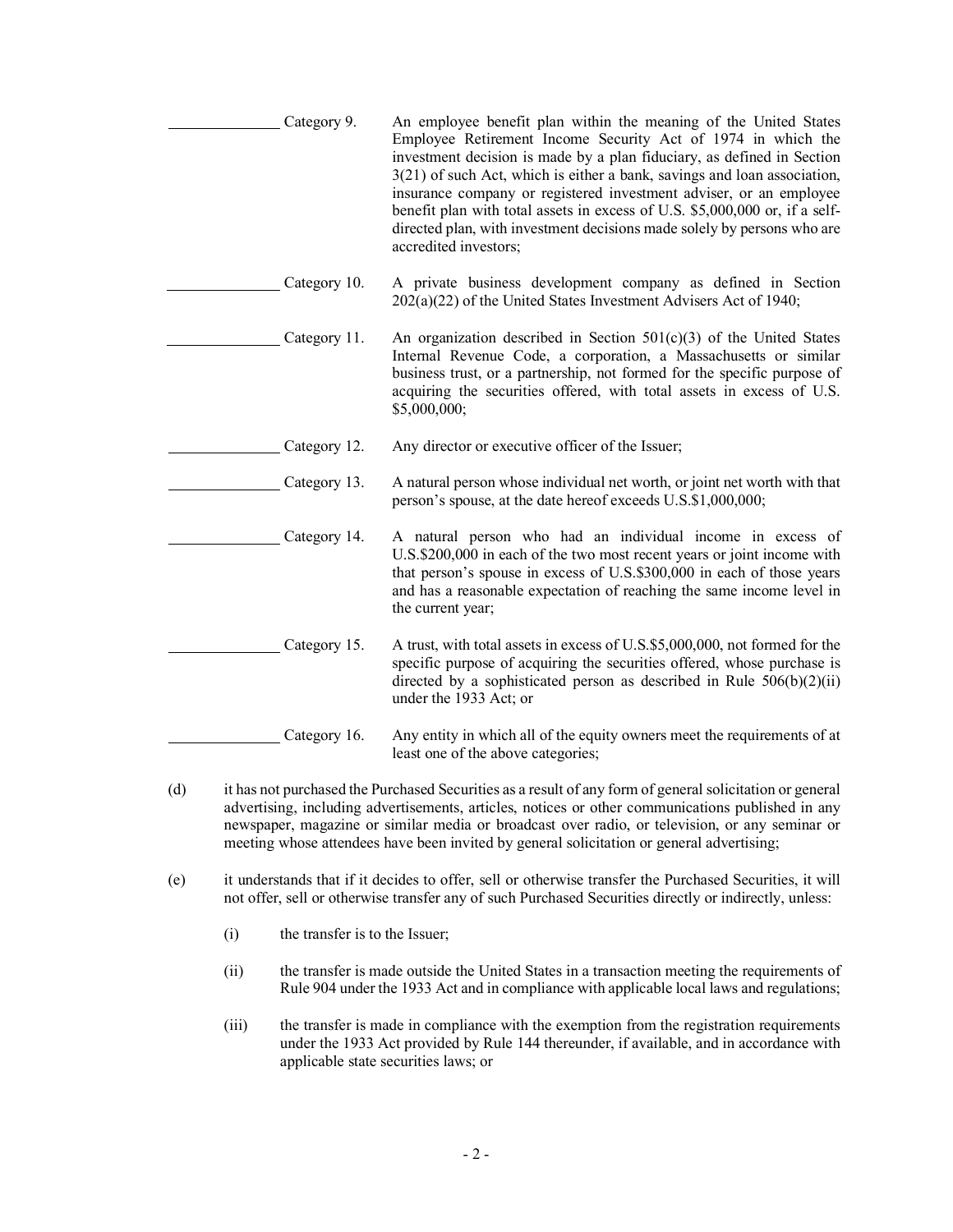(iv) the Purchased Securities are transferred in a transaction that does not require registration under the 1933 Act or any applicable state laws and regulations governing the offer and sale of securities; and

it has prior to such sale furnished to the Issuer an opinion of counsel or other evidence of exemption, in either case reasonably satisfactory to the Issuer;

(f) it understands that upon the issuance thereof, and until such time as the same is no longer required under the applicable requirements of the 1933 Act or applicable U.S. state laws and regulations, the certificates representing the Purchased Securities and any common shares issuable upon conversion thereof will bear a legend in substantially the following form:

"**The securities represented hereby have not been and will not be registered under the United States Securities Act of 1933, as amended (the "1933 Act"). These securities may be offered, sold, pledged or otherwise transferred only (a) to the company, (b) outside the United States in compliance with Rule 904 under the 1933 Act, (c) in compliance with the exemption from the registration requirements under the 1933 Act provided by Rule 144 thereunder, if available, and in accordance with applicable State securities laws, or (d) in a transaction that does not require registration under the 1933 Act or any applicable State laws, and the holder has, prior to such sale, furnished to the company an opinion of counsel or other evidence of exemption, in either case reasonably satisfactory to the company. Delivery of this certificate may not constitute "good delivery" in settlement of transactions on stock exchanges in Canada. If the securities are being sold at any time the Company is a "foreign issuer" as defined in Rule 902 under the 1933 Act, a new certificate, bearing no legend, the delivery of which will constitute "good delivery" may be obtained from the company's transfer agent upon delivery of this certificate and a duly executed declaration, in form satisfactory to the company and the company's transfer agent to the effect that the sale of the securities is being made in compliance with Rule 904 under the 1933 Act**."

provided, that if securities are being sold under clause (b) in the legend above, at a time when the Issuer is a "foreign issuer" as defined in Rule 902 under the 1933 Act, the legend set forth above may be removed by providing a declaration in the form attached as Appendix I to Schedule A-5 below to the subscription agreement of which this Schedule A-5 forms a part, or in such form as the Issuer may from time to time prescribe to the Issuer's transfer agent, to the effect that the sale of the securities is being made in compliance with Rule 904 under the 1933 Act;

- (g) if any of the securities are being sold pursuant to Rule 144 of the 1933 Act, the legend may be removed by delivery to the Issuer's transfer agent of an opinion satisfactory to the Issuer to the effect that the legend is no longer required under applicable requirements of the 1933 Act or state securities laws;
- (h) it has had the opportunity to ask questions of and receive answers from the Issuer regarding the investment, and has received all the information regarding the Issuer that it has requested;
- (i) it understands that the Issuer may instruct its registrar and transfer agent not to record any transfer of Purchased Securities without first being notified by the Issuer that it is satisfied that such transfer is exempt from or not subject to the registration requirements of the 1933 Act and applicable state securities laws;
- (j) it consents to the Issuer making a notation on its records or giving instruction to the registrar and transfer agent of the Issuer in order to implement the restrictions on transfer set forth and described herein;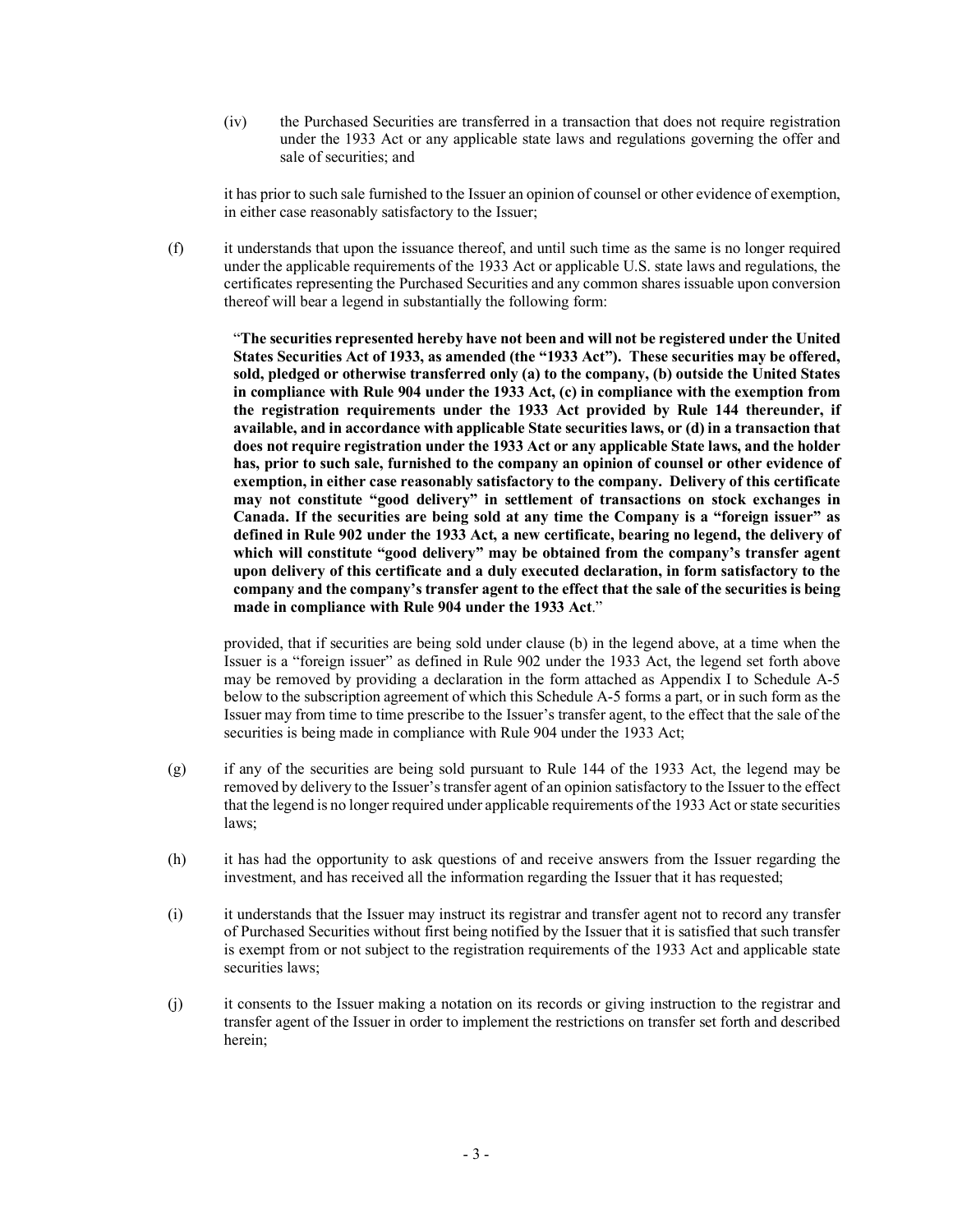- (k) it understands and acknowledges that the Issuer has no obligation or present intention of filing with the United States Securities and Exchange Commission or with any state securities administrator any registration statement in respect of resale of the Purchased Securities in the United States;
- (l) the office or other address of the Purchaser at which the Purchaser received and accepted the offer to purchase the Purchased Securities is the address listed on the signature page of the Subscription Agreement; and
- (m) it acknowledges that the representations, warranties and covenants contained in this agreement are made by it with the intent that they may be relied upon by the Issuer in determining its eligibility or the eligibility of others on whose behalf it is contracting thereunder to purchase Purchased Securities. It agrees that by accepting Purchased Securities it shall be representing and warranting that the representations and warranties above are true as at the Closing with the same force and effect as if they had been made by it at the Closing and that they shall survive the purchase by it of Purchased Securities and shall continue in full force and effect notwithstanding any subsequent disposition by it of such securities.

The Purchaser undertakes to notify the Issuer immediately of any change in any representation, warranty or other information relating to the Purchaser set forth herein which takes place prior to the Closing.

**IN WITNESS WHEREOF**, the undersigned has executed this Questionnaire as of the day of  $, 2022.$ 

| If a Corporation, Partnership or Other Entity: | If an Individual:  |
|------------------------------------------------|--------------------|
|                                                |                    |
| Name of Entity                                 | Signature          |
| Type of Entity                                 | Print or Type Name |
| Signature of Person Signing                    |                    |
|                                                |                    |

Print or Type Name and Title of Person Signing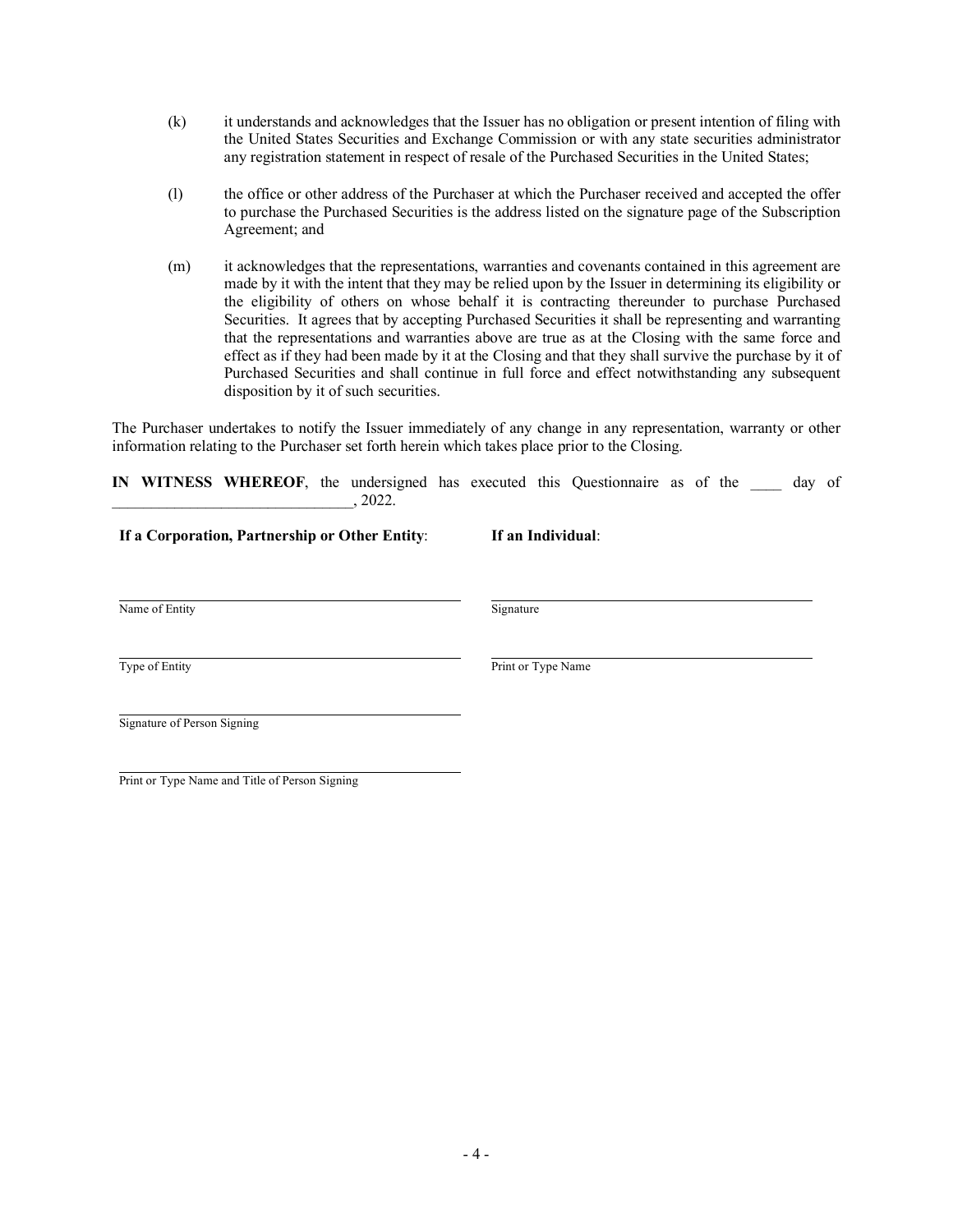#### **APPENDIX I TO SCHEDULE A-5**

#### **FORM OF DECLARATION FOR REMOVAL OF U.S. LEGEND**

To: Registrar and Transfer Agent for the Shares of New Break Resources Ltd. (the "Issuer")

The undersigned (a) acknowledges that the sale of the securities of the Issuer to which this declaration relates is being made in reliance on Rule 904 under the United States Securities Act of 1933, as amended (the "U.S. Securities Act") and (b) certifies that (1) the undersigned is not an affiliate of the Issuer (as that term is defined in Rule 405 under the U.S. Securities Act), (2) the offer of such securities was not made to a person in the United States and either (A) at the time the buy order was originated, the buyer was outside the United States, or the seller and any person acting on its behalf reasonably believe that the buyer was outside the United States or (B) the transaction was executed on or through the facilities of The Toronto Stock Exchange, or the TSX Venture Exchange and neither the seller nor any person acting on its behalf knows that the transaction has been prearranged with a buyer in the United States, (3) neither the seller nor any affiliate of the seller nor any person acting on any of their behalf has engaged or will engage in any directed selling efforts in the United States in connection with the offer and sale of such securities, (4) the sale is bona fide and not for the purpose of "washing off" the resale restrictions imposed because the securities are "restricted securities" (as that term is defined in Rule 144(a)(3) under the U.S. Securities Act), (5) the seller does not have a short position in the securities sold in reliance on Rule 904 under the U.S. Securities Act and does not intend to replace such securities with fungible unrestricted securities, and (6) the contemplated sale is not a transaction, or part of a series of transactions, which, is part of a plan or scheme to evade the registration provisions of the U.S. Securities Act. Terms used herein have the meanings given to them by the United States Securities Act of 1933.

DATED:

By:

Name:

Title: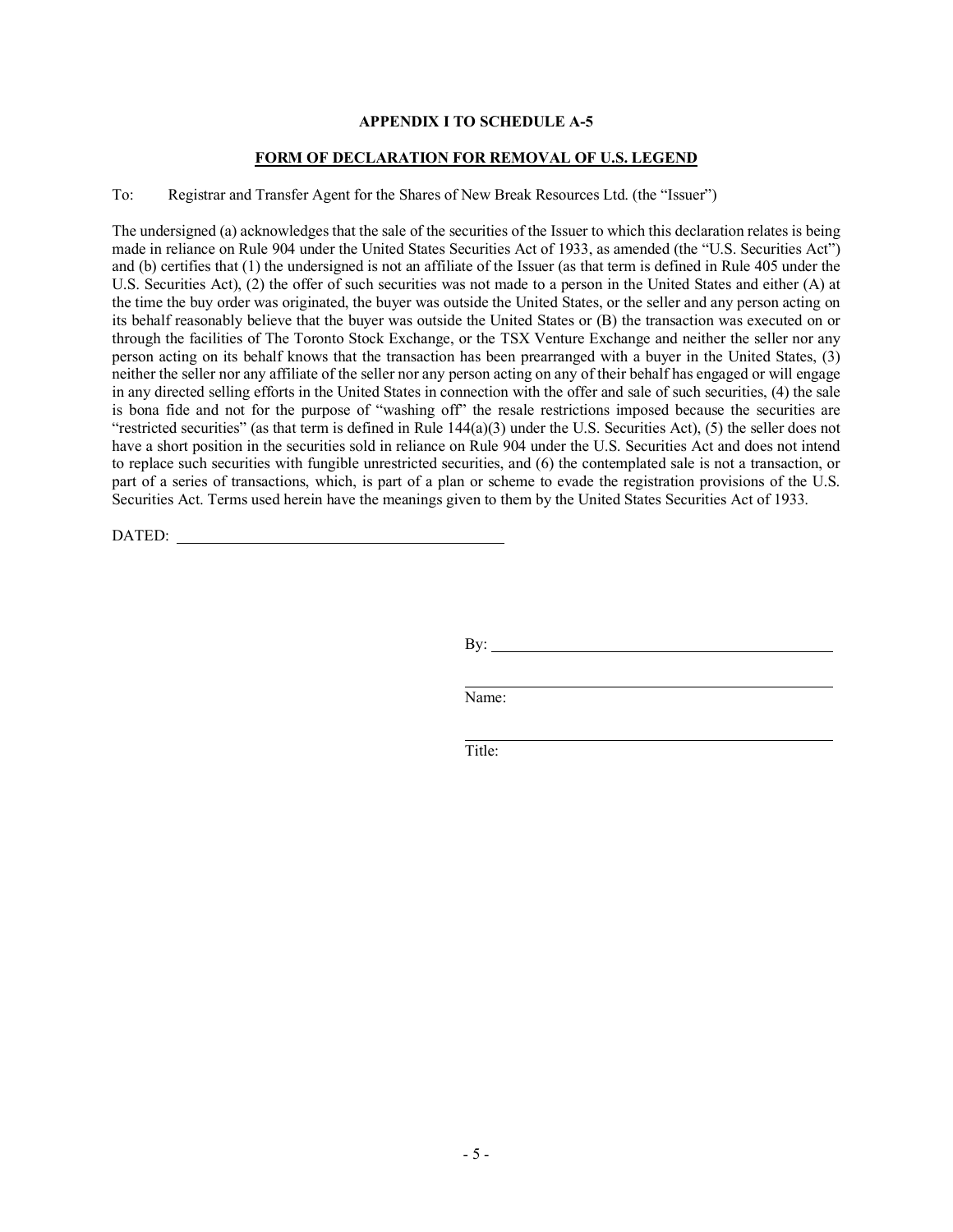#### **SCHEDULE A-6**

#### **DECLARATION OF NON-CANADIAN BENEFICIAL OWNERSHIP**

#### *TO BE COMPLETED ONLY IF THE PURCHASER IS RESIDENT OUTSIDE OF NORTH AMERICA*

The Purchaser, on its own behalf and (if applicable) on behalf of each Beneficial Purchaser, further represents, warrants and covenants to and with the Company (and acknowledges that the Company is relying thereon) that it is, and (if applicable) any Beneficial Purchaser is, a resident of, or otherwise subject to, the securities legislation of a jurisdiction other than Canada and the United States, and:

- (a) the Purchaser is, and (if applicable) any Beneficial Purchaser is:
	- (i) a purchaser that is recognized as an exempt purchaser by the securities regulatory authority in the jurisdiction in which it is, and (if applicable) any Beneficial Purchaser is, resident or to whose laws it is otherwise subject, and is purchasing the Purchased Securities as principal for its, or (if applicable) each such Beneficial Purchaser's, own account and not for the benefit of any other person, for investment only and not with a view to resale or distribution; or
	- (ii) a purchaser which is purchasing Shares pursuant to an exemption from any prospectus or securities registration requirements (particulars of which are enclosed herewith) available to the Company, the Purchaser and any Beneficial Purchaser under applicable securities laws of their jurisdiction(s) of residence or to which the Purchaser and any such Beneficial Purchaser are otherwise subject, and the Purchaser and any such Beneficial Purchaser shall deliver to the Company such further particulars of the exemption and their qualification thereunder as the Company may reasonably request;
- (b) the purchase of Shares by the Purchaser, and (if applicable) each Beneficial Purchaser, does not contravene any of the applicable securities laws in such jurisdiction and does not trigger: (i) any obligation to prepare and file a prospectus, an offering memorandum or similar document, or any other ongoing reporting requirements with respect to such purchase or otherwise; or (ii) any registration or other obligation on the part of the Company; and
- (c) the Purchaser, and (if applicable) any Beneficial Purchaser, will not sell or otherwise dispose of any of the Purchased Securities, and if the Purchaser, or (if applicable) such Beneficial Purchaser, sells or otherwise disposes of any of such securities to a person other than a resident of Canada, the Purchaser, and (if applicable) such Beneficial Purchaser, will obtain from such purchaser representations, warranties and covenants in the same form as provided in this Schedule A-6 and shall comply with such other requirements as the Company may reasonably require.

| Dated at                                       | [date] day of<br>[city, country] this<br>2022. |
|------------------------------------------------|------------------------------------------------|
| If a Corporation, Partnership or Other Entity: | If an Individual:                              |
| Name of Entity                                 | Signature                                      |
| Type of Entity                                 | Name of Individual                             |
| Signature of Person Signing                    |                                                |
|                                                |                                                |

*Title of Person Signing*